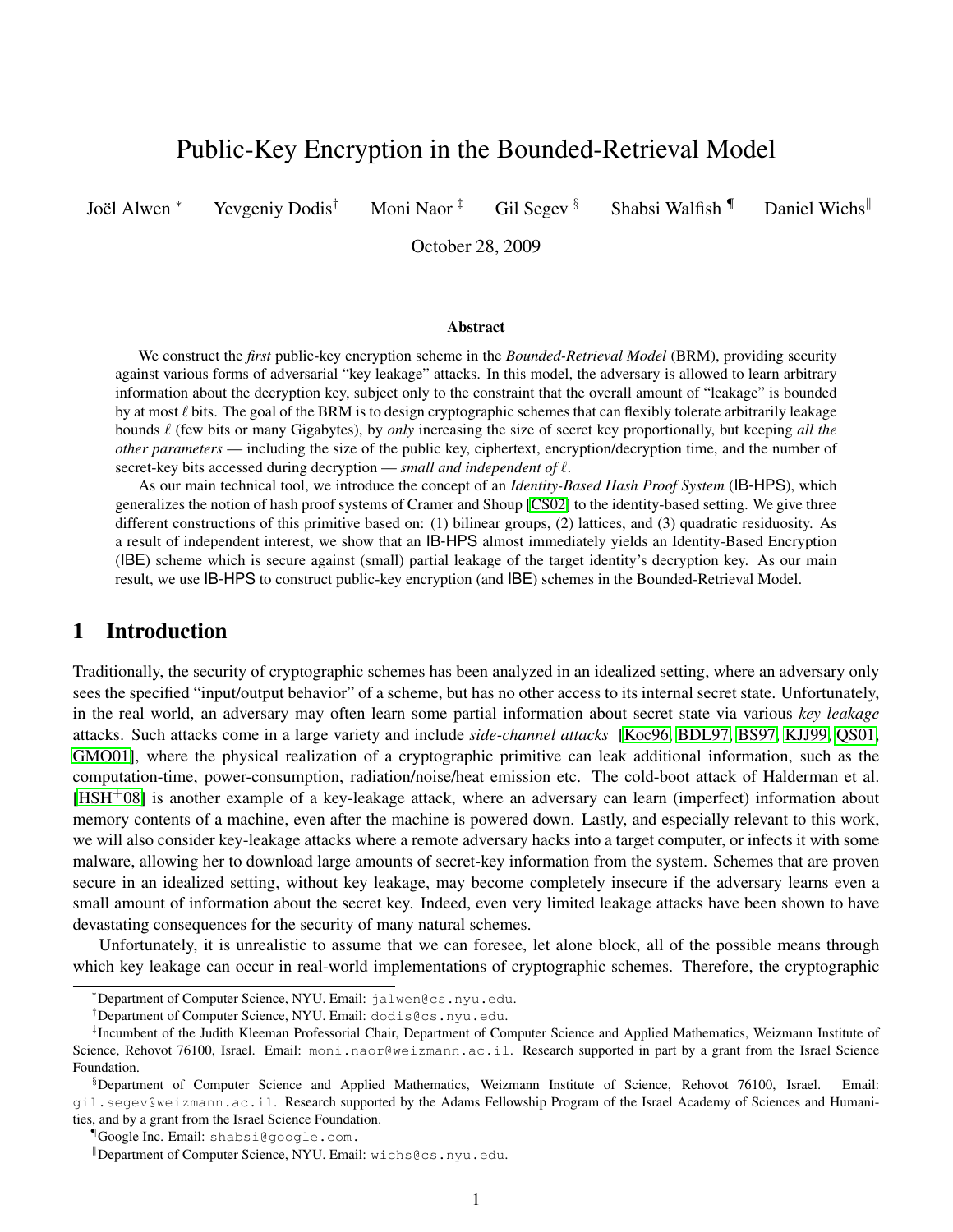community has recently initiated the investigation of increasingly general (formally modeled) classes of leakage attacks, with the aim of constructing *leakage-resilient* cryptographic schemes that remain provably secure even in the presence of such attacks. Of course, if an adversary can get unrestricted information about the secret key (say, of an encryption scheme), then she can learn the key in its entirety and the security of the system is necessarily compromised. Therefore, we must first place some "upper bound" on the type or amount of information that the adversary can learn. The nature of such bounds varies in the literature, as we survey later. For this work, we only restrict the *amount*, but not the *type*, of information that an adversary can learn through a key-leakage attack. In particular, we will assume that the attacker can learn *any efficiently computable function of the secret key*, subject only to the constraint that the total amount of information learned (i.e. the output size of the leakage function) is bounded by  $\ell$  bits, where  $\ell$  is some arbitrary "leakage parameter" of the system. Clearly, at this level of generality, the secret-key size  $s$  must be strictly greater than the leakage-parameter  $\ell$ . In the literature, there seems to be a distinction between two related models of leakage, which differ in how they treat the leakage-parameter  $\ell$  in relation to the secret-key size s.

RELATIVE-LEAKAGE MODEL. In the model of *relative leakage* [\[AGV09,](#page-14-0) [NS09,](#page-16-3) [DKL09,](#page-15-5) [KV09\]](#page-16-4), the key-size s is chosen in the same way as in standard (non leakage-resilient) cryptographic schemes: it is based on a security parameter, and is usually made as *small* as possible (e.g. 1024 bits) to give the system some sufficient level of security. Once the key-size s is determined, the allowed leakage  $\ell$  should be *relatively large in proportion to* s so that e.g. up to 50% of the key can be leaked without compromising security. Therefore, the relative-leakage model implicitly assumes that, no matter what the key-size is, a leakage attack can reveal at most some *relatively small fraction* of the key. This assumption is very reasonable for some attacks, such as the cold-boot attack, where all memory contents decay uniformly over time.

BOUNDED-RETRIEVAL MODEL (BRM). The *Bounded-Retrieval Model (BRM)* [\[Dzi06,](#page-15-6) [CLW06,](#page-15-7) [CDD](#page-15-8)+07, [DP07,](#page-15-9) [ADW09\]](#page-14-1) is a generalization of the relative-leakage model. In this model, the leakage-parameter  $\ell$  is an arbitrary and independent parameter of the system, which is based on practical considerations about how much leakage the system needs to tolerate on an *absolute scale*. The secret-key size s is then chosen flexibly, depending on the security parameter *and* the leakage parameter  $\ell$ , so as to simultaneously provide a sufficient level of security while allowing up to  $\ell$  bits of leakage. Therefore, we can tolerate settings where the leakage  $\ell$  might be small (several bits) or huge (several Gigabytes) by flexibly increasing the secret-key size s depending on (and necessarily exceeding) the leakage parameter  $\ell$ <sup>[1](#page-1-0)</sup>. Of course, the key-size s should be as small as possible otherwise, so that the allowed leakage  $\ell$  is a large *relative portion* of s as well.

With the additional flexibility in secret-key size, the BRM imposes an added efficiency requirement: the *public-key size, ciphertext size, encryption-time and decryption-time* must remain small, only depending on the security parameter, *and essentially independent of the leakage-parameter*  $\ell$ . In other words,  $\ell$  could potentially grow to the order of Gigabytes, and still result in a usable system, where the secret key is huge, but the public-key size, ciphertext size and encryption/decryption times are not much different from those of standard cryptosystems. This also means that the number of secret-key bits accessed during decryption (called *locality* from now on) must remain small and essentially independent of the flexibly growing secret-key size.

The flexibility of the BRM seems necessary to protect against large classes of key-leakage attacks. For example, if the key size is (only) proportional to the security parameter, several consecutive side-channel readings of a handful of bits might already leak the entire secret key. Therefore, for natural side-channel attacks (such as radiation/heat/noise emission) it might already make sense to make  $\ell$  moderately large (say on the order of Megabytes) to get security. The main intention of the BRM in prior works, which we also focus on here, is to offer a novel method for protecting systems against hacking/malware attacks, where an adversary can download large amounts of information from an attacked system. It is clear that no security can be achieved using standard-sized (e.g. 1,024 bit) secret keys, as the adversary can download such keys in their entirety. However, it may be conceivable that the adversary still cannot download *too much* (e.g. many Gigabytes) worth of information because: (1) the bandwidth between the attacker and the system may be too slow to allows this, (2) the operating-system security may detect such large levels of leakage, or (3) such attacks would simply not be cost-effective. Therefore we can conceivably protect against such attacks by just making the leakage-parameter  $\ell$  large enough (e.g. potentially many Gigabytes), and using a proportionally larger secret-key-size s. Having a large secret key may, by itself, not be a major concern due to the increasing size

<span id="page-1-0"></span><sup>&</sup>lt;sup>1</sup>Historically, the BRM setting envisioned  $\ell$  as being necessarily huge. Here we take a more general view of the BRM, insisting only that the key size can be set flexibly based on the leakage  $\ell$ .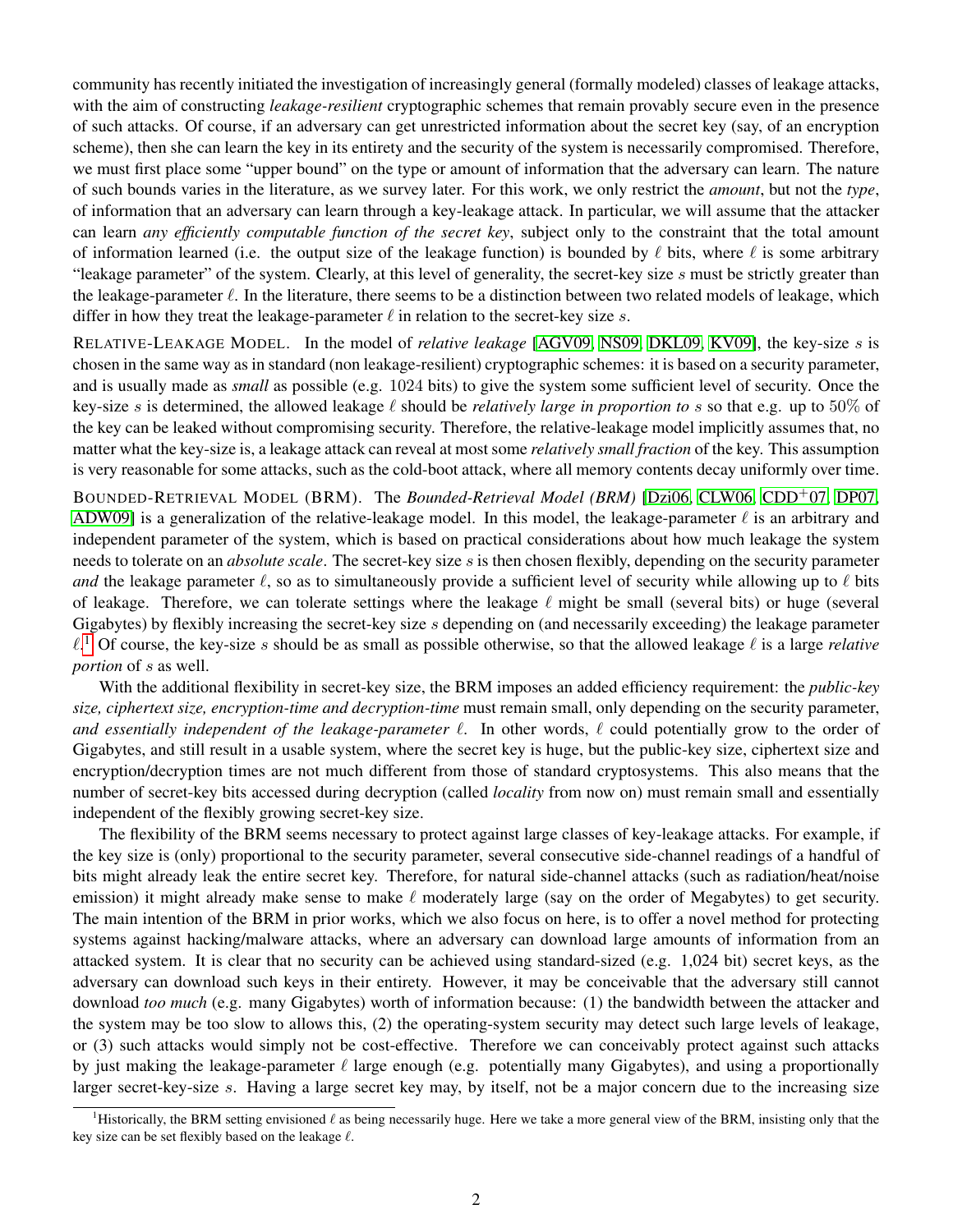and affordability of local storage. On the other hand, it is crucial that the other efficiency measures of the system ciphertext and public-key sizes, encryption and decryption times — must not degrade with the growth of  $\ell$ .

## 1.1 Our Results

As our main contribution, we construct the first leakage-resilient Public-Key Encryption (PKE) scheme in the BRM. Along the way, we develop new notions and get results of independent interest. In particular, we:

- Develop a new notion of an Identity-Based Hash Proof System (IB-HPS), which naturally yields Identity-Based Encryption (IBE) schemes.
- Give three constructions of IB-HPS based on the ideas behind three prior IBE schemes: [\[Gen06,](#page-15-10) [BGH07,](#page-15-11) [GPV08\]](#page-15-12). In particular, we show that the notion of IB-HPS unifies these seemingly unrelated constructions under a single framework. As a result, we get constructions of IB-HPS under (1) a bilinear Diffie-Hellman type assumption (2) the quadratic-residuosity assumption (3) the Learning With Errors (LWE) assumption. The first scheme is secure in the standard model, while the latter two rely on Random Oracles or, alternatively, non-standard interactive assumptions.
- Show that an IBE based on IB-HPS can easily be made leakage-resilient, in the relative-leakage model.
- Show how to use IB-HPS to construct public-key encryption (PKE) schemes in the BRM, allowing for arbitrary large leakage-bounds, while preserving efficiency. Our techniques also naturally extend to allow for the construction of IBE schemes in the BRM.
- Develop new information-theoretic tools to analyze our construction of PKE in the BRM. Namely, we define a new notion of *approximate* hash functions (where only elements that are far in Hamming distance are unlikely to collide) and generalize the Leftover-Hash Lemma to approximate hashing.
- Show how to achieve CCA security for our leakage-resilient IBE and PKE in BRM constructions.

Before describing our construction of PKE in the BRM, it is instructive to understand why this problem is non-trivial, and therefore we begin with some naïve approaches, which we improve in several steps.

NAÏVE APPROACH: INFLATING THE SECURITY PARAMETER. As the first step of getting a PKE in the BRM, we would like to simply design a leakage-resilient PKE scheme that allows for arbitrarily large leakage-bounds  $\ell$ , without necessarily meeting the additional efficiency requirements of the BRM. Luckily, there are several recent PKE schemes in the *relative-leakage model* [\[AGV09,](#page-14-0) [NS09\]](#page-16-3) where the leakage-bound  $\ell(\lambda)$  is a large portion of the key-size  $s(\lambda)$ which, in turn, depends on a security parameter  $\lambda$ . Therefore, one simple solution is to simply artificially inflate the security parameter  $\lambda$  sufficiently, until  $s(\lambda)$  and, correspondingly,  $\ell(\lambda)$  reach the desired level of leakage we would like to tolerate. Unfortunately, it is clear that this approach gets extremely inefficient very fast  $-e.g.$  to allow for Gigabytes worth of leakage, we may need to perform exponentiations on group elements with Gigabyte-long description sizes.

BETTER APPROACH: LEAKAGE-AMPLIFICATION VIA PARALLEL REPETITION. As an improvement over the previous suggestion, we propose an alternative which we call *parallel-repetition*. Assume we have a leakage-resilient PKE scheme in the relative-leakage model, tolerating  $\ell$ -bits of leakage, for some small  $\ell$ . We can create a new "parallelrepetition scheme", by taking *n* independent copies of the above PKE with key-pairs  $(\mathsf{pk}_1, \mathsf{sk}_1), \ldots, (\mathsf{pk}_n, \mathsf{sk}_n)$  and setting the secret-key of the new scheme to be  $sk = (sk_1, \ldots, sk_n)$  and the public key to be  $pk = (pk_1, \ldots, pk_n)$ . To encrypt under the repetition scheme, a user would *n*-out-of-*n* secret-share the message m, and, encrypt each share  $m_i$ under the public key pk<sub>i</sub>. One may hope to argue that, if an adversary learns fewer than  $n\ell$  bits about the secret-key sk of the repetition scheme, then there is at least one secret key sk<sub>i</sub> about which the adversary learns fewer than  $\ell$  bits, thus maintaining security. Therefore, the hope is that parallel-repetition *amplifies leakage-resilience* from  $\ell$  bits to  $n\ell$  bits, and thus lets us meet any leakage-bound just by increasing  $n$  sufficiently. In terms of efficiency, the parallel-repetition approach will usually be more efficient than artificially inflating the security parameter, but it is still far from the requirements of the BRM: the public-key size, ciphertext size, and encryption/decryption times are all proportional to  $n$ , and therefore must grow as we strive to tolerate more and more leakage.

SECURITY OF PARALLEL-REPETITION? Surprisingly, we do not know how to formalize the hope that parallelrepetition amplifies leakage-resilience generically via a reduction. Such a reduction would need to use an attacker that expects a public key and  $n\ell$  bits of leakage on its secret key in the repetition scheme, to break the original scheme with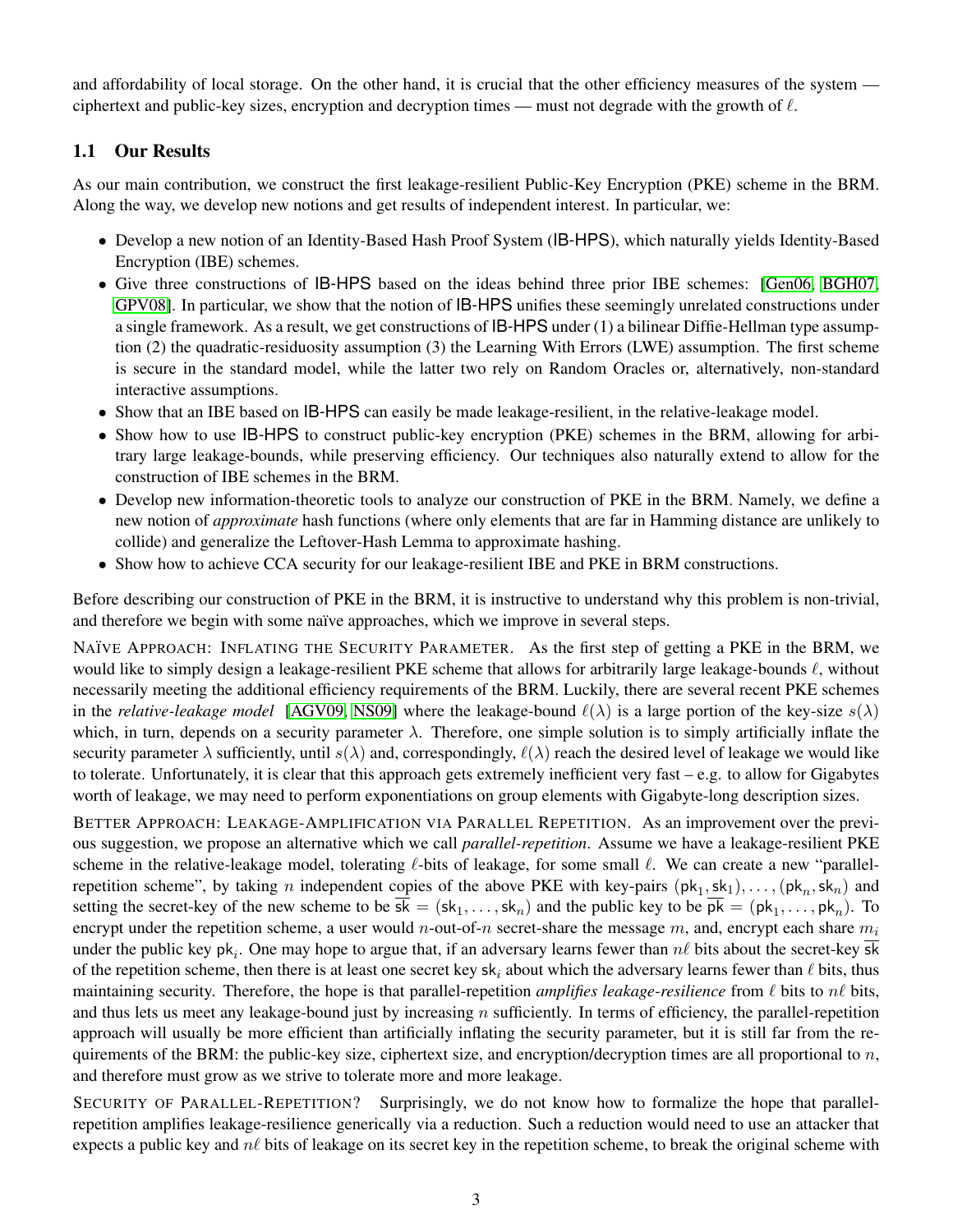$\ell$  bits of leakage. Unfortunately, it does not seem like there is any way to embed a challenge public key pk<sub>i</sub> into pk, and faithfully simulate the output of an arbitrary leakage-function  $f(\overline{sk})$  with  $n\ell$ -bit output, by only learning  $g(\overline{sk}_i)$  for some  $g(\cdot)$  with  $\ell$  bit output. In fact, as a subject of future work, we believe that there is a black-box separation showing that no such reduction can succeed *in general*. Luckily, we show that (a variant of) parallel-repetition amplifies leakage for schemes of a special form, which we will discuss later. For now, let us get back to the issue of efficiency, which we still need to resolve.

IMPROVEMENT I: IMPROVED EFFICIENCY VIA RANDOM SELECTION. To decrease ciphertext size and encryption/decryption times, the encryptor selects some random subset  $\{r_1, \ldots, r_t\} \subseteq \{1 \ldots n\}$  of t indices, and targets the ciphertext to the corresponding public keys  $pk_{r_1}, \ldots, pk_{r_t}$  (e.g. t-out-of-t secret-shares the message m and encrypts each share  $m_i$  under the public key  $pk_{r_i}$ ). Intuitively, if an adversary learns much less than  $n\ell$  bits of leakage about sk, then there should be *many* component-keys  $sk_i$  for which the adversary learns less than  $\ell$  bits. Therefore the encryptor should select at least one index corresponding to such a key with large probability, when t is made proportional to the security parameter, and potentially much smaller than  $n$ . Although the ciphertext size and encryption/decryption times (and locality) are now only proportional to the security parameter, the size of the public key still grows with  $n$ , and so this scheme is still not appropriate for the BRM in terms of efficiency.

IMPROVEMENT II: SMALL PUBLIC-KEY SIZE VIA IBE. A natural solution to having a short public key is to use *identity-based encryption* (IBE) instead of standard PKE. This way, the public key of the repetition scheme is simply a short *master public key* of an IBE scheme, while the secret key  $sk = (sk_1, \ldots, sk_n)$  consists of secret-keys for some fixed "identities"  $ID_1, \ldots, ID_n$ . Together, the above two improvements yield a scheme which meets the efficiency requirements of the BRM: the public-key size, ciphertext size, encryption/decryption times are now only proportional to the security parameter and independent of  $n$ , which can grow flexibly.

SECURITY OF THE IBE-BASED PKE IN BRM CONSTRUCTION? In order to show that the resulting scheme, utilizing the two proposed improvements, is a PKE in the BRM we need to show the following. If we start with a leakage-resilient IBE that allows for  $\ell$ -bits of leakage, then the construction amplifies this to any desired amount  $\ell'$  just by increasing the number of secret keys n sufficiently. Unfortunately, it turns out that this is not the case in general and, in [Appendix A,](#page-17-0) we construct a counterexaple. That is, we can construct an artificial IBE scheme which is leakage-resilient in the relative leakage model, with leakage  $\ell$ , but the above construction does not amplify leakage-resilience beyond  $\ell' = \ell$ , no matter how large n is. The problem is that, conceivably, after observing *all* n secret keys for n identities, it might be possible to come up with a very short "compressed" key (e.g. whose size is independent of  $n$ ) which allows one to decrypt ciphertexts for *each one* of the given n identities. Our main result is to show that (a variant of) the construction is secure, if the leakage-resilient IBE has some additional underlying structure, which we call an Identity-Based Hash Proof System (IB-HPS).

HASH PROOF SYSTEMS AND IDENTITY-BASED HASH PROOF SYSTEMS. Recently, Naor and Segev [\[NS09\]](#page-16-3) showed how to use a *hash proof system (HPS)* to construct leakage-resilient PKE in the relative-leakage model. Following, [\[KPSY09,](#page-16-5) [NS09\]](#page-16-3), we view an HPS as a *key-encapsulation mechanism (KEM)* with special structure.<sup>[2](#page-3-0)</sup> A KEM consists of a key-generation procedure  $(\mathsf{pk}, \mathsf{sk}) \leftarrow \mathsf{KeyGen}(1^{\lambda})$ , an encapsulation procedure  $(c, k) \leftarrow \mathsf{Encap}(\mathsf{pk})$  which produces ciphertext/randomness pairs  $(c, k)$ , and a decapsulation procedure  $k = \text{Decap}(c, sk)$ , which uses the secret key sk to recover the randomness  $k$  from a ciphertext  $c$ . A KEM allows a sender that knows pk, to securely agree on randomness k with a receiver that possesses sk, by sending an encapsulation-ciphertext c. A *hash proof system* is a KEM with the following two properties:

- There exists an *invalid-encapsulation procedure*  $c \leftarrow$  Encap<sup>\*</sup>(pk), so that ciphertexts generated by Encap<sup>\*</sup>(pk) are computationally indistinguishable from those generated by Encap(pk), *even given the secret key* sk.
- For a fixed pk and *invalid ciphertext* c generated by Encap<sup>∗</sup> (pk), the output of Decap(c,sk) is *statistically* uniform, over the randomness of sk. This property can only hold if a fixed pk leaves statistical entropy in sk.

Notice the difference between valid and invalid ciphertexts. For a fixed pk, a *valid c*, produced by  $(c, k) \leftarrow$  Encap(pk), always decapsulated to the same value  $k$ , no matter which secret key sk is used to decapsulate it. On other hand, an invalid c produced by  $c \leftarrow$  Encap<sup>\*</sup>(pk), decapsulated to a statistically random value based on the randomness of sk.

<span id="page-3-0"></span><sup>&</sup>lt;sup>2</sup> Our informal description and definition of HPS here, which will also be a basis of our formal definition of IB-HPS in [Section 3.1,](#page-5-0) is a simplified version of the standard one. Although the two are *not* technically equivalent, the standard definition implies ours, which is in-turn sufficient for leakage-resilience and captures the main essence of HPS.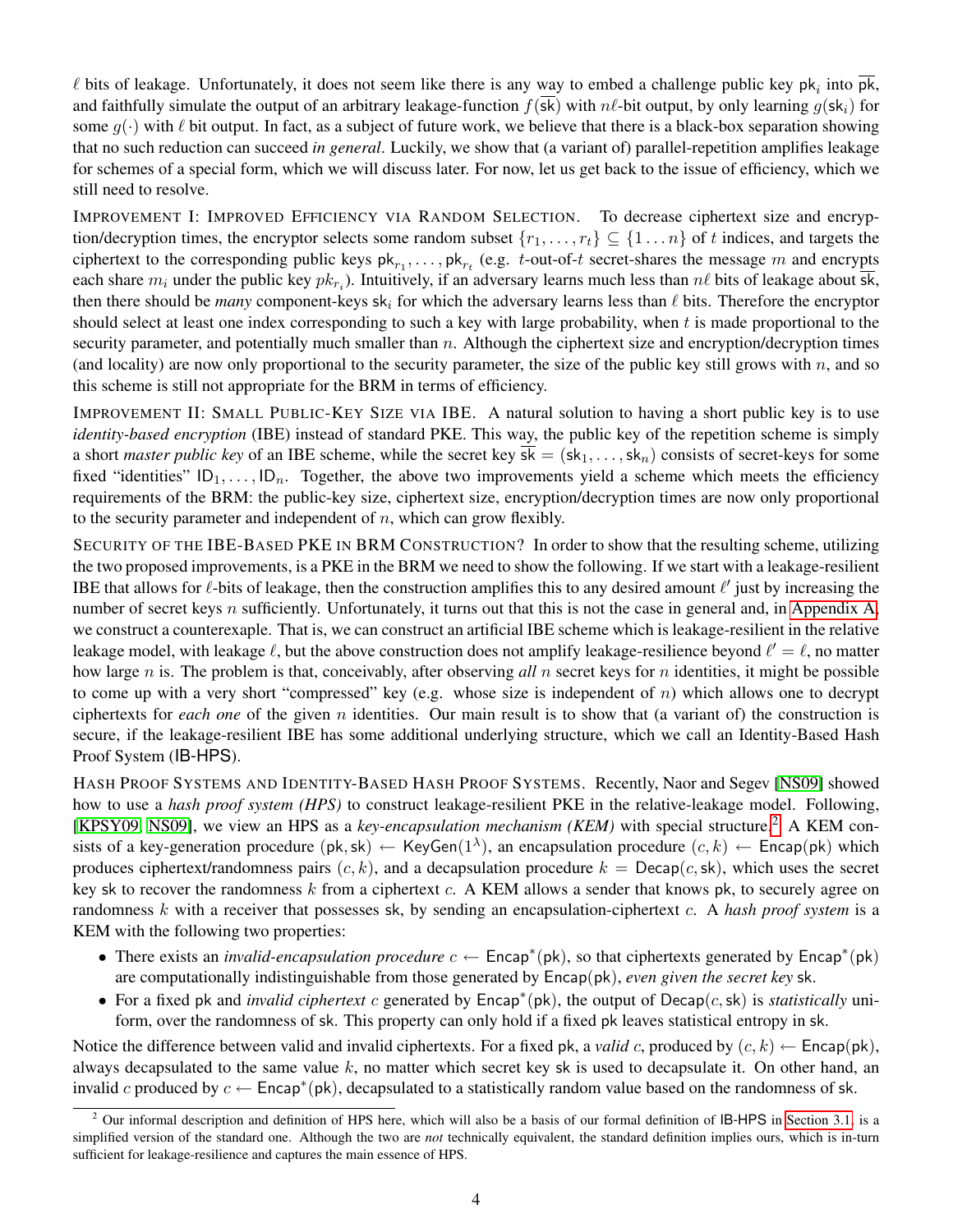The above two properties are sufficient to prove KEM security, showing that for  $(c, k) \leftarrow$  Encap(pk), an attacker given  $c$  cannot distinguish  $k$  from uniform. The proof proceeds in two steps:

- 1. We replace the honestly generated  $(c, k)$  ← Encap(pk) with  $c'$  ← Encap<sup>\*</sup>(pk) and  $k'$  ← Decap( $c'$ , sk).
- 2. The value  $k' = \text{Decap}(c', sk)$  is statistically uniform over the choice of sk, which is unknown to the adversary.

As Naor and Segev noticed in [\[NS09\]](#page-16-3), this proof also works in the presence of leakage since step (1) holds even if the adversary saw *all of* sk, and step (2) is information-theoretic, so we can argue that  $\ell$  bits of leakage about sk will only reduce the statistical entropy of  $k'$  by at most  $\ell$  bits. To agree on a uniform value k in the presence of leakage, we just compose the KEM with a randomness extractor. The main benefit of this proof strategy is that, after switching valid/invalid ciphertexts in the first step, we can argue about leakage using a purely information-theoretic analysis.

We observe that it is therefore relatively easy to show that (a variant of) parallel repetition amplifies leakageresilience, since it amplifies the statistical entropy of the secret key  $sk = (sk_1, \ldots, sk_n)$ . In [Section 3,](#page-5-1) we generalize the notion of HPS to the identity-based setting by defining Identity-Based Hash Proof System (IB-HPS) in a natural way. Then, in [Section 4,](#page-8-0) we show how to construct leakage-resilient IBE in the relative-leakage model using IB-HPS. In [Section 5,](#page-11-0) we show that a variant of our parallel-repetition idea, and random-subset selection ideas, indeed amplify leakage-resilience of IB-HPS-based constructions. Finally, in [Section 6,](#page-12-0) show how this leads to constructions of PKE (and IBE) schemes in the BRM.

#### 1.2 Related Work

RESTRICTED MODELS OF LEAKAGE-RESILIENCE. Several other models of leakage-resilience have appeared in the literature. They differ from the model we described in the that they restrict the *type*, as well as *amount*, of information that the adversary can learn. For example, the work on *exposure resilient cryptography* [\[CDH](#page-15-13)+00, [DSS01,](#page-15-14) [KZ03\]](#page-16-6) studies the case where an adversary can only learn some small *subset of the physical bits of the secret key*. Similarly, [\[ISW03\]](#page-15-15) studies how to implement arbitrary computation in the setting where an adversary can observe a small *subset of the physical wires of a circuity*. Unfortunately, these models fail to capture many meaningful side-channel attacks, such as learning the hamming-weight of the bits or their parity.

In their seminal work, Micali and Reyzin [\[MR04a\]](#page-16-7) initiated the formal modeling of side-channel attacks under the axiom that *"only computation leaks information"*, where each invocation of a cryptographic primitive leaks a function of *only* the bits accessed during that invocation. Several primitives have been constructed in this setting including stream ciphers [\[DP08,](#page-15-16) [Pie09\]](#page-16-8) and signatures [\[FKPR09\]](#page-15-17). On the positive side, this model only imposes a bound on the amount of information learned during each invocation of a primitive, but not on the overall amount of information that the attacker can get throughout the lifetime of the system. On the negative side, this model fails to capture many leakage-attacks, such as the cold-boot attack of [\[HSH](#page-15-4)+08], where *all* memory contents leak information, even if they were never accessed.

Certainly, all of the restricted models fail to capture hacking/malware attacks, where it is very conceivable that an attacker can compute *even complicated functions* of *all* information stored on the system.

RELATIVE-LEAKAGE MODEL. Several constructions of primitives in the relative-leakage model have appeared recently. The works of [\[AGV09,](#page-14-0) [NS09\]](#page-16-3) construct public-key encryption schemes in this model, and [\[KV09\]](#page-16-4) constructs signatures. The work of [\[DKL09\]](#page-15-5) considers a yet-stronger model of leakage-resilience, called the *auxiliary input model*, where the leakage-function need only be one-way (and not necessarily length-bounded), and constructs symmetric-key encryption in this model.

BRM. The Bounded-Retrieval Model was (concurrently) proposed by Di Crescenzo et. al [\[CLW06\]](#page-15-7) and Dziembowski [\[Dzi06\]](#page-15-6), and later studied by  $[CDD<sup>+</sup>07, DP07, ADW09]$  $[CDD<sup>+</sup>07, DP07, ADW09]$  $[CDD<sup>+</sup>07, DP07, ADW09]$  $[CDD<sup>+</sup>07, DP07, ADW09]$ . The name serves as an analogy to the Bounded Storage Model (BSM) of [\[Mau92,](#page-16-9) [AR99,](#page-14-2) [ADR02,](#page-14-3) [Lu02,](#page-16-10) [Vad04\]](#page-16-11), which restricts the amount of data that an adversary can *store after observing a huge public random string*, rather than the amount of data an adversary can *retrieve from a huge secret key*. With the exception of [\[ADW09\]](#page-14-1), all of the work on the BRM is in the symmetric-key setting, where two parties share a huge secret key. The recent work of Alwen et. al [\[ADW09\]](#page-14-1) gave the first public-key results in the BRM, by constructing identification schemes, (variants of) signatures, and authenticated-key-agreement protocols. However, these primitives cannot be used to encrypt a message non-interactively, as is done in the current work. Moreover,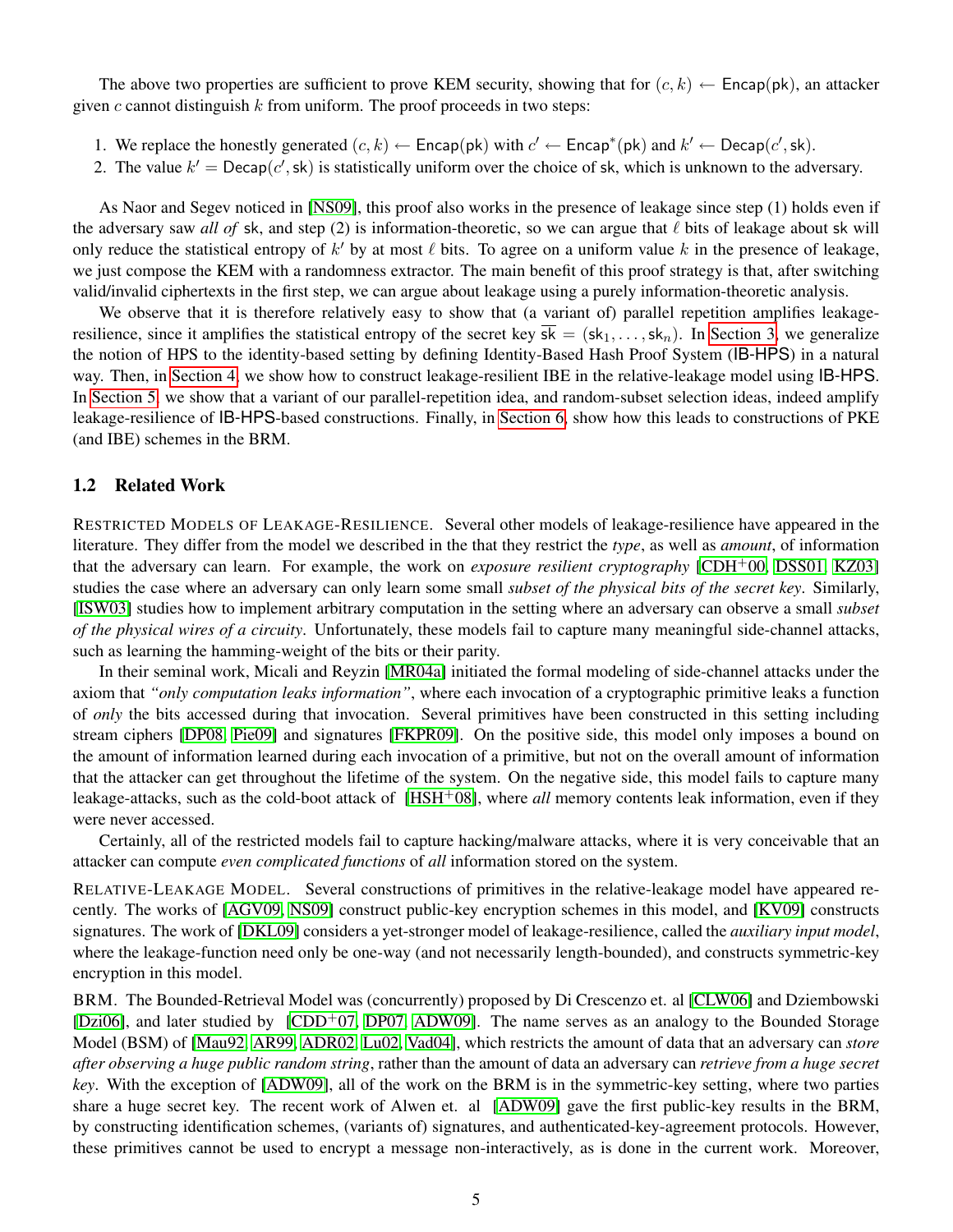the authenticated-key agreement protocols of [\[ADW09\]](#page-14-1) required the use of Random Oracles, while we offer (some) constructions in the standard model. We note that many of the prior schemes in the BRM and BSM employ ideas similar to the "parallel repetition" and "random-subset selection" that we described in the introduction. However, the proof-techniques in this paper differ significantly from previous works.

# 2 Preliminaries

NOTATION. For an integer n, we use the notation  $[n]$  to denote the set  $[n] \stackrel{\text{def}}{=} \{1,\ldots,n\}$ . For a randomized function f, we write  $f(x; r)$  to denote the unique output of f on input x with random coins r. We write  $f(x)$  to denote a random variable for the output of  $f(x; r)$ , over the random coins r. For a set S, we let  $U<sub>S</sub>$  denote the uniform distribution over S. For an integer  $v \in \mathbb{N}$ , we let  $U_v$  denote the uniform distribution over  $\{0,1\}^v$ , the bit-strings of length v. For a distribution or random variable X we write  $x \leftarrow X$  to denote the operation of sampling a random x according to X. For a set S, we write  $s \leftarrow S$  as shorthand for  $s \leftarrow U_S$ .

ENTROPY. The *min-entropy* of a random variable X is  $H_{\infty}(X) \stackrel{\text{def}}{=} -\log(\max_x \Pr[X=x])$ . This is a standard notion of entropy used in cryptography, since it measures the worst-case predictability of  $X$ . We also review a generalization from [\[DORS08\]](#page-15-18), called *average conditional min-entropy* defined by

<span id="page-5-3"></span>
$$
\widetilde{\mathbf{H}}_{\infty}(X|Z) \stackrel{\text{def}}{=} -\log\left(\mathbb{E}_{z \leftarrow Z} \left[ \max_{x} \Pr[X=x|Z=z] \right] \right) \right) = -\log\left(\mathbb{E}_{z \leftarrow Z} \left[ 2^{-\mathbf{H}_{\infty}(X|Z=z)} \right] \right).
$$

This measures the worst-case predictability of  $X$  by an adversary that may observe a correlated variable  $Z$ . We will use the following lemmas to reason about entropy.

**Lemma 2.1** ([\[DORS08\]](#page-15-18)) Let  $X, Y, Z$  be random variables where  $Z$  takes on values in a set of size at most  $2^{\ell}$ . Then  $\mathbf{H}_{\infty}(X|(Y,Z)) \ge \mathbf{H}_{\infty}((X,Y)|Z) - \ell \ge \mathbf{H}_{\infty}(X|Z) - \ell$  and, in particular,  $\mathbf{H}_{\infty}(X|Y) \ge \mathbf{H}_{\infty}(X) - \ell$ .

STATISTICAL DISTANCE AND EXTRACTORS. The *statistical distance* between two random variables X, Y is defined by  $\text{SD}(X, Y) = \frac{1}{2} \sum_x |\Pr[X = x] - \Pr[Y = x]|$ . We write  $X \approx_{\varepsilon} Y$  to denote  $\text{SD}(X, Y) \leq \varepsilon$ , and  $X \approx Y$  to denote that the statistical distance is negligible. An extractor [\[NZ96\]](#page-16-12) can be used to extract uniform randomness out of a weakly-random value which is only assumed to have sufficient min-entropy. Our definition follows that of [\[DORS08\]](#page-15-18), which is defined in terms of conditional min-entropy.

**Definition 2.1 (Extractors)** We say that an efficient randomized function  $Ext : \{0,1\}^u \to \{0,1\}^v$  is an  $(m,\varepsilon)$ extractor *if for all* X, Z such that X is distributed over  $\{0,1\}^u$  and  $\widetilde{\mathbf{H}}_{\infty}(X|Z) \geq m$ , we get  $(Z, R, \text{Ext}(X; R)) \approx_{\varepsilon}$  $(Z, R, U_v)$  *where* R *is a random variable for the coins of* Ext.

We now recall the definition of universal-hashing and the leftover-hash lemma, which states that universal hash functions are also good extractors.

**Definition 2.2** ( $\rho$ -Universal Hashing) A family H, consisting of (deterministic) functions  $h : \{0,1\}^u \to \{0,1\}^v$ , is a  $\rho$ -universal hash family *if for any*  $m_1 \neq m_2 \in \{0, 1\}^u$  *we have*  $Pr_{h \leftarrow H}[h(m_1) = h(m_1)] \leq \rho$ .

<span id="page-5-2"></span>**Lemma 2.2 (Leftover-Hash Lemma [\[NZ96\]](#page-16-12))** Assume that the family H of functions  $h : \{0,1\}^u \to \{0,1\}^v$ , is a ρ*-universal hash family. Then the randomized extractor* Ext(x; h) = h(x)*, where* h *is uniform over* H*, is an* (m, ε) *extractor as long as*  $m \geq v + 2 \log{(1/\varepsilon)} - 1$  *and*  $\rho \leq \frac{1}{2v}$  $\frac{1}{2^v}(1+\varepsilon^2).$ 

# <span id="page-5-1"></span>3 Identity-Based Hash Proof System (IB-HPS)

## <span id="page-5-0"></span>3.1 Definition

An *Identity-Based Hash Proof System* (IB-HPS) consists of PPT algorithms: (Setup, KeyGen, Encap, Encap<sup>\*</sup>, Decap). The algorithms have the following syntax.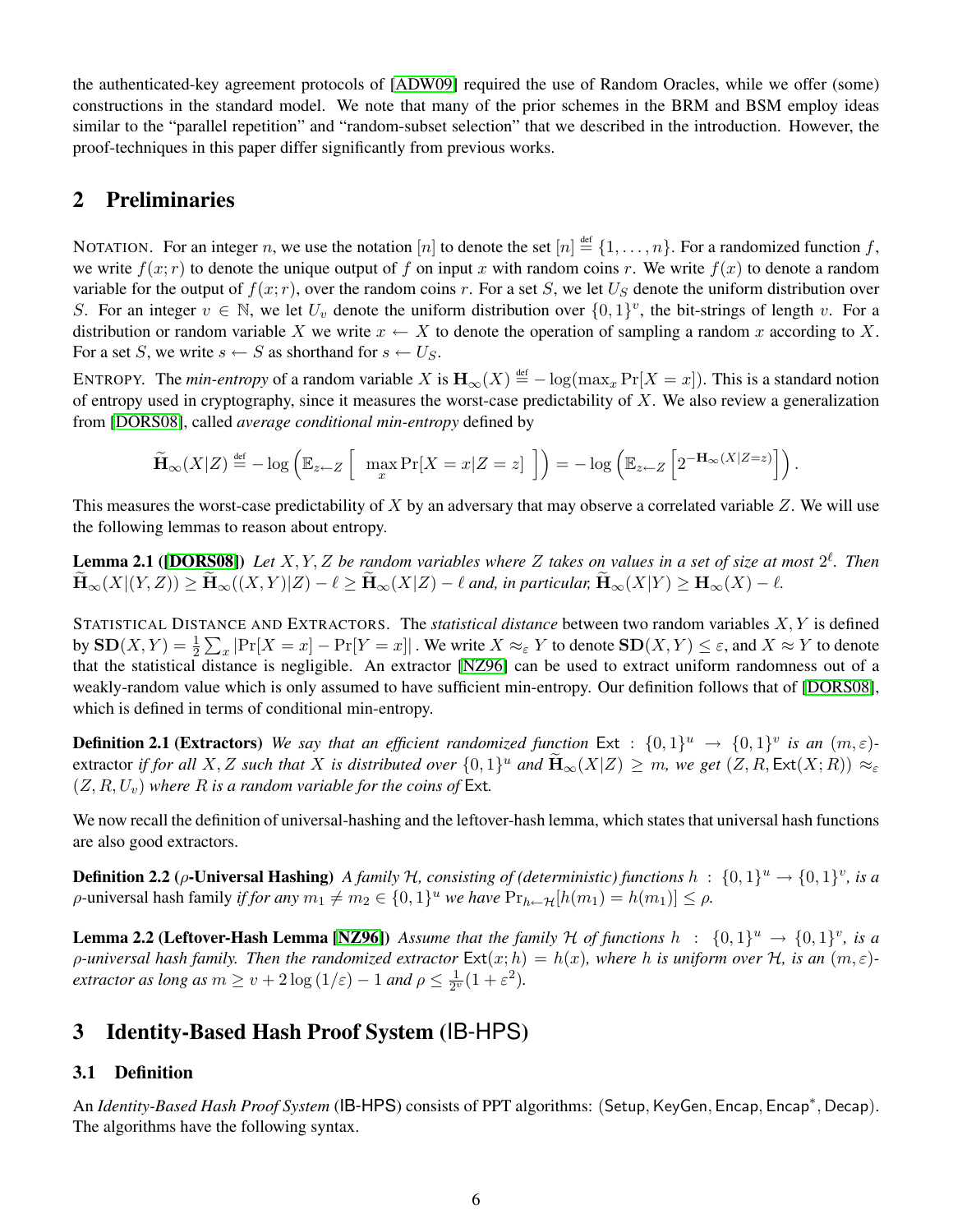- $(mpk, msk) \leftarrow$  Setup(1<sup> $\lambda$ </sup>): The setup algorithm takes as input a security parameter  $\lambda$  and produces the *master public key* mpk and the *master secret key* msk. The master public key defines an *identity set* ID, and an *encapsulated-key set* K. All other algorithms KeyGen, Encap, Decap, Encap<sup>∗</sup> implicitly include mpk as an input.
- sk<sub>ID</sub> ← KeyGen(ID, msk): For any identity ID  $\in \mathcal{ID}$ , the KeyGen algorithm uses the master secret key msk to sample an identity secret key  $sk_{ID}$ .
- $(c, k) \leftarrow$  Encap(ID): The *valid* encapsulation algorithm creates pairs  $(c, k)$  where c is a valid ciphertext, and  $k \in \mathcal{K}$  is the encapsulated-key.
- $c \leftarrow$  Encap<sup>\*</sup>(ID): The alternative *invalid* encapsulation algorithm which samples an invalid ciphertext c.
- $k \leftarrow \text{Decap}(c, \text{sk}_{\text{ID}})$ : The decapsulation algorithm is deterministic, and takes an identity secret key sk<sub>ID</sub> and a ciphertext c and outputs the encapsulated key k.

We require that an Identity-Based Hash Proof System satisfies the following properties.

I. CORRECTNESS OF DECAPSULATION. For any values of mpk, msk produced by Setup( $1^{\lambda}$ ), any ID  $\in \mathcal{ID}$  we have:

$$
\Pr\left[k \neq k' \mid (c, k) \leftarrow \frac{\mathsf{sk}_{\mathsf{ID}} \leftarrow \mathsf{KeyGen}(\mathsf{ID}, \mathsf{msk})}{\mathsf{Encap}(\mathsf{ID}) \, , \, k' = \mathsf{Decap}(c, \mathsf{sk}_{\mathsf{ID}}) \, \right] \le \mathsf{negl}(\lambda)
$$

II. VALID/INVALID CIPHERTEXT INDISTINGUISHABILITY. The valid ciphertexts generated by Encap and the invalid ciphertexts generated by Encap<sup>∗</sup> should be indistinguishable *even given the identity secret key*. In particular, we define the following distinguishability game between an adversary  $A$  and a challenger.

### $VI-IND(\lambda)$

**Setup:** The challenger computes (mpk, msk)  $\leftarrow$  Setup( $1^{\lambda}$ ) and gives mpk to the adversary A.

Test Stage 1: The adversary A adaptively queries the challenger with  $ID \in TD$  and the challenger responds with sk<sub>ID</sub>. **Challenge Stage:** The adversary selects an *arbitrary* challenge identity  $ID^* \in ID$ .

The challenger chooses  $b \leftarrow \{0, 1\}.$ 

If  $b = 0$  the challenger computes  $(c, k) \leftarrow$  Encap(ID<sup>\*</sup>).

If  $b = 1$  the challenger computes  $c \leftarrow \text{Encap}^*(ID^*)$ .

The challenger gives  $c$  to the adversary  $A$ .

Test Stage 2: The adversary A adaptively queries the challenger with  $ID \in TD$  and the challenger responds with sk<sub>ID</sub>. **Output:** The adversary A outputs a bit  $b' \in \{0, 1\}$  which is the output of the game. We say that A *wins* the game if  $b' = b$ .

*Note:* In test stages 1,2 the challenger computes  $sk_{ID} \leftarrow KeyGen(ID, msk)$  the first time that ID is queried and responds to all future queries on the same ID with the same  $sk_{ID}$ .

Note that, during the challenge phase, the adversary can choose *any* identity ID<sup>∗</sup> , and possibly even one for which it has seen the secret key sk<sub>ID<sup>∗</sup></sub> in Test Stage 1 (or the adversary can simply get sk<sub>ID<sup>∗</sup></sub> in Test Stage 2). We define the advantage of A in distinguishing valid/invalid ciphertexts to be Adv<sup>VI-IND</sup><sub>IB-HPS, $_A(\lambda) \stackrel{\text{def}}{=} |\Pr[\mathcal{A} \text{ wins}] - \frac{1}{2}$ </sub>  $\frac{1}{2}$ . We require that  $Adv_{IB\text{-HPS},\mathcal{A}}^{\text{VI-IND}}(\lambda) = \text{negl}(\lambda).$ 

III. UNIVERSALITY/SMOOTHNESS/LEAKAGE-SMOOTHNESS. Other than properties I and II, we will need one additional information theoretic property. Essentially, we want to ensure that there are many possibilities for the decapsulation of an *invalid* ciphertext, which are left undetermined by the public parameters of the system. We define three flavors of this property as follows.

Definition 3.1 (Universal IB-HPS) *We say that an* IB-HPS *is* (m, ρ)-universal *if, for any fixed values of* mpk, msk *produced by*  $\mathsf{Setup}(1^{\lambda})$ *, and any fixed*  $\mathsf{ID} \in \mathcal{ID}$  the following two properties hold:

- *1. Let* SK *be a random variable for the output of* KeyGen(ID, msk). Then  $\mathbf{H}_{\infty}$ (SK)  $\geq m$ .
- 2. For any fixed distinct values  $\mathsf{sk}_{\mathsf{ID}} \neq \mathsf{sk}_{\mathsf{ID}}'$  in the support of SK, we have

$$
\Pr_{c \leftarrow \mathsf{Encap}^*(\mathsf{ID})}[\mathsf{Decap}(c, \mathsf{sk}_{\mathsf{ID}}) = \mathsf{Decap}(c, \mathsf{sk}'_{\mathsf{ID}})] \le \rho.
$$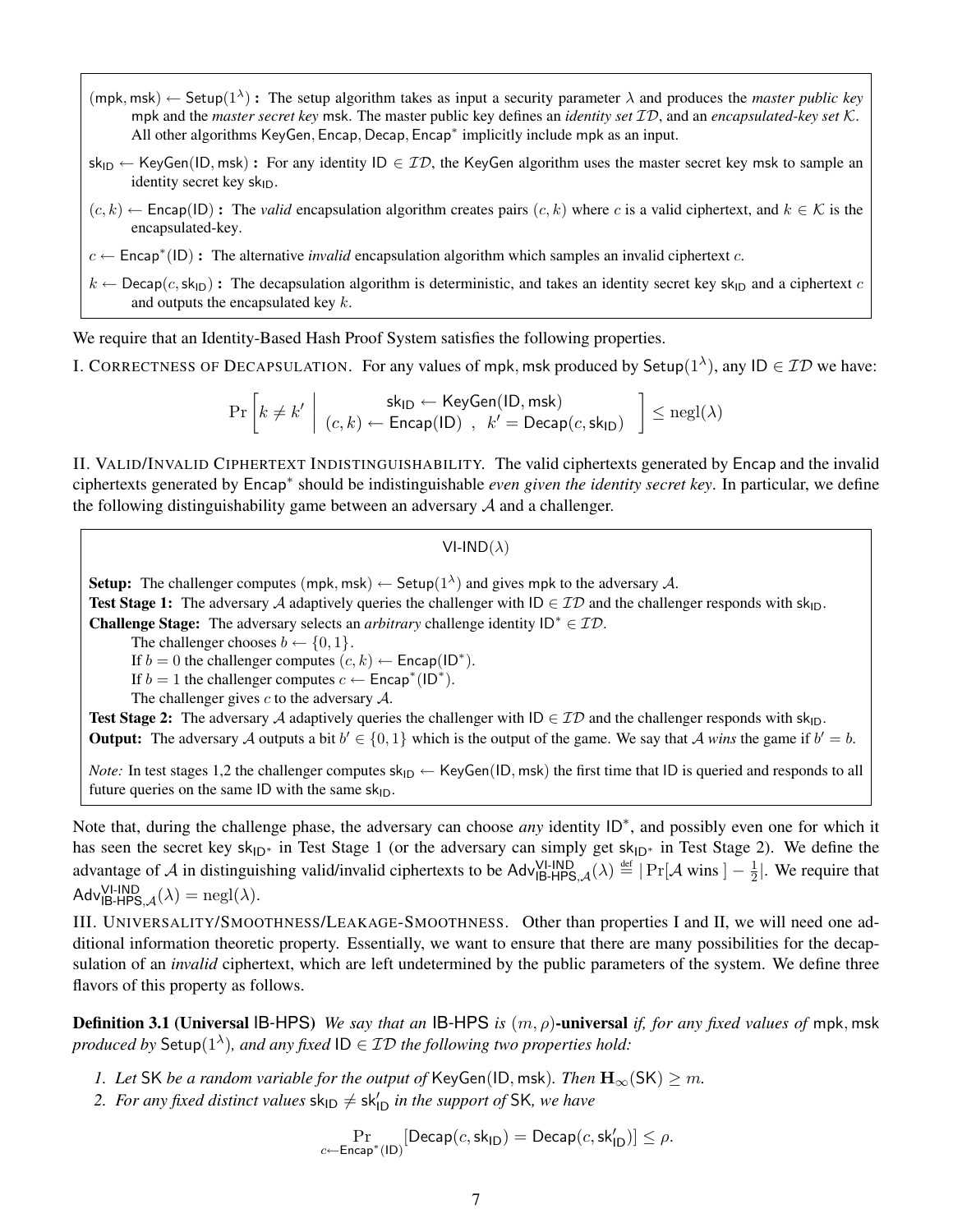Notice the significant difference between valid and invalid ciphertexts. For valid ciphertexts  $c$ , the correctness of decapsulation ensures that there is a single value  $k \in \mathcal{K}$  such that  $\text{Decap}(c, \text{sk}_{\text{ID}}) = k$  for (virtually) all choices of sk<sub>ID</sub> (of which there are many by (1)). On the other hand, for invalid ciphertexts  $c$ , (2) ensures that it is highly unlikely that any two distinct secret-keys sk<sub>ID</sub> will decapsulate c to the same value k.

Definition 3.2 (Smooth/Leakage-Smooth IB-HPS) *We say that an* IB-HPS *is* smooth *if, for any* fixed values *of* mpk, msk *produced by* Setup $(1^{\lambda})$ *, any* ID  $\in$  *ID, we have:* 

$$
\mathbf{SD}((c, k), (c, k')) \le \mathrm{negl}(\lambda)
$$

 $where \ c \leftarrow$  Encap<sup>\*</sup>(ID),  $k' \leftarrow U_{\mathcal{K}}$  and  $k$  is sampled by choosing  $sk_{ID} \leftarrow$  KeyGen(ID, msk) and computing  $k =$ Decap(c, sk<sub>ID</sub>). We say that an IB-HPS is  $\ell$ -leakage-smooth *if, for any (possibly randomized) function*  $f(\cdot)$  *with*  $\ell$ -*bit output, we have:*

 $\textbf{SD}((c, f(\textsf{sk}_{\textsf{ID}}), k), (c, f(\textsf{sk}_{\textsf{ID}}), k')) \le \text{negl}(\lambda)$ 

*where*  $c, k, \text{sk}_{\text{ID}}, k'$  *are sampled as above. Note, for this property, f need not be efficient.* 

#### 3.2 Relations Between Universality, Smoothness and Leakage-Smoothness.

We show two simple observations about the relationships between universality, smoothness and leakage-smoothness. First, we show that a universal IB-HPS is leakage smooth for appropriate parameters.

**Theorem 3.1** Assume that an IB-HPS, with key set  $K = \{0,1\}^v$ , is  $(m,\rho)$ -universal. Then it is also  $\ell$ -leakage smooth *as long as*  $\ell \leq m - v - \omega(\log(\lambda))$  *and*  $\rho \leq \frac{1}{2v}$  $\frac{1}{2^v}(1 + \text{negl}(\lambda)).$ 

*Proof.* Follows by the leftover-hash lemma [\(Lemma 2.2\)](#page-5-2).  $\square$ 

We now also show how to convert a *smooth* IB-HPS (Setup, KeyGen, Encap, Encap<sup>\*</sup>, Decap) into a *leakage-smooth* **IB-HPS** using an extractor Ext :  $K \rightarrow \{0, 1\}^v$ . We define:

- Encap<sub>2</sub>(ID): Choose  $(c, k) \leftarrow$  Encap(ID),  $k' \leftarrow \text{Ext}(k; r)$ . Output  $c' = (c, r)$ ,  $k'$ .
- Encap<sup>\*</sup><sub>2</sub>(ID) : Choose a random seed r and  $c \leftarrow$  Encap<sup>\*</sup>(ID). Output  $c' = (c, r)$ .
- Decap<sub>2</sub>(c', msk): Parse  $c' = (c, r)$ . Compute  $k = \text{Decap}(c, \text{msk})$ ,  $k' = \text{Ext}(k; r)$ . Output  $k'$ .

We show that the transformed system (Setup, KeyGen, Encap<sub>2</sub>, Encap<sub>2</sub>, Decap<sub>2</sub>) is leakage-smooth for appropriate parameters in the next theorem.

<span id="page-7-1"></span>**Theorem 3.2** Assume that an IB-HPS is smooth and that  $|K| = 2^m$ . Let Ext :  $K \to \{0,1\}^v$  be an  $(m-\ell, \varepsilon)$ -extractor *for some*  $\varepsilon = \text{negl}(\lambda)$ *. Then the above transformation produces an*  $\ell$ *-leakage-smooth IB-HPS.* 

*Proof.* The correctness and valid/invalid ciphertext indistinguishability properties of the modified scheme follow from those of the original. For leakage-smoothness, let us fix mpk, msk, ID. Let f be any function with  $\ell$  bit output. We define the following (correlated) random variables:  $SK<sub>ID</sub>$  is distributed according to KeyGen(ID, msk),  $C$  is distributed according to Encap<sup>\*</sup>(ID), K is distributed according to Decap(C, SK<sub>ID</sub>) and R is a random and independent extractor seed. Also, we define a (probabilistic, and possibly inefficient) function  $f'(c, k)$  which samples sk<sub>ID</sub> from the conditional distribution (SK<sub>ID</sub> |  $C = c, K = k$ ) and outputs  $f(\mathsf{sk}_{\mathsf{ID}})$ . Then:

<span id="page-7-0"></span>
$$
\langle C' = (C, R), f(\mathsf{SK}_{\mathsf{ID}}), K' = \mathsf{Ext}(K; R) \rangle \equiv \langle C' = (C, R), f'(C, K), K' = \mathsf{Ext}(K; R) \rangle
$$
  

$$
\approx \langle C' = (C, R), f'(C, U_K), K' = \mathsf{Ext}(U_K; R) \rangle
$$
 (1)

$$
\approx \langle C' = (C, R), f'(C, U_{\mathcal{K}}), K' = \text{Ext}(U_{\mathcal{K}}; R) \rangle \tag{1}
$$

$$
\approx \langle C' = (C, R), f'(C, U_{\mathcal{K}}), U_{v} \rangle \tag{2}
$$

$$
\approx \langle C' = (C, R), f'(C, K), U_v \rangle \tag{3}
$$

$$
\equiv \langle C' = (C, R), f(\mathsf{SK}_{\mathsf{ID}}), U_v \rangle
$$

Equation [\(1\)](#page-7-0) follows by the definition of smoothness. For equation [\(2\)](#page-7-0), notice that

$$
\widetilde{\mathbf{H}}_{\infty}(U_{\mathcal{K}}|C, f'(C, U_{\mathcal{K}})) \ge \widetilde{\mathbf{H}}_{\infty}(U_{\mathcal{K}}|C) - \ell \ge m - \ell
$$

by [Lemma 2.1,](#page-5-3) and the fact that  $C, U_{\mathcal{K}}$  are independent. Then [\(2\)](#page-7-0) follows from the definition of an extractor, where  $U_v$ is independent of the other variables. Lastly, equation [\(3\)](#page-7-0) follows by another application of smoothness.  $\Box$ 

<span id="page-7-2"></span>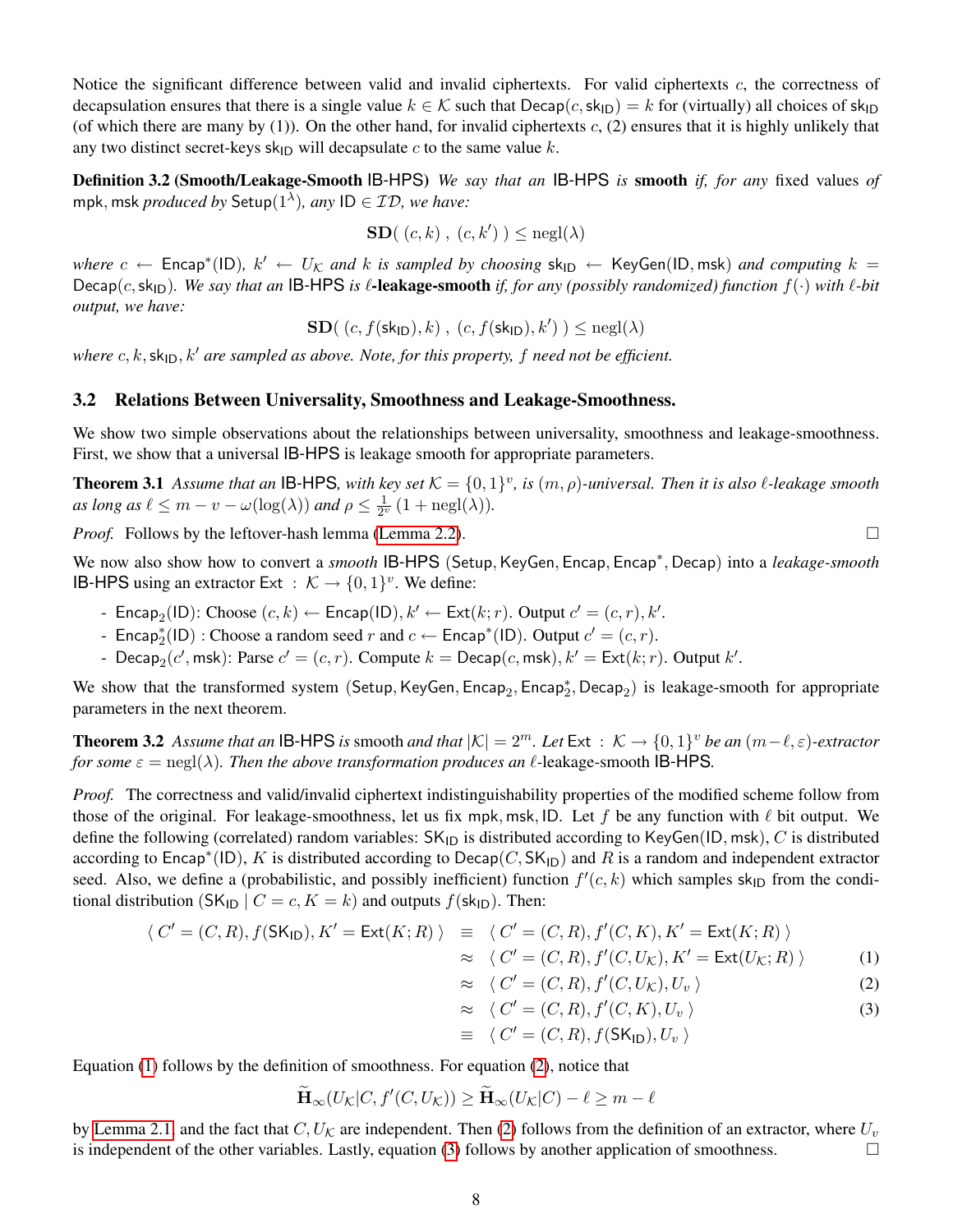#### 3.3 Constructions

We show that the idea of an IB-HPS implicitly forms the backbone of the recent IBE constructions of [\[Gen06,](#page-15-10) [BGH07,](#page-15-11) [GPV08\]](#page-15-12). This gives us three constructions of IB-HPS, which are explicitly described and proven in the appendices. Here we, just give a short note on each construction and explain its parameters. We will be interested in the following:

- 1. The *actual identity-key size*  $\hat{m}$ : the number of bits needed to efficiently represent an identity secret key sk<sub>ID</sub>.
- 2. The *encapsulated-key size* v: this is  $v = \log(|\mathcal{K}|)$ , where K is the encapsulated-key set.
- 3. The min-entropy m and the universality  $\rho$ . These are the values for which the scheme is  $(m, \rho)$ -universal.

An important parameter is the ratio  $\frac{m}{\hat{m}}$ , which determines the amount of *relative leakage* that our IBE and PKE in BRM constructions can handle. We note that *all* of the schemes satisfy the definition of *smoothness*.

A SCHEME BASED ON BILINEAR GROUPS. In [Appendix B,](#page-17-1) we show that the IBE scheme of Gentry [\[Gen06\]](#page-15-10), implicitly contains an IB-HPS construction. The scheme and the proof are essentially the same as those of [\[Gen06\]](#page-15-10), and rely on the "truncated augmented bilinear Diffie-Hellman exponent" (TABDHE ) assumption. It does *not* require the use of Random Oracles. The scheme is extremely efficient, requiring only a constant (2 or 3) number of group elements in the master public key, master secret key, identity secret key, and ciphertexts. The parameters of interest are:

$$
\hat{m}=2\log(p)+O(1)\quad,\quad m=\log(p)\quad,\quad \frac{m}{\hat{m}}\approx\frac{1}{2}\quad,\quad v=\log(p)\quad,\quad\rho=0.
$$

where  $p$  is the (prime) order of an appropriate bilinear-group  $\mathbb{G}$ .

A SCHEME BASED ON QUADRATIC RESIDUOSITY. In [Appendix C,](#page-19-0) we show that the IBE scheme of Boneh, Gentry and Hamburg [\[BGH07\]](#page-15-11) contains a IB-HPS. The construction and proof essentially follow [\[BGH07\]](#page-15-11) (with a minor modification in how identity secret keys are chosen, to get universality). The scheme is secure under the Quadratic Residuosity assumption in the Random Oracle model, or under a non-standard *interactive quadratic residuosity assumption* (see [Appendix C\)](#page-19-0) in the standard model. The parameters of interest are:

$$
\hat{m}=\log(N)\quad,\quad m=1\quad,\quad\frac{m}{\hat{m}}=\frac{1}{\log(N)}\quad,\quad v=1\quad,\quad\rho=0.
$$

where  $N$  is an appropriately sized RSA modulus. Unfortunately, it is not clear how to make the scheme leakage-smooth for any  $\ell > 0$ , since the secret-key entropy m is too small to extract even a single bit. This problem can be fixed, as will be done in the BRM, by using parallel-repetition to amplify the entropy. Still, the relative leakage of the scheme will be poor because of the poor ratio of the entropy m to actual-key-size  $\hat{m}$ .

A SCHEME BASED ON LATTICES. In [Appendix D,](#page-22-0) we show how to get a construction of IB-HPS using the IBE scheme of Gentry, Peikert and Vaikuntanathan [\[GPV08\]](#page-15-12). Note that this IBE construction was already observed to be leakage-resilient by [\[AGV09\]](#page-14-0), but this does not imply that it is an IB-HPS. In fact, we need to make some simple modifications so that the scheme satisfies our definition. The security of the scheme is based on a (decisional) Learning With Errors (LWE) assumption, in the random oracle model. Note that this assumption can be reduced to the GapSVP problem for lattices, using the techniques of [\[Reg05,](#page-16-13) [Pei09\]](#page-16-14).<sup>[3](#page-8-1)</sup> We show that, for any constant  $\varepsilon > 0$ , there exists some setting of the actual-key-size  $\hat{m}$  so that:

$$
m = (1 - \varepsilon)\hat{m}
$$
,  $\frac{m}{\hat{m}} = (1 - \varepsilon)$ ,  $v = 1$ ,  $\rho = \frac{1}{2}(1 + \text{negl}(\lambda)).$ 

Note that, by [Theorem 3.2,](#page-7-1) this construction is therefore *already*  $\ell$ -leakage smooth, for any  $\ell \leq m - \omega(\log(\lambda))$ , without any need to apply an extractor.

# <span id="page-8-0"></span>4 Leakage-Resilient IBE

We define what it means for an Identity-Based Encryption (IBE) scheme to be resistant to key leakage attacks and show how to use an IB-HPS to construct such an IBE scheme. Our notion of leakage-resilience only allows leakage-attacks

<span id="page-8-1"></span><sup>&</sup>lt;sup>3</sup> We note that our construction requires that we use some (slightly) super-polynomial modulus  $q$  in the LWE problem, which means that we need to assume GapSVP is hard against some (slightly) super-polynomial time adversaries.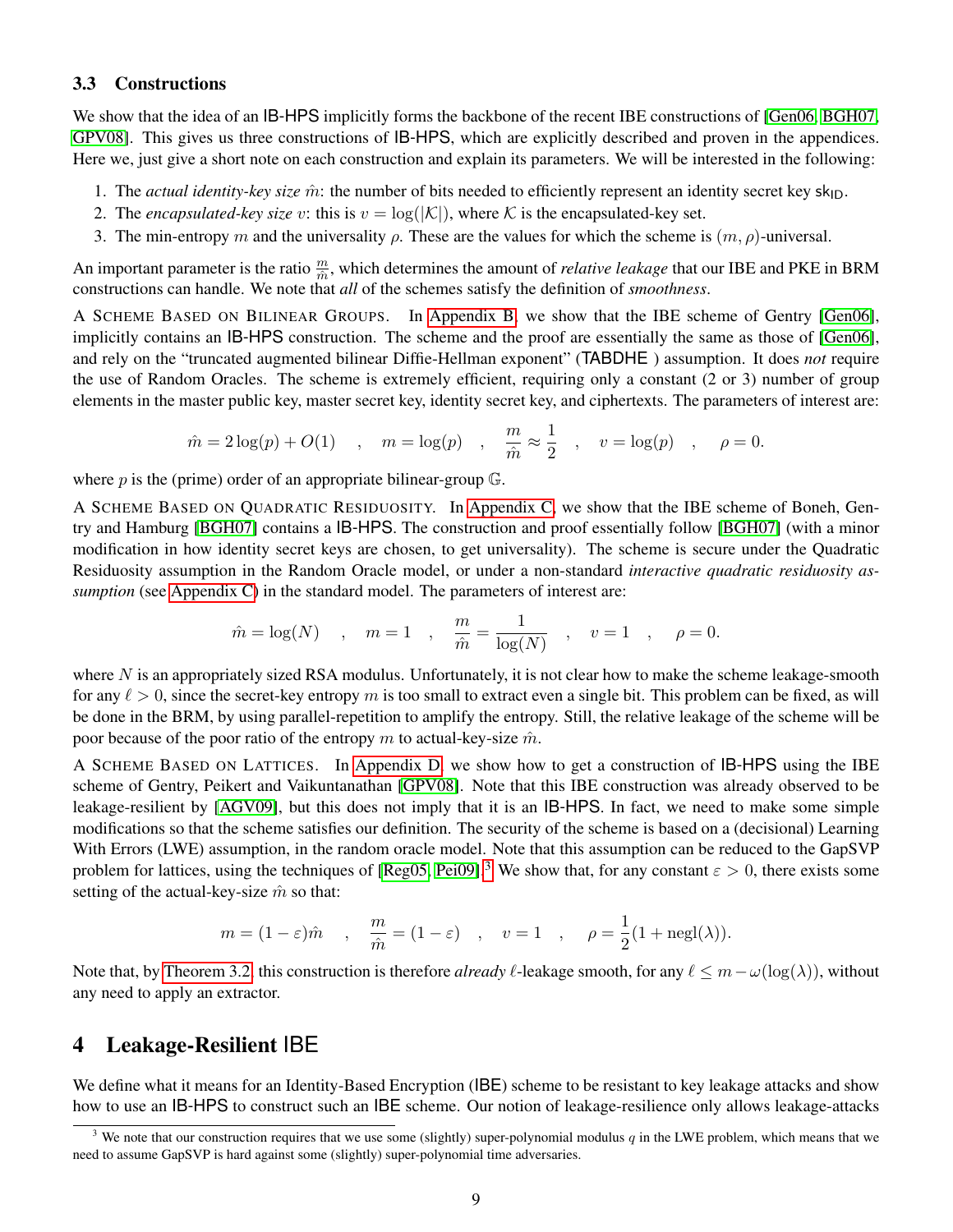against the secret keys of the various identities, but *not* the master secret key. Also, we only allow the adversary to perform leakage attacks before seing the challenge ciphertext. As noted by [\[AGV09,](#page-14-0) [NS09,](#page-16-3) [ADW09\]](#page-14-1), this limitation is inherent to (non-interactive) encryption schemes since otherwise the leakage function can simply decrypt the challenge ciphertext and output its first bit.

## 4.1 Definition

Recall an IBE scheme consists of PPT algorithms (Setup, KeyGen, Encrypt, Decrypt), an identity set  $\mathcal{ID}$  and a message space  $M$ . The syntax of Setup, KeyGen is the same as that in IB-HPS, and Encrypt, Decrypt have the following syntax:

 $c \leftarrow$  Encrypt(ID, m): The encryption algorithm encrypts m  $\in \mathcal{M}$ , and produces a ciphertext c.

 $m \leftarrow$  Decrypt $(c, sk_{ID})$ : The decryption algorithm decrypts a ciphertext c using the identity secret key sk<sub>ID</sub>.

I. CORRECTNESS OF DECRYPTION. For any (mpk, msk) produced by Setup( $1^{\lambda}$ ), any ID  $\in \mathcal{ID}$ , any m  $\in \mathcal{M}$ , we have

 $\Pr\left[m' \neq m\right]$  $\mathsf{sk}_{\mathsf{ID}} \leftarrow \mathsf{KeyGen}(\mathsf{ID},\mathsf{msk})$  $c \leftarrow \mathsf{Encrypt}(\mathsf{ID}, \mathsf{m})$ ,  $\mathsf{m}' \leftarrow \mathsf{Decrypt}(c, \mathsf{sk}_{\mathsf{ID}})$  $\Big] \leq$  negl( $\lambda$ )

II. SEMANTIC SECURITY WITH LEAKAGE. We define the *semantic security game*, parametrized by a security parameter  $\lambda$  and a leakage parameter  $\ell$  as the following game between an adversary  $\mathcal A$  and a challenger.

### IBE-SS $(\lambda, \ell)$

**Setup:** The challenger computes (mpk, msk)  $\leftarrow$  Setup( $1^{\lambda}$ ) and gives mpk to the adversary A.

**Test Stage 1:** The adversary  $\mathcal A$  can adaptively ask the challenger for the following queries:

**Secret-Key Queries:** On input  $ID \in ID$ , the challenger replies with sk<sub>ID</sub>.

**Leakage Queries:** On input  $ID \in ID$ , a PPT function  $f : \{0,1\}^* \to \{0,1\}$ , the challenger replies with  $f(\mathsf{sk}_{ID})$ .

Challenge Stage: The adversary selects two messages  $m_0, m_1 \in \mathcal{M}$  and a challenge identity ID<sup>\*</sup> ∈ *TD* which *never appeared* in a secret-key query and appeared in *at most*  $\ell$  leakage queries. The challenger chooses  $b \leftarrow \{0, 1\}$  uniformly at random and computes  $c \leftarrow \text{Encrypt}(\text{ID}^*, \text{m}_b)$  and gives c to the adversary A.

Test Stage 2: The adversary gets to make *secret-key queries* for arbitrary  $ID \neq ID^*$ . The challenger replies with sk<sub>ID</sub>. **Output:** The adversary A outputs a bit  $b' \in \{0, 1\}$ . We say that the adversary *wins* the game if  $b' = b$ .

*Note:* In test stages 1,2 the challenger computes  $sk_{ID} \leftarrow KeyGen(ID, msk)$  the first time that ID is queried (in a secret-key or leakage query) and responds to all future queries on the same ID with the same  $sk<sub>ID</sub>$ .

The *advantage* of an adversary A in the *semantic security game with leakage*  $\ell$  is Adv ${}_{\text{B}E,A}^{\text{B}E\text{-SS}}(\lambda,\ell) \stackrel{\text{def}}{=} |\Pr[\mathcal{A} \text{ wins }]-\frac{1}{2}$  $\frac{1}{2}$ .

**Definition 4.1 (Leakage-Resilient IBE)** An IBE *scheme is*  $\ell$ -leakage-resilient, if  $(1)$  it satisfies the correctness of de*cryption property, and (2) the advantage of any any PPT adversary A in the semantic security game with leakage*  $\ell$ *, is*  $\text{Adv}_{\mathsf{IBE},\mathcal{A}}^{\mathsf{IBE-SS}}(\lambda,\ell) = \text{negl}(\lambda)$ *. We define the relative leakage of the scheme to be*  $\alpha \stackrel{\text{def}}{=} \ell/\hat{m}$ *, where*  $\hat{m}$  *is the number of bits needed to efficiently store identity secret keys*  $sk_{ID}$ *.* 

Remark on Stateful vs. Stateless Key Authority. In the semantic-security game with leakage, we assume that  $sk_{ID} \leftarrow KeyGen(ID, msk)$  is computed only once per identity ID and reused subsequently. In reality, this requires that the key-authority that issues identity secret keys is stateful, and caches the secret keys that it computes. As noted in [\[Gen06,](#page-15-10) [BGH07,](#page-15-11) [GPV08\]](#page-15-12), this requirement can be overcome easily and generically to get a stateless key-authority. We simply add a pseudo-random function  $f \in_R \mathcal{F}$ , from a PRF family  $\mathcal{F}$ , to the master secret key msk and always run KeyGen(ID, msk) using random coins derived from  $f$ (ID). That way the output is consistent each time KeyGen is called.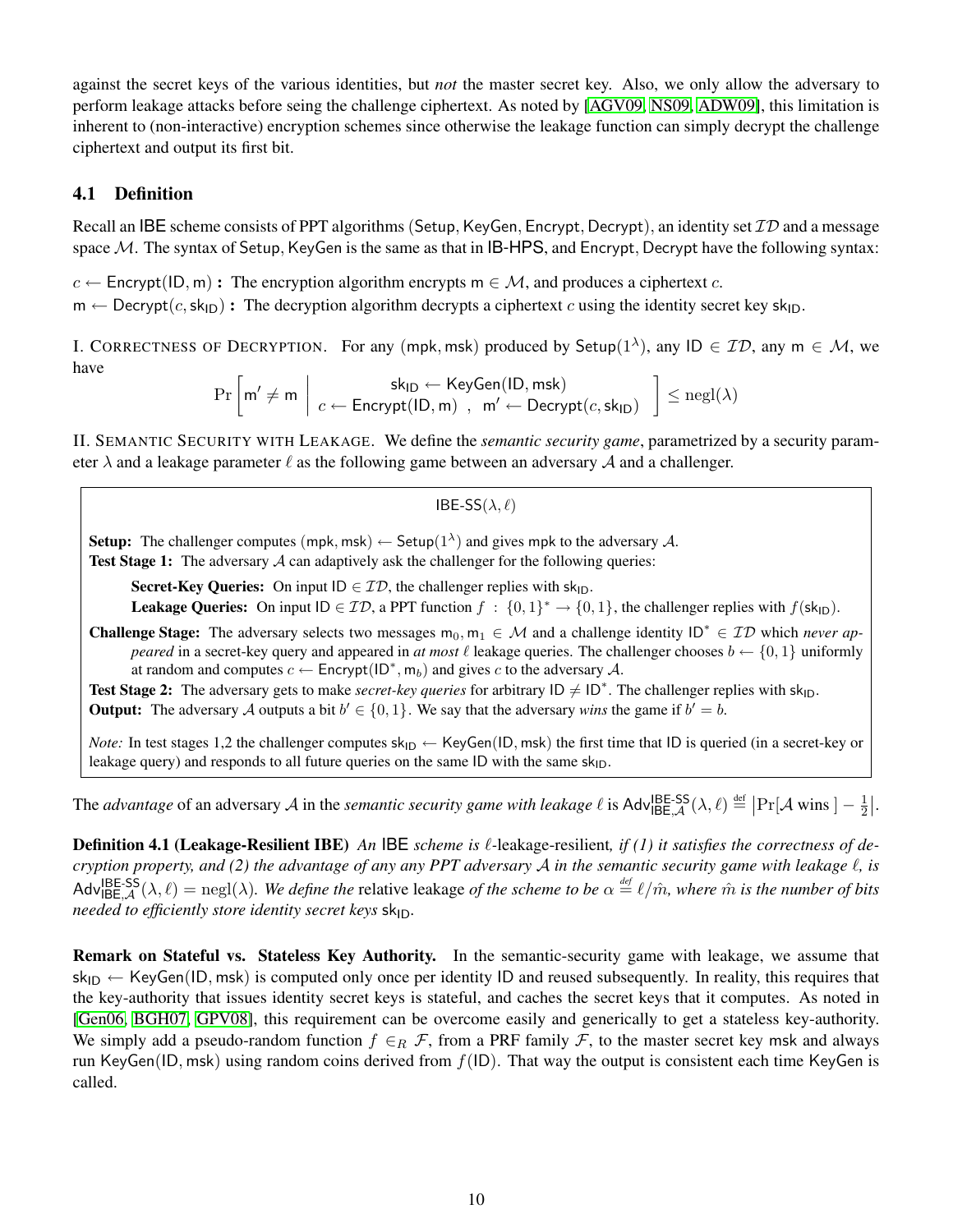### 4.2 Construction of Leakage-Resilient IBE

The construction of a leakage-resilient IBE from a leakage-smooth IB-HPS is almost immediate, by simply using the encapsulated key as a one-time-pad to encrypt a message. In particular, given an IB-HPS where the encapsulated key set K has some group structure  $(K,+)$  (e.g. bit-strings with ⊕), we construct an IBE scheme with the same identity set  $ID$  and message set  $M = K$ . The Setup, KeyGen algorithms are the same for both primitives and Encrypt, Decrypt are defined by:

Encrypt(ID, m): Choose  $(c_1, k) \leftarrow$  Encap(ID) and let  $c_2 = k + m$ . Output  $c = (c_1, c_2)$ . Decrypt(c, sk<sub>ID</sub>): Parse  $c = (c_1, c_2)$  and compute  $k = \text{Decap}(c_1, \text{sk}_{\text{ID}})$ . Output  $m = c_2 - k$ .

<span id="page-10-1"></span>Note that the Encap<sup>∗</sup> algorithm of the IB-HPS is not used in the construction, but will be used to argue security.

Theorem 4.1 Assume that we start with an  $\ell$ -leakage-smooth IB-HPS. Then the above construction yields an  $\ell$ *leakage-resilient* IBE*.*

*Proof.* The correctness of decryption, follows by the correctness of decapsulation. For the security analysis, we us a series of games argument:

**Game 0:** Define Game 0 to be the semantic security game with leakage  $\ell$ . Notice that, in the challenge stage of Game 0, the challenger computes  $c \leftarrow$  Encrypt(ID<sup>\*</sup>, m<sub>b</sub>) which we expand as  $c = (c_1, c_2)$  where

$$
(c_1,k) \leftarrow \mathsf{Encap}(\mathsf{ID}^*), c_2 = \mathsf{m}_b \oplus k.
$$

Game 1: We modify the challenge stage, so that the challenger uses the secret key sk<sub>ID</sub> to compute the ciphertext  $c = (c_1, c_2)$  by: <sup>[4](#page-10-0)</sup>

 $(c_1, k_1) \leftarrow$  Encap $(\textsf{ID}^*), k_2 \leftarrow \textsf{Decap}(c_1, \textsf{sk}_{\textsf{ID}^*}), c_2 = \textsf{m}_b \oplus k_2$ 

The difference between Game 0 and Game 1 is only the use of  $k_1$  versus  $k_2$ . But, by the correctness of decapsulation,  $k_1 = k_2$  with all but negligible probability so Games 0 and 1 are (statistically) indistinguishable.

Game 2: In Game 2, we modify the challenge stage still further by having the challenger use a *invalid* encapsulation procedure to compute the ciphertext  $c = (c_1, c_2)$ :

$$
c_1 \leftarrow \mathsf{Encap}^*(\mathsf{ID}^*), k_2 \leftarrow \mathsf{Decap}(c_1, \mathsf{sk}_{\mathsf{ID}^*}), c_2 = \mathsf{m}_b \oplus k_2.
$$

We claim that Games 1 and 2 are computationally indistinguishable by the valid/invalid ciphertext indistinguishability of IB-HPS. Notice that, although the valid/invalid ciphertext indistinguishability game does not have *leakage queries*, it allows the adversary to learn all secret-keys, including the secret key sk<sub>ID<sup>∗</sup></sub> of the challenge identity ID<sup>∗</sup> . Therefore indistinguishability between Games 1,2 holds *even* if the adversary sees the *full* challenge identity secret-key sk<sub>ID<sup>∗</sup></sub>, and hence certainly given just some bounded leakage  $f(\text{sk}_{ID}^*)$ .

**Game 3:** In Game 3, the challenge ciphertext  $c = (c_1, c_2)$  is computed by:

$$
c_1 \leftarrow \mathsf{Encap}^*(\mathsf{ID}^*), c_2 \leftarrow U_{\mathcal{K}}.
$$

We claim that Games 2 and 3 are statistically indistinguishable by the  $\ell$ -leakage-smoothness of IB-HPS. Indeed, for fixed values of mpk, msk the only values in Game 2 which are correlated to sk<sub>ID<sup>∗</sup></sub> are the outputs of the  $\ell$  leakage-queries, and  $k_2 \leftarrow \text{Decap}(c_1, \text{sk}_{1D^*})$ . But, by  $\ell$ -leakage smoothness, (thinking of the  $\ell$  leakage queries together as a single randomized function  $f^*(sk_D^*))$ , this is (statistically) indistinguishable from choosing a completely independent  $k_2 \leftarrow U_{\mathcal{K}}$ , which is equivalent to Game 3.

Therefore Game 0 and Game 3 are indistinguishable by a PPT adversary. Also, it is clear that the advantage of any adversary in Game 3 is exactly 0 (since Game 3 is independent of the bit b chosen by the challenger). Therefore the advantage of any PPT adversary in Game 0 is at most negligibly different from that of Game 3, and hence negligible in  $\lambda$ , as we wanted to show.

<span id="page-10-0"></span><sup>&</sup>lt;sup>4</sup>The value sk<sub>ID</sub>∗ is either already defined if ID<sup>\*</sup> was part of a leakage/secret-key query, or chosen fresh from KeyGen(ID<sup>\*</sup>, msk) and used to respond to future queries otherwise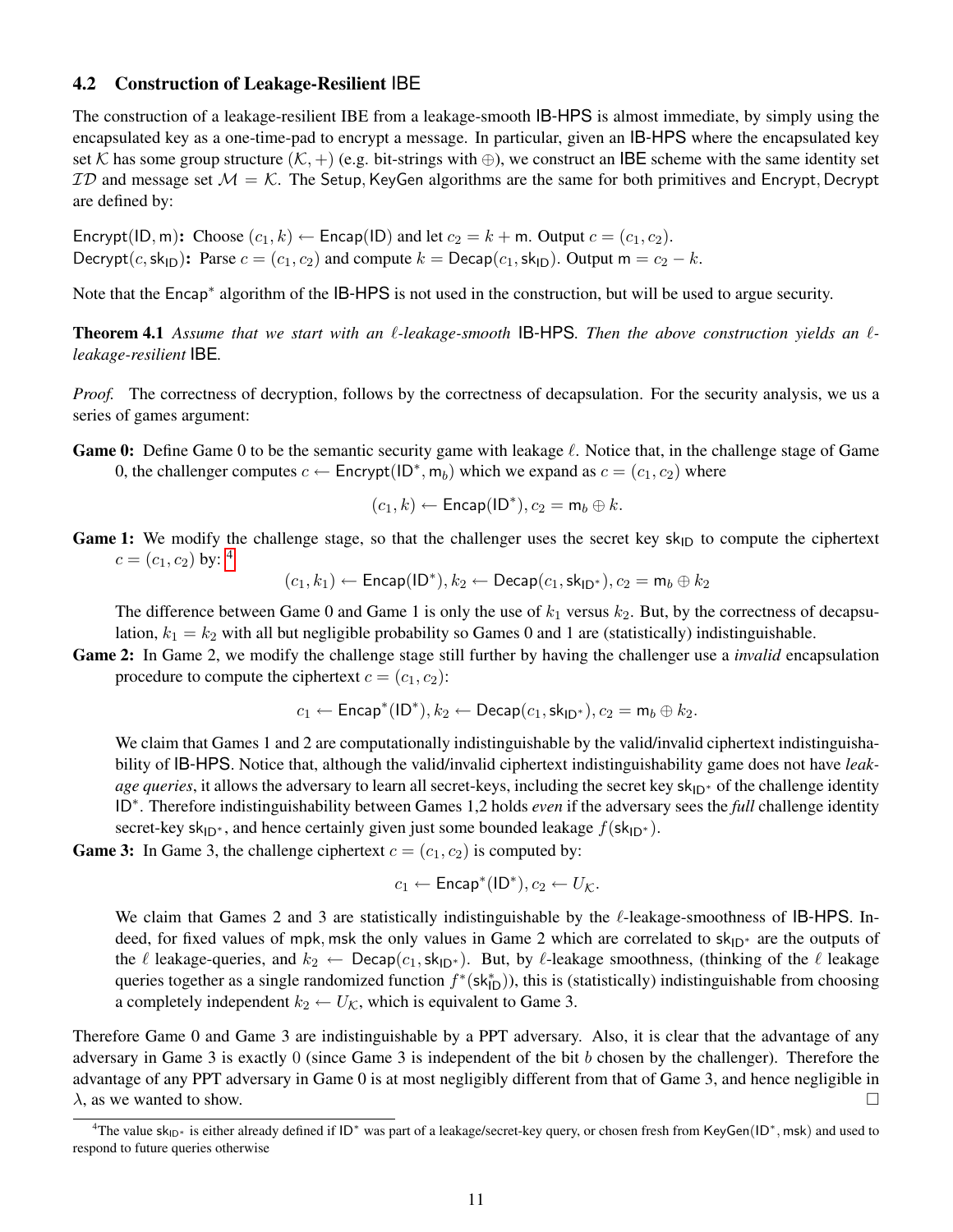# <span id="page-11-0"></span>5 Leakage Amplification of IB-HPS

We now show how to construct an  $\ell$ -leakage-smooth IB-HPS, for arbitrarily large values of  $\ell$ , meeting the efficiency requirements of the BRM. This will be the main step towards building PKE (and IBE) schemes in the BRM. We start with a IB-HPS scheme  $\Pi_1 = (\mathsf{Setup},\mathsf{KeyGen}_1,\mathsf{Encap}_1,\mathsf{Encap}_1^*)$  and compile it into a new IB-HPS scheme  $\Pi_2 = ($ Setup, KeyGen<sub>2</sub>, Encap<sub>2</sub>, Encap<sub>2</sub><sup>\*</sup>, Decap<sub>2</sub>), where the identity secret keys can be made arbitrarily large, so as to achieve  $\ell$ -leakage-smoothness for a large  $\ell$ . We will assume there is a one-to-one function  $H : ID_2 \times [n] \to ID_1$ where  $ID_1$ ,  $ID_2$  are the identity sets of  $\Pi_1$ ,  $\Pi_2$  respectively. In the constructed scheme, the identity secret key of each ID  $\in \mathcal{ID}_2$  consists of n components sk<sub>ID</sub> = (sk<sub>ID</sub>[1], ..., sk<sub>ID</sub>[n]), where each component sk<sub>ID</sub>[i] is an independently sampled identity secret key for an identity  $H(\mathsf{ID}, i) \in \mathcal{ID}_1$  of the original scheme. Here, n will be a key-size parameter, which gives us flexibility in the size of the identity secret key in the constructed scheme, and will depend on the desired leakage-parameter  $\ell$ . The encapsulation procedure  $\mathsf{Encap}_2(\mathsf{ID})$  will target only a small subset of t-out-of-n of the identities  $H([D, i)]$ , and decapsulation Decap<sub>2</sub> will only need to read the values  $\mathsf{sk}_{|D}[i]$  associated with these t identities. Here t will be a *locality-parameter* which can be much smaller than (and independent of) n. A formal description of the construction appears in [Figure 1.](#page-11-1) It is described abstractly in terms of arbitrary parameters  $n, t, v$ . In the theorem that follows, we show how to instantiate these appropriately based on the setting of  $\ell, \lambda$ .

Let  $\Pi_1=$  (Setup, KeyGen<sub>1</sub>, Encap<sub>1</sub>, Encap<sub>1</sub>, Decap<sub>1</sub>) be a IB-HPS with encapsulated-key-set  ${\cal K}$  and identity-set  $\mathcal{ID}_1$ . Let  $n, t, v \in \mathbb{Z}^+$ . We call n a key-size parameter, t a *locality parameter* and v a *output-size* parameter. Let  $H : \mathcal{ID}_2 \times [n] \to \mathcal{ID}_1$  $H : \mathcal{ID}_2 \times [n] \to \mathcal{ID}_1$  $H : \mathcal{ID}_2 \times [n] \to \mathcal{ID}_1$  be a one-to-one function for some set  $\mathcal{ID}_2$ .<sup>*a*</sup> Let  $\mathcal G$  be a  $\frac{1}{2^v}$ -universal hash function family of functions  $g: \mathcal K^t \to \{0,1\}^v$ . Define  $\Pi_2=(\mathsf{Setup},\mathsf{KeyGen}_2,\mathsf{Encap}_2,\mathsf{Encap}_2^*,\mathsf{Decap}_2)$  as follows: Setup( $1^{\lambda}$ ): The setup procedure is the same as that of  $\Pi_1$ . KeyGen<sub>2</sub>(ID, msk): For  $i \in [n]$ , sample sk<sub>ID</sub> $[i] \leftarrow$  KeyGen<sub>1</sub>( $H(\mathsf{ID}, i)$ , msk). Output sk<sub>ID</sub> = (sk<sub>ID</sub>[1],..., sk<sub>ID</sub>[n]). Encap<sub>2</sub>(ID): Choose t random indices  $\overline{r} = (r_1, \ldots, r_t) \leftarrow [n]^t$ . Choose  $g \leftarrow \mathcal{G}$ . For  $i \in \{1, \ldots, t\}$ , compute:  $(c_i, k_i) \leftarrow \mathsf{Encap}_1(H(\mathsf{ID}, r_i))$ . Let  $\overline{c} = (c_1, \ldots, c_t)$ . Output:  $C = (\overline{r}, \overline{c}, g), k = g(k_1, \ldots, k_t).$ Encap ${}_{2}^{*}$ (ID): Choose t random indices  $\overline{r} = (r_1, \ldots, r_t) \leftarrow [n]^{t}$ . Choose  $g \leftarrow \mathcal{G}$ . For  $i \in \{1, \ldots, t\}$ , compute:  $c_i \leftarrow \text{Encap}_1^*(H(\mathsf{ID}, r_i))$ . Let  $\overline{c} = (c_1, \ldots, c_t)$ . Output:  $C = (\overline{r}, \overline{c}, g)$ . Decap<sub>2</sub>(*C*, sk<sub>ID</sub>): Parse  $C = (\overline{r}, \overline{c}, g)$ . Compute  $k_i = \text{Decap}_1(c_i, \text{sk}_{ID}[r_i])$  for  $i \in \{1, ..., t\}$ . Output  $k = g(k_1, ..., k_t)$ . *<sup>a</sup>*A collision-resistant hash function (CRHF) would suffice here as well.

<span id="page-11-3"></span><span id="page-11-1"></span>Figure 1: Leakage-Amplification of an IB-HPS: Construction of  $\Pi_2$  from  $\Pi_1$ .

<span id="page-11-2"></span>For the analysis of the construction, we need to define a new parameter called the *effective key size*  $m'$ . This is the minimal value such that, for any fixed mpk, msk, ID, the number of values that  $sk_{ID} \leftarrow KeyGen(ID)$  can take on is bounded by  $2^{m'}$ . If the actual key size is  $\hat{m}$  and the key entropy is m, then  $\hat{m} \ge m' \ge m$ . Note that in all of our constructions,  $m/m'$  is a constant (even when  $m/\hat{m}$  is not, as is the case for our QR-based construction).

**Theorem 5.1** Assume  $\Pi_1$  is an  $(m, \rho)$ -universal IB-HPS with effective key size m', where  $\rho < 1$  and  $m/m' > 0$  are *constants. Then, for any constant*  $\varepsilon > 0$  *and any polynomial*  $v(\lambda)$ *, there is some setting of*  $t = O(v + \lambda)$  *so that, for any polynomial*  $n(\lambda)$ , the above construction of  $\Pi_2$  with parameters  $n, t, v$  is an  $\ell$ -leakage-smooth **IB-HPS** for  $\ell(\lambda) = (1 - \varepsilon)nm - v - \lambda$ . The encapsulated-key-set of  $\Pi_2$  is  $\mathcal{K} = \{0, 1\}^v$ .

It is easy to see that  $\Pi_2$  satisfies correctness. Also, the valid/invalid ciphertext indistinguishability property of  $\Pi_2$ follows by a simple hybrid argument. Therefore, we only need to show  $\ell$ -leakage smoothness, for the  $\ell$  given by the theorem statement. For a fixed mpk, msk, ID in  $\Pi_2$ , the entropy of the random variable SK<sub>ID</sub>  $\sim$  KeyGen<sub>2</sub>(ID, msk), is amplified to  $H_{\infty}(SK_{1D}) \ge nm$ , since it consists of n independently sampled secret keys of  $\Pi_1$ . If we could show that the scheme is also  $\rho'$ -universal, for some small  $\rho' \leq (\frac{1}{2\pi})$  $\frac{1}{2^v}$  + negl( $\lambda$ )), then we could rely on [Theorem 3.1](#page-7-2) to show leakage-smoothness. Unfortunately, this is not the case. The problem is that, if two values  $sk_{ID} \neq sk'_{ID}$  in the constructed scheme differ in only one position j, then  $\text{Decap}_2(C, \text{sk}_{ID}) = \text{Decap}(C, \text{sk}_{ID}')}$  as long as the ciphertext C does not "select" j, which happens with large probability. We analyze the leakage smoothness of the construction in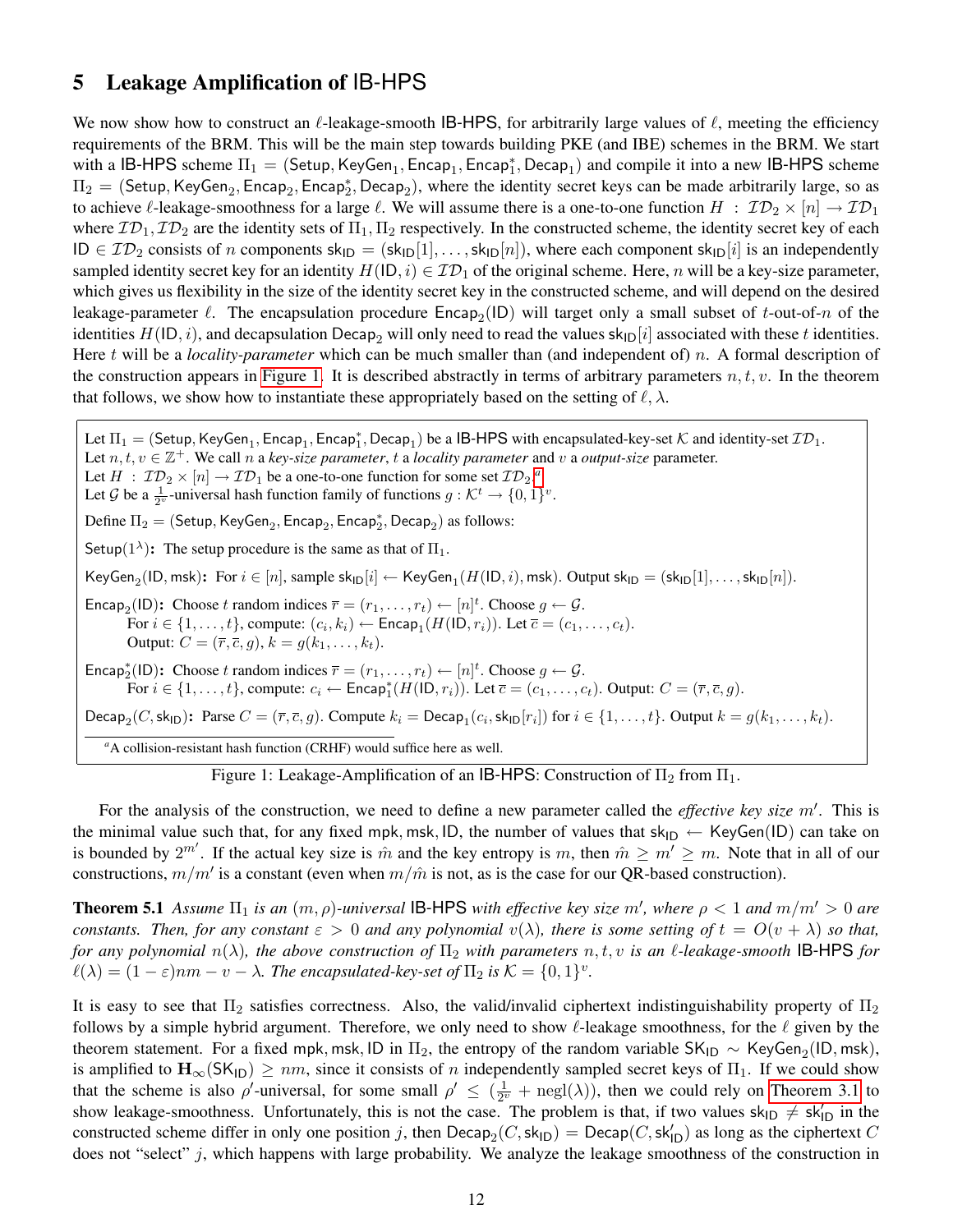[Appendix E.](#page-26-0) First, we define a new notion called *approximately universal hashing* [\(Definition E.3\)](#page-27-0), where we only insist that values which are far from each other in Hamming distance (over some alphabet) are unlikely to collide. We then show a variant of the leftover-hash lemma [\(Lemma 2.2\)](#page-5-2), called the *approximate leftover-hash lemma* [\(Theorem E.2\)](#page-27-1) holds for approximate hashing. Lastly, in [Appendix E.3,](#page-28-0) we show that the decapsulation procedure  $\text{Decap}_2(C, \text{sk}_{\text{ID}})$ is approximately universal, for appropriate parameters, when  $C \leftarrow$  Encap<sup>\*</sup>(ID).<sup>[5](#page-12-1)</sup> Combining these results, we get the parameters of the theorem.

# <span id="page-12-0"></span>6 Public-Key Encryption and IBE in the BRM

A public-key encryption (PKE) scheme in the BRM consists of the algorithms (KeyGen, Encrypt, Decrypt), which are all parameterized by a security parameter  $\lambda$  *and a leakage parameter*  $\ell$ . The syntax and the correctness property of an encryption scheme follow the standard notion of public-key encryption. We define the following *semantic-security game with leakage*  $\ell$  between an adversary  $\mathcal A$  and a challenger.

 $SemS(\lambda, \ell)$ 

**Key Generation:** The challenger computes  $(\mathsf{pk}, \mathsf{sk}) \leftarrow \mathsf{KeyGen}(1^{\lambda}, 1^{\ell})$  and gives pk to the adversary A. **Leakage:** The adversary A selects a PPT function  $f : \{0,1\}^* \to \{0,1\}^{\ell}$  and gets  $f(\mathsf{sk})$  from the challenger. **Challenge:** The adversary A selects two messages  $m_0, m_1$ . The challenger chooses  $b \leftarrow \{0, 1\}$  uniformly at random and gives  $c \leftarrow$  Encrypt $(m_b, pk)$  to the adversary A. **Output:** The adversary A outputs a bit  $b' \in \{0, 1\}$ . We say that A wins the game if  $b' = b$ .

For any adversary A, the *advantage of* A in the above game is defined as  $\text{Adv}_{\text{PKE},\mathcal{A}}^{\text{Sems}}(\lambda,\ell) \stackrel{\text{def}}{=} |\Pr[\mathcal{A} \text{ wins}] - \frac{1}{2}$  $\frac{1}{2}$ .

Definition 6.1 (Leakage-Resilient PKE) *A public-key encryption scheme* PKE *is leakage-resilient, if for any polynomial*  $\ell(\lambda)$  *and any PPT adversary* A, we have  $Adv_{PKE,A}^{Sems}(\lambda, \ell(\lambda)) = negl(\lambda)$ *.* 

Definition 6.2 (PKE in the BRM) *We say that a leakage-resilient PKE scheme is a* PKE in the BRM*, if the public-key size, ciphertext size, encryption-time and decryption-time (and the number of secret-key bits read by decryption) are independent of the leakage-bound*  $\ell$ *. More formally, there exist polynomials* pksize, ctsize, encT, decT, such that, for any *polynomial*  $\ell$  and any (pk, sk)  $\leftarrow$  KeyGen( $1^{\lambda}$ ,  $1^{\ell(\lambda)}$ ),  $m \in M$ ,  $c \leftarrow$  Encrypt(m, pk), the scheme satisfies:

- *1. Public-key size is*  $|pk| \le O(pksize(\lambda))$ *, ciphertext size is*  $|c| \le O(ctsize(\lambda, |m|))$ *.*
- *2. Run-time of* Encrypt(m, pk) *is*  $\leq O(\text{encT}(\lambda, |m|)).$
- *3. Run-time of* Decrypt(c, sk)*, and the number of bits of* sk *accessed, is*  $\leq O(\text{decT}(\lambda, |m|)).$

*The* relative-leakage *of the scheme is*  $\alpha \stackrel{\text{def}}{=} \ell / |sk|$ *.* 

We can generalize the above definition to IBE schemes, and say that a leakage-resilient IBE is an *IBE in the BRM* if the master-public-key size, master-secret-key size, ciphertext size and encryption/decryption times are bounded by polynomials independent of  $\ell$ .

Theorem 6.1 (PKE and IBE in BRM) *Assume that we have an* (m, ρ)*-universal* IB-HPS *satisfying the conditions of [Theorem 5.1](#page-11-3)* and having actual key size  $\hat{m}$ . Then, for any constant  $\varepsilon > 0$  and any polynomial v, we get PKE (resp. IBE) *schemes in the BRM with message space*  $\mathcal{M} = \{0, 1\}^v$  and:

- *1. Public-key size (resp. master public/secret key size) is the same as that of the underlying* IB-HPS*.*
- *2. The locality-parameter is*  $t = O(v + \lambda)$ *. The # of secret-key bits accessed during decryption is tm*̂.
- *3. Ciphertext-size/encryption-time/decryption-time differ by a factor of* t *from those of the underlying* IB-HPS*.*
- 4. Relative leakage is  $\alpha \geq \frac{m}{m}$  $\frac{m}{\hat{m}}(1-\varepsilon)$ , for sufficiently large values of the leakage-parameter  $\ell$ . *In particular, for large enough*  $\ell$ *, the secret-key size (resp. identity-secret-key size) is*  $\leq \frac{\hat{m}}{m}$  $\frac{m}{m}(1+\varepsilon)\ell.$

<span id="page-12-1"></span><sup>&</sup>lt;sup>5</sup> For approximate universality, we think of sk<sub>ID</sub> as consisting of n symbols of an alphabet  $\Sigma$ , with one symbol for each component key sk<sub>ID</sub>[i]. For the size  $q = |\Sigma|$ , we can consider an abstract (not necessarily efficient) representation of the keys sk<sub>ID</sub>[i], so  $q \leq 2^{m'}$ .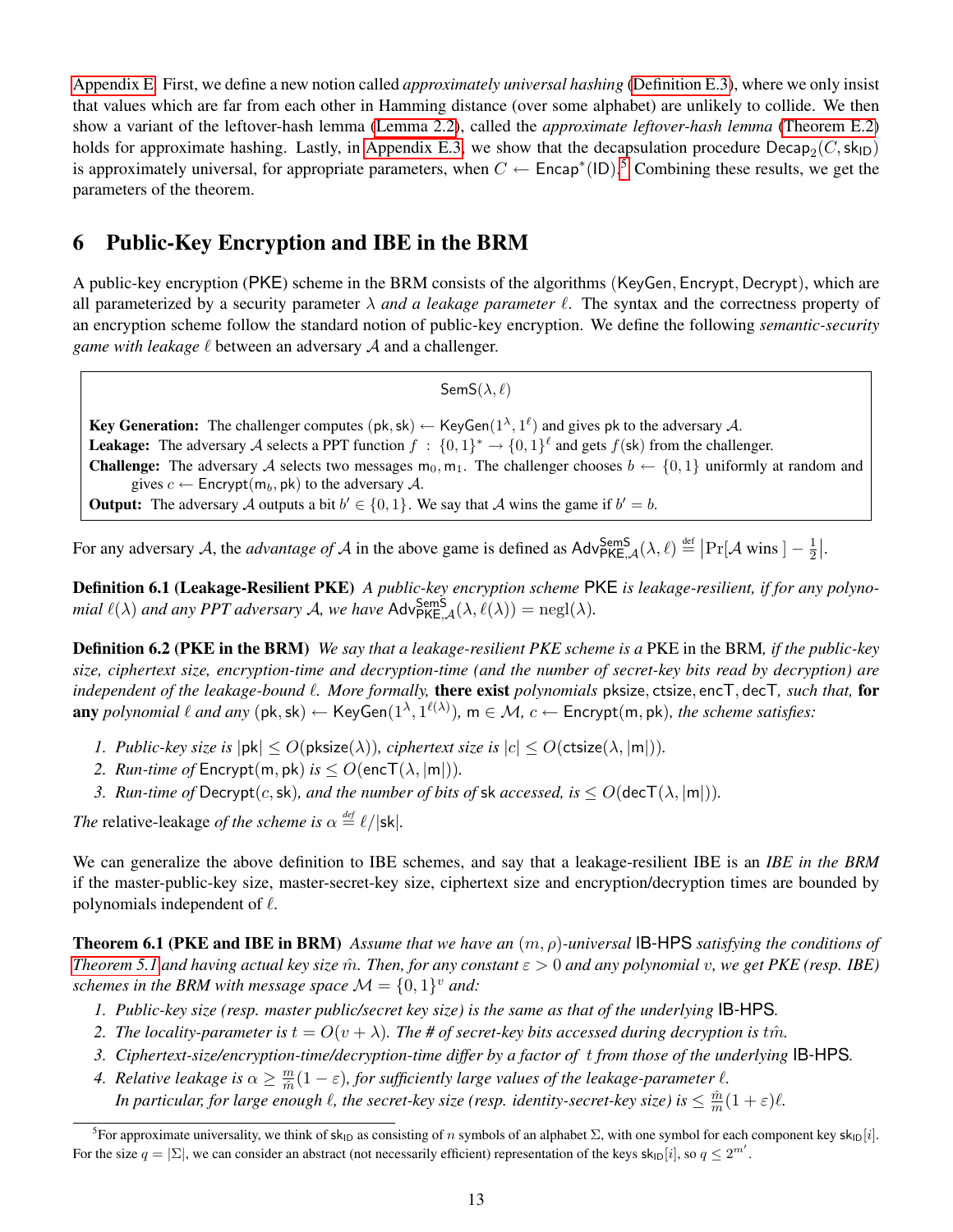*Proof.* Follows directly from leakage-amplification [\(Theorem 5.1\)](#page-11-3). For any leakage-parameter  $\ell$ , the key-size parameter n in the construction of  $\Pi_2$  in [Figure 1](#page-11-1) is made just large enough so that  $\ell \leq (1 - \varepsilon)nm - v - \lambda$ . Therefore,  $\Pi_2$  is  $\ell$ -leakage smooth. By [Theorem 4.1,](#page-10-1) this yields an  $\ell$ -leakage resilient IBE. The efficiency parameters are obvious from the construction, so it is easy to see that we get an IBE in the BRM. By ignoring all identities except for a single one, we naturally get a PKE in the BRM. The relative leakage is  $\alpha = \frac{\ell}{\hat{m}n} \approx \frac{m}{\hat{m}}$  $\frac{m}{m}(1-\varepsilon)$ , for  $\ell$  large enough in relation to  $v, \lambda$ .  $\Box$ 

# 7 Extensions

CCA SECURITY. In Appendix [F](#page-29-0) we show that the main ideas underlying our approach can be extended to deal with chosen-ciphertext attacks. We present constructions of encryption schemes that are resilient to leakage even under chosen-ciphertext attacks. That is, these schemes are semantically secure even against an adversary that is allowed to submit both leakage queries and decryption queries. We first consider identity-based encryption, and show that the CCA-secure variant of Gentry's scheme [\[Gen06\]](#page-15-10) can be generalized to deal with leakage. We then consider public-key encryption in the BRM, and observe that the generic transformation from chosen-plaintext security to chosen-ciphertext security, using the Naor-Yung paradigm [\[NY90\]](#page-16-15), also applies in the BRM.

SHORTER CIPHERTEXTS VIA ANONYMOUS ENCAPSULATION. We notice that two of our IB-HPS constructions, based on lattices and quadratic residuosity, have additional structure, which allows for a more efficient version of our leakage-amplification construction. In the construction shown in [Figure 1,](#page-11-1) the ciphertext  $C$  of the constructed scheme  $\Pi_2$  contains t ciphertexts  $c_1, \ldots, c_t$  of the underlying scheme  $\Pi_1$ , where  $t = O(\lambda + v)$ . We show how to reduce this to a single ciphertext if we start with an IB-HPS construction Π<sup>1</sup> that has an additional property, which we call *anonymous encapsulation*. Such a scheme has two additional procedures:

- $(c, s) \leftarrow$  EncapC(), which samples a ciphertext c together with a trapdoor s without knowing the target ID.
- $k =$  EcnapK(c, s, ID), which (deterministically) computes k for any ID, given c and a trapdoor s.

Note that the procedures EncapC, EcnapK (like Encap) are implicitly parameterized by the master public key mpk.

Definition 7.1 (Anonymous Encapsulation) *An* IB-HPS *has* anonymous encapsulation *if there exist efficient procedures* EncapC, EcnapK *as above, such that, for any fixed* mpk, msk, ID, *sampling*  $(c, k) \leftarrow$  Encap(ID) *is equivalent to sampling*  $(c, s) \leftarrow$  EncapC() *and computing*  $k =$  EcnapK $(c, s, \text{ID})$ .

For our lattice-based and quadratic-residuosity based constructions, the procedures EncapC, EcnapK are already implicitly defined by Encap, which first samples c anonymously (independently of ID) and then computes  $k$  for a given ID using the randomness  $s$  that was used to generate  $c$ .

There are several advantages to IB-HPS schemes that have the anonymous-encapsulation property. Firstly, it's easy to see that the IBE constructed from such schemes has *anonymity*, in that the ciphertext does not reveal the target identity. Perhaps more importantly, anonymous encapsulation can be used to get an improved leakage-amplification scheme with shorter ciphertexts.<sup>[6](#page-13-0)</sup> In particular, we modify the procedure  $\text{Encap}_2(\text{ID})$  of the constructed  $\Pi_2$  scheme, so that it samples a *single* ciphertext/trapdoor pair  $(c, s) \leftarrow$  EncapC<sub>1</sub>() of the underlying scheme  $\Pi_1$ , and computes  $k_i = \textsf{E} \textsf{c} \textsf{mapK}_1(c, s, H(\textsf{ID}, r_i))$  for each of of the t random indices  $r_i \in [n]$ . The ciphertexts of the constructed scheme therefore consist of  $C = (\overline{r}, c, g)$ , and contain only a single ciphertext c of the underlying scheme. To reduce the ciphertext size still further, we can employ the following optimizations:

- 1. Instead of sampling the indices  $\bar{r} \leftarrow [n]^t$  uniformly at random, and communicating this choice in the ciphertext, we use use a *hitting sampler*, or *hitter* (see [Definition E.2\)](#page-26-1) to sample  $\bar{r} \in [n]^t$  efficiently. This choice can then be communicated using a seed of description size  $\log(n) + O(\lambda + v)$ , rather than the previous size  $t \log(n)$  $O((\lambda + v) \log(n))$  needed to communicate  $\overline{r}$  explicitly.
- 2. Use a  $\gamma$ -universal, instead of fully universal, hash function g, where  $\gamma = \frac{1}{2g}$  $\frac{1}{2^v}(1 + \text{negl}(\lambda))$ . As observed in [\[SZ99\]](#page-16-16), such hash functions can have description sizes  $O(v + \lambda)$ , only proportional to the output size, and not the somewhat larger input size.

<span id="page-13-0"></span><sup>6</sup> A similar technique is implicitly used to get shorter ciphertexts relative to the message length in the IBE constructions of [\[BGH07,](#page-15-11) [GPV08\]](#page-15-12).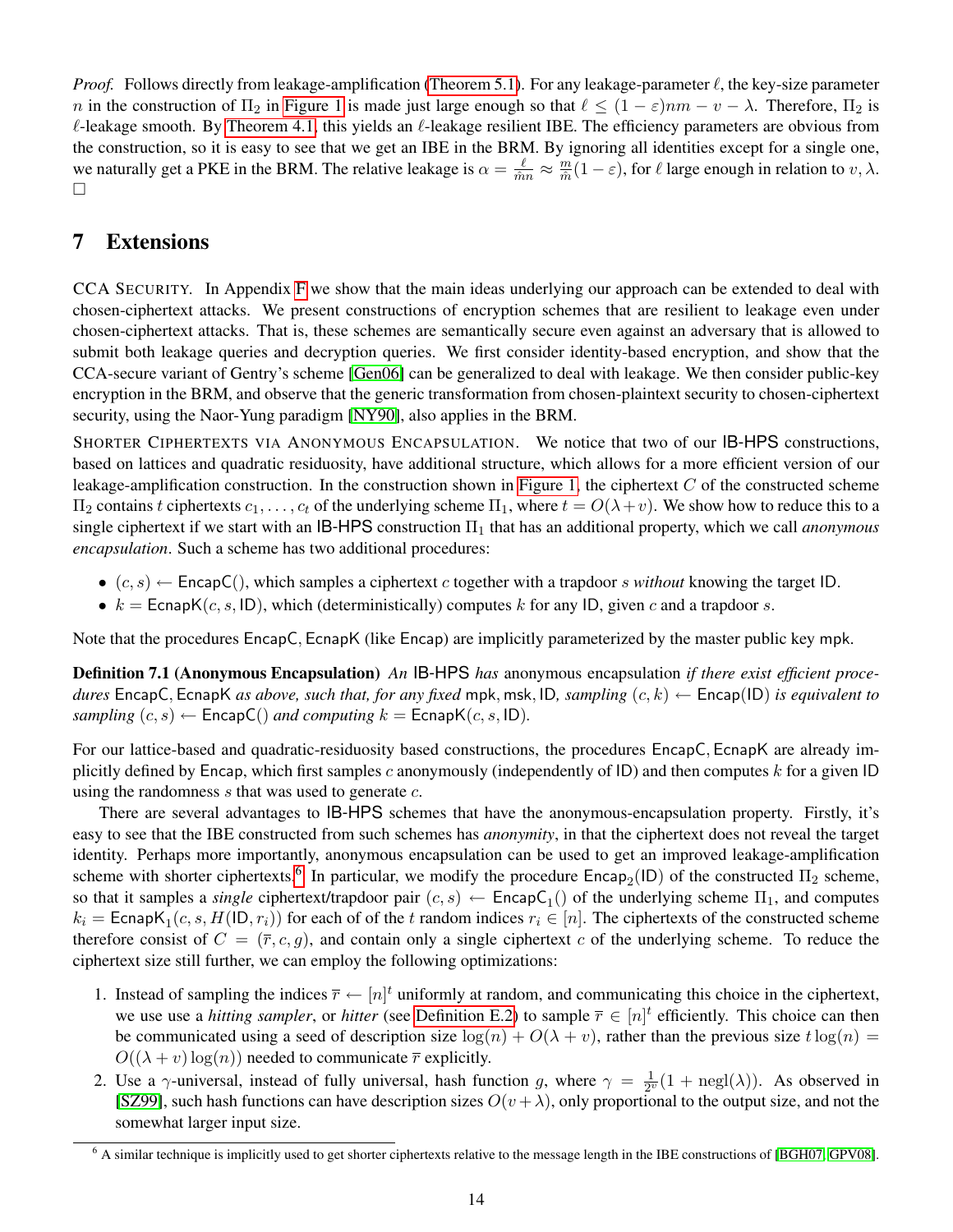In [Appendix E.4,](#page-29-1) we show that leakage-amplification still holds for the modified constructions, by showing that Decap<sub>2</sub>(C, ·) is an approximately-universal hash function with appropriate parameters, when  $C \leftarrow$  Encap<sup>\*</sup>(ID). Unfortunately, the setting of the parameters requires that  $\rho \leq \frac{1}{2^{\alpha}}$  $\frac{1}{2^v}$  in the original scheme, which is only the case for our QR-based scheme but *not* the lattice-based scheme.

# 8 Comparison of PKE (and IBE) in BRM Constructions

In [Table 1,](#page-14-4) we compare the efficiency and relative-leakage of our various IBE and PKE in BRM constructions. We assume that the plaintext size is  $v = O(\lambda)$ .<sup>[7](#page-14-5)</sup> In all of the schemes, the leakage-parameter  $\ell$  can be arbitrarily large and the relative leakage column indicates the ratio of leakage to secret-key size. The public-key size of all schemes is the same as the master-public-key size of the corresponding IB-HPS and the encryption/decryption times (and the number of bits accessed) differ by a multiplicative factor of  $t = O(\lambda)$ . The "CT expansion" column indicates the ratio of the ciphertext size in the BRM to that of the underlying IB-HPS. The "CT size in BRM" column measures the size of the ciphertext in the BRM on an absolute scale.<sup>[8](#page-14-6)</sup> The value  $\varepsilon > 0$  can be an arbitrary constant.

| <b>Scheme</b>                    | Assumption                                 | Relative Leakage                       | CT Size in BRM | CT Expansion | Locality     |
|----------------------------------|--------------------------------------------|----------------------------------------|----------------|--------------|--------------|
| Bilinear-Groups<br>[Gen06]       | <b>TABDHE</b>                              | $\left(\frac{1}{2}-\varepsilon\right)$ | $O(\lambda^2)$ | $O(\lambda)$ | $O(\lambda)$ |
| Quadratic Residuosity<br>[BGH07] | $QR^{\dagger}$                             | $\overline{O(\lambda)}$                | $O(\lambda)$   | O(1)         | $O(\lambda)$ |
| Lattices<br>[GPV08]              | LWE/GapSVP <sup><math>\dagger</math></sup> | $1-\varepsilon$ )                      | $O(\lambda^4)$ | $O(\lambda)$ | $O(\lambda)$ |

<span id="page-14-4"></span> $\dagger$  = Random Oracle Model/Interactive Assumption

Table 1: Comparison of Our PKE in BRM Constructions

# 9 Acknowledgements

We would like to thank Vinod Vaikuntanathan for many enlightening discussions, and especially for his invaluable help in answering our technical questions about his recent lattice-related results. We would also like to thank Craig Gentry for his helpful discussion and for pointing us to the IBE scheme of [\[BGH07\]](#page-15-11).

# References

- <span id="page-14-3"></span>[ADR02] Yonatan Aumann, Yan Zong Ding, and Michael O. Rabin. Everlasting security in the bounded storage model. *IEEE Transactions on Information Theory*, 48(6):1668–1680, 2002.
- <span id="page-14-1"></span>[ADW09] Joël Alwen, Yevgeniy Dodis, and Daniel Wichs. Leakage-resilient public-key cryptography in the bounded-retrieval model. In *CRYPTO*, pages 36–54, 2009.
- <span id="page-14-0"></span>[AGV09] A. Akavia, S. Goldwasser, and V. Vaikuntanathan. Simultaneous hardcore bits and cryptography against memory attacks. In Omer Reingold, editor, *Theory of Cryptography — TCC 2009*, volume 5444 of *Lecture Notes in Computer Science*. Springer-Verlag, 2009.
- <span id="page-14-7"></span>[Ajt99] Miklós Ajtai. Generating hard instances of the short basis problem. In Jirí Wiedermann, Peter van Emde Boas, and Mogens Nielsen, editors, *ICALP*, volume 1644 of *Lecture Notes in Computer Science*, pages 1–9. Springer, 1999.
- <span id="page-14-8"></span>[AP09] Joël Alwen and Chris Peikert. Generating shorter bases for hard random lattices. In Susanne Albers and Jean-Yves Marion, editors, *STACS*, volume 09001 of *Dagstuhl Seminar Proceedings*, pages 75–86. Schloss Dagstuhl - Leibniz-Zentrum fuer Informatik, Germany Internationales Begegnungs- und Forschungszentrum fuer Informatik (IBFI), Schloss Dagstuhl, Germany, 2009.
- <span id="page-14-2"></span>[AR99] Yonatan Aumann and Michael O. Rabin. Information theoretically secure communication in the limited storage space model. In Wiener [\[Wie99\]](#page-16-17), pages 65–79.

<span id="page-14-6"></span><span id="page-14-5"></span><sup>&</sup>lt;sup>7</sup>To encrypt larger messages, it is sufficient to encrypt a short  $O(\lambda)$  sized key for a symmetric-key encryption scheme.

<sup>&</sup>lt;sup>8</sup>Note that, to make a fair comparison, we assume that RSA moduli and bilinear-group elements have description sizes  $O(\lambda)$ . For our LWE based construction, the modulus q needs to be (slightly) super-polynomial, and we are pessimistic by just bounding its description size by  $O(\lambda)$ .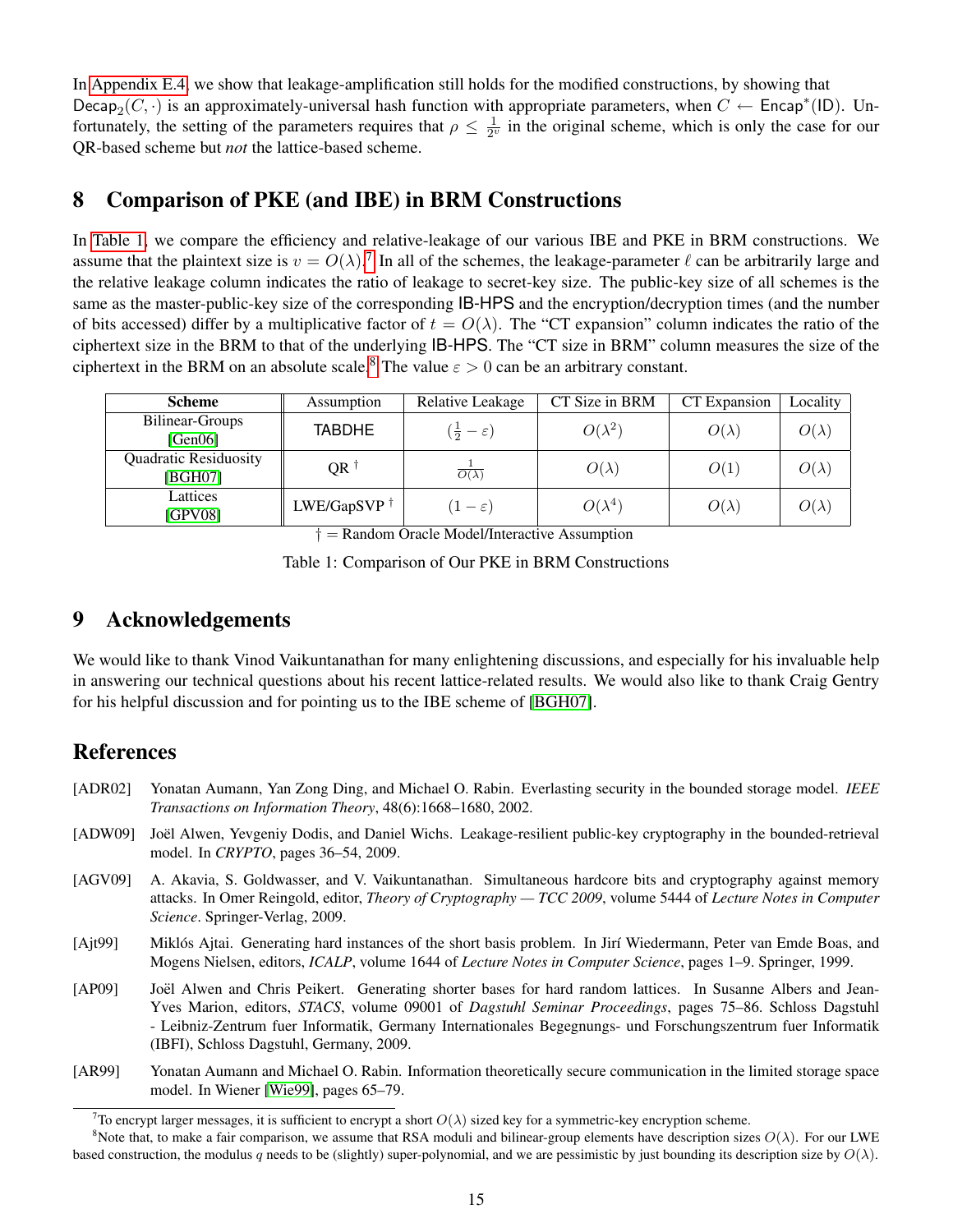- <span id="page-15-1"></span>[BDL97] Dan Boneh, Richard A. DeMillo, and Richard J. Lipton. On the importance of checking cryptographic protocols for faults (extended abstract). In *EUROCRYPT*, pages 37–51, 1997.
- <span id="page-15-11"></span>[BGH07] Dan Boneh, Craig Gentry, and Michael Hamburg. Space-efficient identity based encryption without pairings. In *FOCS*, pages 647–657, 2007.
- <span id="page-15-2"></span>[BS97] Eli Biham and Adi Shamir. Differential fault analysis of secret key cryptosystems. In Burton S. Kaliski Jr., editor, *CRYPTO*, volume 1294 of *Lecture Notes in Computer Science*, pages 513–525. Springer, 1997.
- <span id="page-15-8"></span>[CDD+07] David Cash, Yan Zong Ding, Yevgeniy Dodis, Wenke Lee, Richard J. Lipton, and Shabsi Walfish. Intrusion-resilient key exchange in the bounded retrieval model. In Salil P. Vadhan, editor, *TCC*, volume 4392 of *Lecture Notes in Computer Science*, pages 479–498. Springer, 2007.
- <span id="page-15-13"></span>[CDH+00] Ran Canetti, Yevgeniy Dodis, Shai Halevi, Eyal Kushilevitz, and Amit Sahai. Exposure-resilient functions and all-ornothing transforms. In *EUROCRYPT*, pages 453–469, 2000.
- <span id="page-15-7"></span>[CLW06] Giovanni Di Crescenzo, Richard J. Lipton, and Shabsi Walfish. Perfectly secure password protocols in the bounded retrieval model. In Halevi and Rabin [\[HR06\]](#page-15-19), pages 225–244.
- <span id="page-15-0"></span>[CS02] Ronald Cramer and Victor Shoup. Universal hash proofs and a paradigm for adaptive chosen ciphertext secure publickey encryption. In Lars R. Knudsen, editor, *EUROCRYPT*, volume 2332 of *Lecture Notes in Computer Science*, pages 45–64. Springer, 2002.
- <span id="page-15-21"></span>[DDN00] Danny Dolev, Cynthia Dwork, and Moni Naor. Non-malleable cryptography. *SIAM Journal on Computing*, 30(2):391– 437, 2000.
- <span id="page-15-5"></span>[DKL09] Yevgeniy Dodis, Yael Tauman Kalai, and Shachar Lovett. On cryptography with auxiliary input. In *STOC*, 2009.
- <span id="page-15-18"></span>[DORS08] Yevgeniy Dodis, Rafail Ostrovsky, Leonid Reyzin, and Adam Smith. Fuzzy extractors: How to generate strong keys from biometrics and other noisy data. *SIAM J. Comput.*, 38(1):97–139, 2008.
- <span id="page-15-9"></span>[DP07] Stefan Dziembowski and Krzysztof Pietrzak. Intrusion-resilient secret sharing. In *FOCS*, pages 227–237. IEEE Computer Society, 2007.
- <span id="page-15-16"></span>[DP08] Stefan Dziembowski and Krzysztof Pietrzak. Leakage-resilient cryptography. In *FOCS*, pages 293–302. IEEE Computer Society, 2008.
- <span id="page-15-14"></span>[DSS01] Yevgeniy Dodis, Amit Sahai, and Adam Smith. On perfect and adaptive security in exposure-resilient cryptography. In *EUROCRYPT*, pages 301–324, 2001.
- <span id="page-15-6"></span>[Dzi06] Stefan Dziembowski. Intrusion-resilience via the bounded-storage model. In Halevi and Rabin [\[HR06\]](#page-15-19), pages 207– 224.
- <span id="page-15-17"></span>[FKPR09] Sebastian Faust, Eike Kiltz, Krzysztof Pietrzak, and Guy Rothblum. Leakage-resilient signatures. Cryptology ePrint Archive, Report 2009/282, 2009. <http://eprint.iacr.org/>.
- <span id="page-15-10"></span>[Gen06] Craig Gentry. Practical identity-based encryption without random oracles. In Serge Vaudenay, editor, *EUROCRYPT*, volume 4004 of *Lecture Notes in Computer Science*, pages 445–464. Springer, 2006.
- <span id="page-15-3"></span>[GMO01] Karine Gandolfi, Christophe Mourtel, and Francis Olivier. Electromagnetic analysis: Concrete results. In Çetin Kaya Koc¸, David Naccache, and Christof Paar, editors, *CHES*, volume 2162 of *Lecture Notes in Computer Science*, pages 251–261. Springer, 2001.
- <span id="page-15-20"></span>[Gol97] Oded Goldreich. A sample of samplers - a computational perspective on sampling (survey). volume 4, 1997.
- <span id="page-15-12"></span>[GPV08] Craig Gentry, Chris Peikert, and Vinod Vaikuntanathan. Trapdoors for hard lattices and new cryptographic constructions. In *STOC '08: Proceedings of the 40th annual ACM symposium on Theory of computing*, pages 197–206, New York, NY, USA, 2008. ACM.
- <span id="page-15-19"></span>[HR06] Shai Halevi and Tal Rabin, editors. *Theory of Cryptography, Third Theory of Cryptography Conference, TCC 2006, New York, NY, USA, March 4-7, 2006, Proceedings*, volume 3876 of *Lecture Notes in Computer Science*. Springer, 2006.
- <span id="page-15-4"></span>[HSH<sup>+</sup>08] J. Alex Halderman, Seth D. Schoen, Nadia Heninger, William Clarkson, William Paul, Joseph A. Calandrino, Ariel J. Feldman, Jacob Appelbaum, and Edward W. Felten. Lest we remember: Cold boot attacks on encryption keys. In Paul C. van Oorschot, editor, *USENIX Security Symposium*, pages 45–60. USENIX Association, 2008.
- <span id="page-15-15"></span>[ISW03] Yuval Ishai, Amit Sahai, and David Wagner. Private circuits: Securing hardware against probing attacks. In *CRYPTO*, pages 463–481, 2003.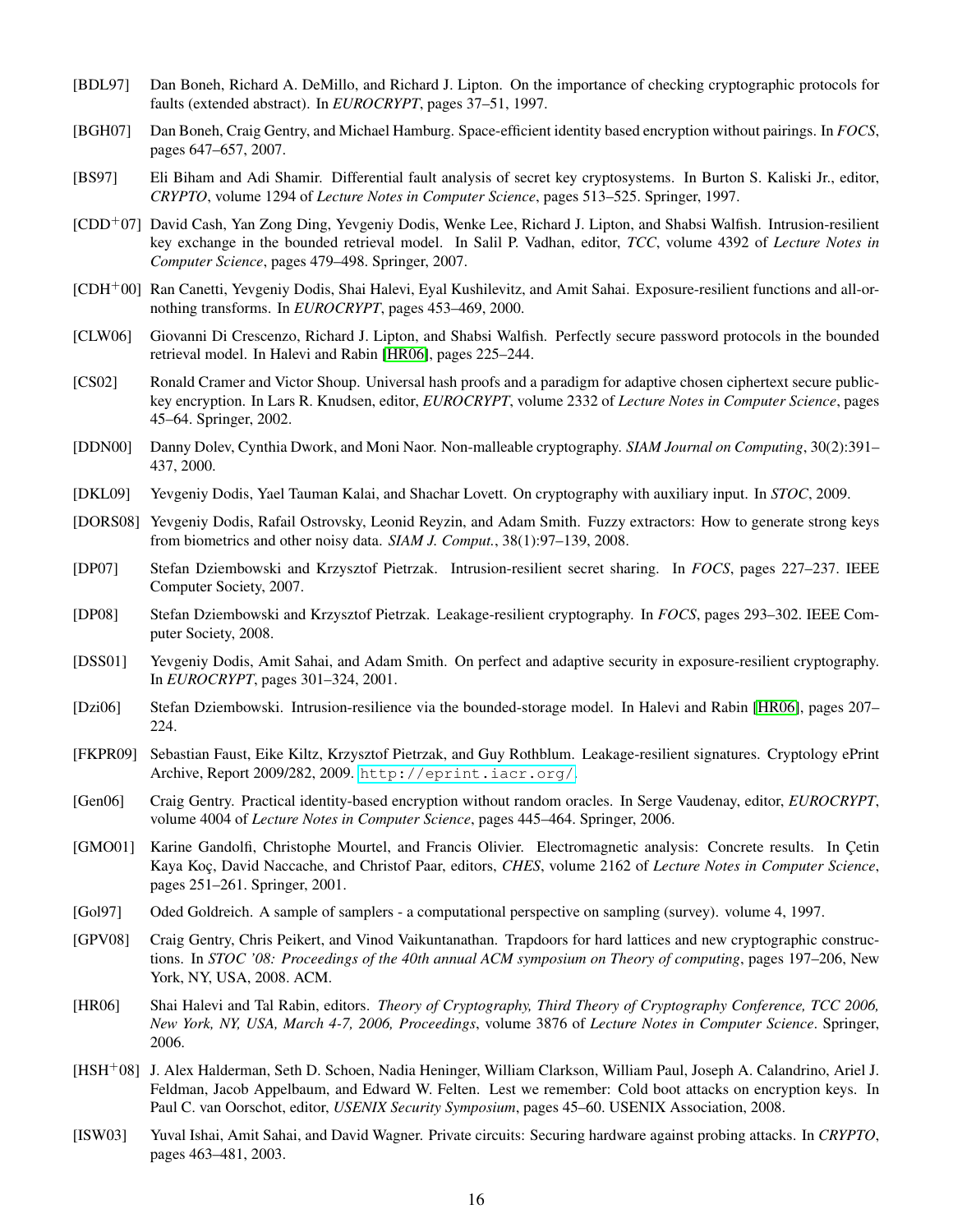- <span id="page-16-1"></span>[KJJ99] Paul C. Kocher, Joshua Jaffe, and Benjamin Jun. Differential power analysis. In Wiener [\[Wie99\]](#page-16-17), pages 388–397.
- <span id="page-16-0"></span>[Koc96] Paul C. Kocher. Timing attacks on implementations of diffie-hellman, rsa, dss, and other systems. In Neal Koblitz, editor, *CRYPTO*, volume 1109 of *Lecture Notes in Computer Science*, pages 104–113. Springer, 1996.
- <span id="page-16-5"></span>[KPSY09] Eike Kiltz, Krzysztof Pietrzak, Martijn Stam, and Moti Yung. A new randomness extraction paradigm for hybrid encryption. In Antoine Joux, editor, *EUROCRYPT*, volume 5479 of *Lecture Notes in Computer Science*, pages 590– 609. Springer, 2009.
- <span id="page-16-4"></span>[KV09] Jonathan Katz and Vinod Vaikuntanathan. Signature schemes with bounded leakage resilience, 2009. To Appear in Asiacrypt '09. [http://www.mit.edu/˜vinodv/papers/asiacrypt09/KV-Sigs.pdf](http://www.mit.edu/~vinodv/papers/asiacrypt09/KV-Sigs.pdf).
- <span id="page-16-6"></span>[KZ03] Jesse Kamp and David Zuckerman. Deterministic extractors for bit-fixing sources and exposure-resilient cryptography. In *FOCS*, pages 92–101, 2003.
- <span id="page-16-22"></span>[Lin06] Yehuda Lindell. A simpler construction of CCA2-secure public-key encryption under general assumptions. *Journal of Cryptology*, 19(3):359–377, 2006.
- <span id="page-16-10"></span>[Lu02] Chi-Jen Lu. Hyper-encryption against space-bounded adversaries from on-line strong extractors. In Moti Yung, editor, *CRYPTO*, volume 2442 of *Lecture Notes in Computer Science*, pages 257–271. Springer, 2002.
- <span id="page-16-9"></span>[Mau92] Ueli M. Maurer. Conditionally-perfect secrecy and a provably-secure randomized cipher. *J. Cryptology*, 5(1):53–66, 1992.
- <span id="page-16-7"></span>[MR04a] Silvio Micali and Leonid Reyzin. Physically observable cryptography (extended abstract). In Moni Naor, editor, *TCC*, volume 2951 of *Lecture Notes in Computer Science*, pages 278–296. Springer, 2004.
- <span id="page-16-18"></span>[MR04b] Daniele Micciancio and Oded Regev. Worst-case to average-case reductions based on gaussian measures. In *FOCS '04: Proceedings of the 45th Annual IEEE Symposium on Foundations of Computer Science*, pages 372–381, Washington, DC, USA, 2004. IEEE Computer Society.
- <span id="page-16-3"></span>[NS09] Moni Naor and Gil Segev. Public-key cryptosystems resilient to key leakage. In *CRYPTO*, pages 18–35, 2009.
- <span id="page-16-15"></span>[NY90] Moni Naor and Moti Yung. Public-key cryptosystems provably secure against chosen ciphertext attacks. In *Proceedings of the 22nd Annual ACM Symposium on Theory of Computing*, pages 427–437, 1990.
- <span id="page-16-12"></span>[NZ96] Noam Nisan and David Zuckerman. Randomness is linear in space. *J. Comput. Syst. Sci.*, 52(1):43–52, 1996.
- <span id="page-16-14"></span>[Pei09] Chris Peikert. Public-key cryptosystems from the worst-case shortest vector problem: extended abstract. In *STOC*, pages 333–342, 2009.
- <span id="page-16-8"></span>[Pie09] Krzysztof Pietrzak. A leakage-resilient mode of operation. In *Eurocrypt 2009, Cologne, Germany*, 2009.
- <span id="page-16-19"></span>[PR06] Chris Peikert and Alon Rosen. Efficient collision-resistant hashing from worst-case assumptions on cyclic lattices. In Halevi and Rabin [\[HR06\]](#page-15-19), pages 145–166.
- <span id="page-16-2"></span>[QS01] Jean-Jacques Quisquater and David Samyde. Electromagnetic analysis (ema): Measures and counter-measures for smart cards. In Isabelle Attali and Thomas P. Jensen, editors, *E-smart*, volume 2140 of *Lecture Notes in Computer Science*, pages 200–210. Springer, 2001.
- <span id="page-16-13"></span>[Reg05] Oded Regev. On lattices, learning with errors, random linear codes, and cryptography. In *STOC*, pages 84–93, 2005.
- <span id="page-16-23"></span>[Sah99] Amit Sahai. Non-malleable non-interactive zero knowledge and adaptive chosen-ciphertext security. In *Proceedings of the 40th Annual IEEE Symposium on Foundations of Computer Science*, pages 543–553, 1999.
- <span id="page-16-21"></span>[Sho05] Victor Shoup. *A computational introduction to number theory and algebra*. Cambridge University Press, New York, NY, USA, 2005.
- <span id="page-16-16"></span>[SZ99] Aravind Srinivasan and David Zuckerman. Computing with very weak random sources. *SIAM J. Comput.*, 28(4):1433– 1459, 1999.
- <span id="page-16-11"></span>[Vad04] Salil P. Vadhan. Constructing locally computable extractors and cryptosystems in the bounded-storage model. *J. Cryptology*, 17(1):43–77, 2004.
- <span id="page-16-20"></span>[Vai09] Vinod Vaikuntanathan. Personal Communication, 2009.
- <span id="page-16-17"></span>[Wie99] Michael J. Wiener, editor. *Advances in Cryptology - CRYPTO '99, 19th Annual International Cryptology Conference, Santa Barbara, California, USA, August 15-19, 1999, Proceedings*, volume 1666 of *Lecture Notes in Computer Science*. Springer, 1999.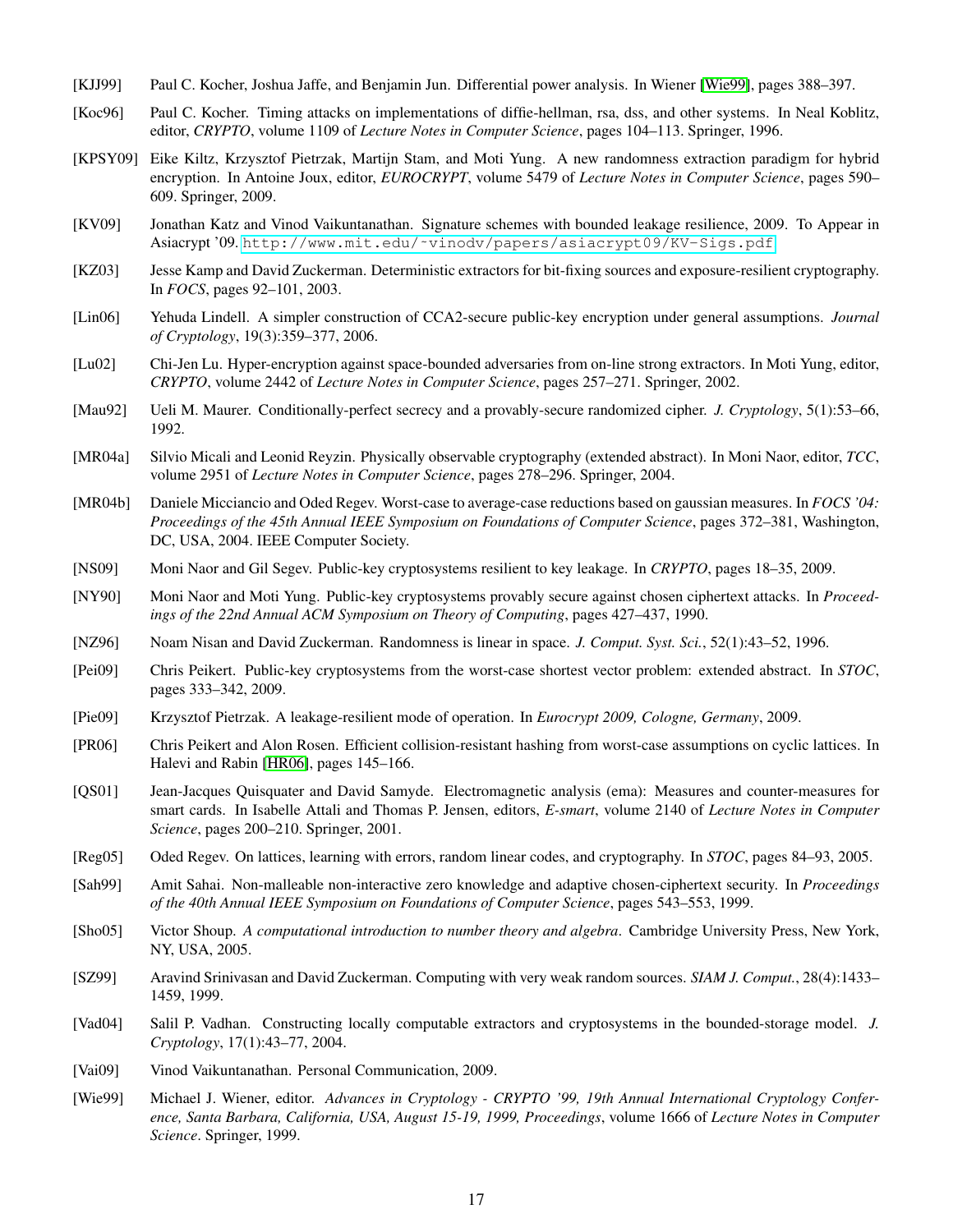# <span id="page-17-0"></span>A Counterexample to PKE in BRM Construction from General Leakage-Resilient IBE

We give a counterexample showing that a generic construction of PKE in the BRM from a leakage-resilient IBE, via parallel repetition, does not work. More specifically we construct an IBE with leakage  $\ell$ , such that parallel-repetition does not amplify leakage-resilience beyond some small value, no matter how many "repetitions"  $n$  are taken.

As a start, assume that  $I$  is any IBE scheme. We first construct an IBE  $I'$  where the set of identities is exactly  $[n]$  (which is only polynomial). The scheme is the same as I otherwise, except that the identity-secret-key generation procedure also gives a share  $S_i$  of the master secret key msk to each identity  $i \in [n]$ , along with its identity secret key. We assume the share is computed using an *n*-out-of-*n* secret sharing scheme. The resulting scheme  $I'$  is still and IBE (albeit with a small, polynomially size identity set) since, after observing the identity secret key of up to  $n - 1$ identities, the master secret key is still perfectly hidden. Moreover, the scheme is leakage-resilient, at least for some small (logarithmic in the security parameter) leakage  $\ell$  (this must be the case for *any* IBE/PKE since a logarithmic number of bits of leakage can be efficiently guessed with polynomial probability). Nevertheless, the PKE construction that results from *n*-wise parallel-repetition is not leakage-resilient for any  $\ell$  greater than the size of the master secret key of I, no matter how large n is. Indeed a valid leakage attack can look at all shares  $S_1, \ldots, S_n$ , and output the master secret key.

One objection to the counterexample, is that the IBE scheme  $I'$  only has a polynomial number of identities, and so it is not a legitimate IBE. We can get around this by defining a scheme  $I''$  which runs one copy of  $I'$  for identities  $\{1,\ldots,n\}$  and an independent copy of the original scheme I for all other (exponentially many) identities. Then I'' is a proper IBE, but leakage-amplification still fails.

# <span id="page-17-1"></span>B A Construction of IB-HPS Based on Bilinear Groups

### B.1 Review of Bilinear Groups and Assumptions

Let  $\mathbb{G}, \mathbb{G}_T$  be two (multiplicative) groups of prime order p and let g be a generator of  $\mathbb{G}$ . Let  $e : \mathbb{G} \times \mathbb{G} \to \mathbb{G}_T$  be a map from  $\mathbb{G}$  to the *target group*  $\mathbb{G}_T$ . We say that the group  $\mathbb{G}$  is *bilinear* if we have

- 1. Bilinearity: For all  $u, v \in \mathbb{G}$  and  $a, b \in \mathbb{Z}_p$  we have  $e(u^a, v^b) = e(u, v)^{ab}$ .
- 2. Non-degeneracy: For the generator g of  $\mathbb{G}$ , we get  $e(g, g) \neq 1$ .
- 3. Efficiency: Operations (multiplication, exponentiation) in  $\mathbb{G}, \mathbb{G}_T$  and the map e can be computed efficiently.

We assume the existence of a group-generation algorithm  $\mathcal{G}(1^{\lambda})$  which, on input  $1^{\lambda}$ , outputs a tuple  $(\mathbb{G}, \mathbb{G}_T, g, e(\cdot, \cdot), p)$ where  $G$  is a bilinear group of prime order  $p$ .

We will rely on the *truncated augmented bilinear Diffie-Hellman exponent assumption* (q-TABDHE ) from [\[Gen06\]](#page-15-10). We define the two distributions

$$
D_{\lambda,q}^{(0)} = (g, g^{\alpha}, g^{(\alpha^2)}, \dots, g^{(\alpha^q)}, g', g'^{(\alpha^{q+2})}, e(g^{(q+1)}, g'))
$$

and

$$
D_{\lambda,q}^{(1)} = (g, g^{\alpha}, g^{(\alpha^2)}, \dots, g^{(\alpha^q)}, g', g'^{(\alpha^{q+2})}, Z)
$$

where  $(\mathbb{G}, \mathbb{G}_T, g, e(\cdot, \cdot), p) \leftarrow \mathcal{G}(1^{\lambda}), g' \leftarrow \mathbb{G}, \alpha \leftarrow \mathbb{Z}_p$ , and  $Z \leftarrow \mathbb{G}_T$ . For any algorithm B, the *distinguishing advantage of B in the q*-TABDHE *problem* is  $\mathsf{Adv}_{\mathcal{B}}^{\mathsf{TABDHE}}(\lambda, q) \stackrel{\text{def}}{=} \Big|$  $\Pr\left[\mathcal{B}\left(D_{\lambda,q}^{(0)}\right)=0\right]-\Pr\left[\mathcal{B}\left(D_{\lambda,q}^{(1)}\right)=0\right]\right|.$ 

**Definition B.1** We say that the q-TABDHE assumption holds if, for any PPT B, Adv $_B^{\text{TABDHE}}(\lambda, q) = \text{negl}(\lambda)$ . We say *that the* TABDHE *assumption holds if* q*-*TABDHE *holds for all polynomial* q*.*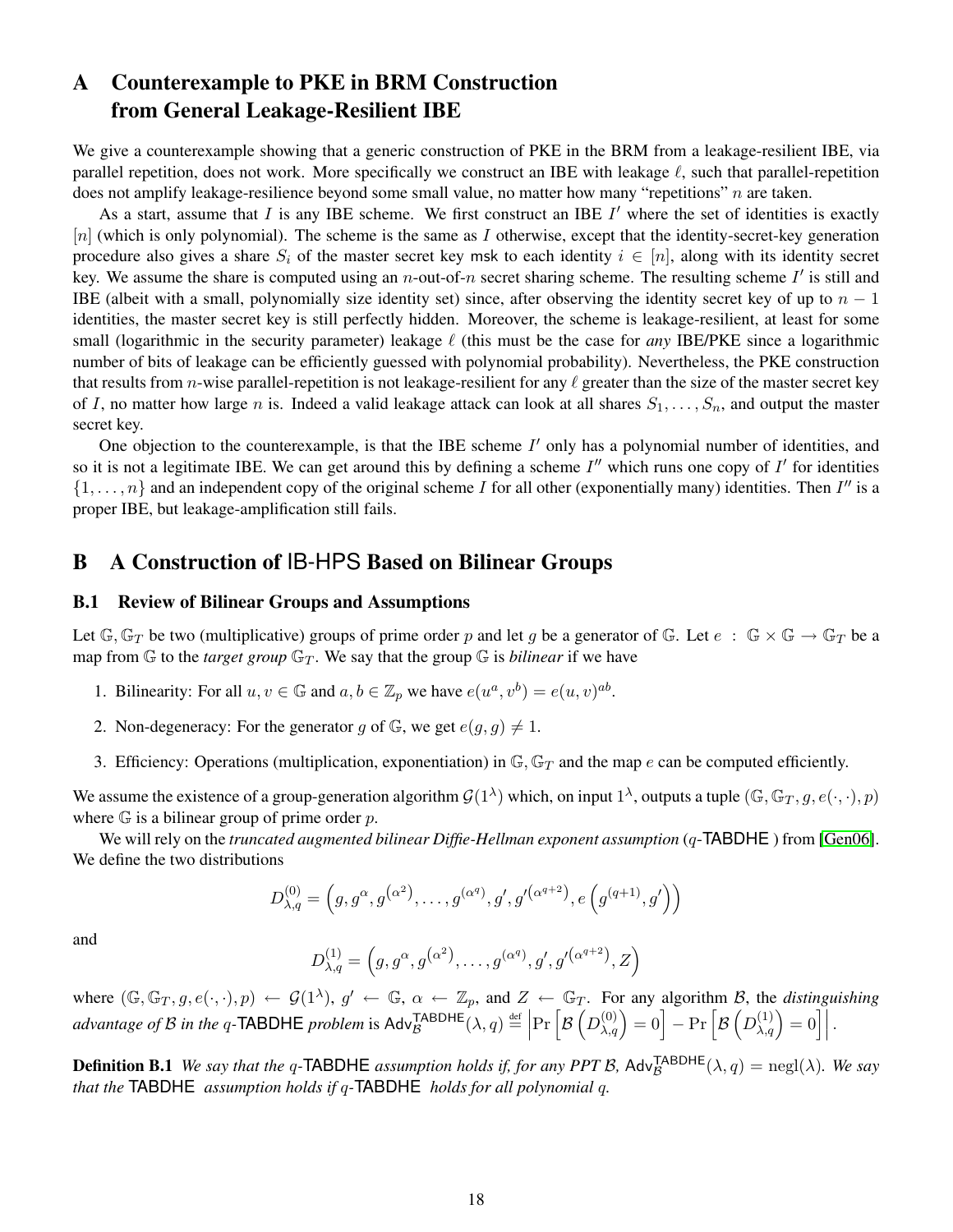### B.2 Construction of IB-HPS based on Gentry's IBE [\[Gen06\]](#page-15-10).

We now present the construction of IB-HPS which is based directly on Gentry's IBE [\[Gen06\]](#page-15-10).

Setup $(1^{\lambda})$ : Let  $(\mathbb{G}, \mathbb{G}_T, g, e, p) \leftarrow \mathcal{G}(1^{\lambda})$ . Let  $h \leftarrow \mathbb{G}, \alpha \leftarrow \mathbb{Z}_p$  and  $g_1 := g^{\alpha}$ . Set mpk =  $(\mathbb{G}, \mathbb{G}_T, g, e, p, g_1, h)$  and set msk =  $\alpha$ . The identity set is  $\mathcal{ID} = \mathbb{Z}_p \setminus \{\alpha\}$  $\mathcal{ID} = \mathbb{Z}_p \setminus \{\alpha\}$  $\mathcal{ID} = \mathbb{Z}_p \setminus \{\alpha\}$  and the encapsulated-key set is  $\mathcal{K} = \mathbb{G}_T$ . KeyGen(ID, msk): For ID  $\in \mathcal{ID}$ , choose  $r_{\text{ID}} \leftarrow \mathbb{Z}_p$  and compute  $h_{\text{ID}} = (hg^{-r_{\text{ID}}})^{1/(\alpha - \text{ID})}$ . Output sk<sub>ID</sub> =  $(r_{\text{ID}}, h_{\text{ID}})$ . Encap(ID): Choose random  $s \in \mathbb{Z}_p$  and compute  $u = g_1^s g^{-s}$ ,  $v = e(g, g)^s$  and output  $c = (u, v), k = e(g, h)^s$ . Encap<sup>\*</sup>(ID): Choose a random pair  $(s, s') \in \mathbb{Z}_p$  subject to the constraint  $s \neq s'$ . Let  $u = g_1^s g^{-s}$ ,  $v = e(g, g)^{s'}$  and output  $c=(u,v).$ Decap $(c, sk_{ID})$ : Parse  $c = (u, v)$  and output  $k = e(u, h_{ID})v^{r_{ID}}$ . *a*The set  $ID$  is defined in terms of the secret  $\alpha$ . Given ID  $\in \mathbb{Z}_p$ , one can efficiently check if ID  $\in \mathcal{ID}$  by checking if  $g^{\text{ID}} \stackrel{?}{=} g_1$ .

<span id="page-18-0"></span>Essentially, various parts of Gentry's proof already show that the scheme satisfies the properties of IB-HPS. For completeness, we include the proof tailored to our presentation and terminology below.

Theorem B.1 *Under the* TABDHE *assumption, the above construction is an* IB-HPS *which is simultaneously* smooth *and*  $(m, \rho)$ -universal *for*  $\rho = 0$ *. More precisely, the valid/invalid ciphertext indistinguishability property holds under the* q*-*TABDHE *assumption for any adversary making at most* q *queries in test stages 1,2. Moreover:*

- *1. The identity-key entropy is*  $m = \log(p)$ *.*
- 2. The actual identity-key size is  $\hat{m} = 2 \log(p) + O(1)$ .<sup>[9](#page-18-1)</sup>
- *3. The effective-key size (logarithm of the number of values that any*  $\mathsf{sk}_{\mathsf{ID}}$  *can take on)* is  $m' = \log(p)$ .
- 4. The encapsulated-key size is  $v = \log(p)$ .

*Proof.* Let us write  $h = g^{\beta}$  for some  $\beta \in \mathbb{Z}_p$ , so that  $h_{\mathsf{ID}} = g^{(\beta - r_{\mathsf{ID}})/(\alpha - \mathsf{ID})}$  for each  $\mathsf{ID} \in \mathbb{Z}_p$ .

I. For *correctness* we see that, for any  $ID \in \mathbb{Z}_p$ , any correctly generated mpk, msk, sk<sub>ID</sub>, if a pair  $(c = (u, v), k)$  is generated by Encap(ID) then  $u = g_1^s g^{-s}$   $\Box = g^{s(\alpha - 1D)}$ ,  $v = e(g, g)^s$  for some  $s \in \mathbb{Z}_p$  and  $k = e(g, h)^s$ . Correctness follows since:

$$
\begin{array}{rcl}\n\text{Decap}(c, \text{sk}_{\text{ID}}) & = & e(u, h_{\text{ID}})v^{r_{\text{ID}}} \\
& = & e\left(g^{s(\alpha - \text{ID})}, g^{(\beta - r_{\text{ID}})/(\alpha - \text{ID})}\right)e(g, g)^{sr_{\text{ID}}} \\
& = & e(g, g)^{s\beta} = e(g, h)^s = k.\n\end{array}
$$

II. For *valid/invalid ciphertext indistinguishability*, we show how to use an adversary A, which distinguishes valid and invalid ciphertexts using q queries, to create an adversary  $\beta$  which is a distinguisher for the q-TABDHE problem. In particular, the algorithm B receives as input  $(g, g_1, \ldots, g_q, g', g'_{q+2}, Z)$  where  $g_i = g^{(\alpha^i)}$ ,  $g'_i = g'^{(\alpha^i)}$  for an unknown  $\alpha$ , and Z is either  $e(g_{q+1}, g')$  or a random element of  $\mathbb{G}_T$ . The algorithm B simulates the valid/invalid ciphertext distinguishability game for  $A$  as follows:

- **Setup:** The algorithm B chooses a polynomial  $f(x) \in \mathbb{Z}_p[x]$  of degree q uniformly at random, and computes  $h = g^{f(\alpha)}$ using  $g_1, \ldots, g_q$  (and without knowledge of  $\alpha$ ). The value mpk  $=(g, g_1 = g^{\alpha}, h = g^{f(\alpha)})$  is given to A.
- Test Stage 1: Whenever A makes a query for a new value of  $ID \in \mathbb{Z}_p$ , the algorithm B computes  $r_{ID} = f(ID)$  and sets  $h_{\text{ID}} = g^{F_{\text{ID}}(\alpha)}$  where  $F_{\text{ID}}(x) = (f(x) - f(\text{ID}))/(x - \text{ID})$  is a polynomial of degree  $q - 1$  and thus  $h_{\text{ID}}$  can be efficiently computed using  $g_1, \ldots, g_{q-1}$  without knowing  $\alpha$ . B gives sk<sub>ID</sub> = ( $r_{\text{ID}}, h_{\text{ID}}$ ) to the attacker A.

<span id="page-18-1"></span><sup>&</sup>lt;sup>9</sup>We use the fact that many elliptic-curves with pairings have source groups whose representation size is not much larger than its order.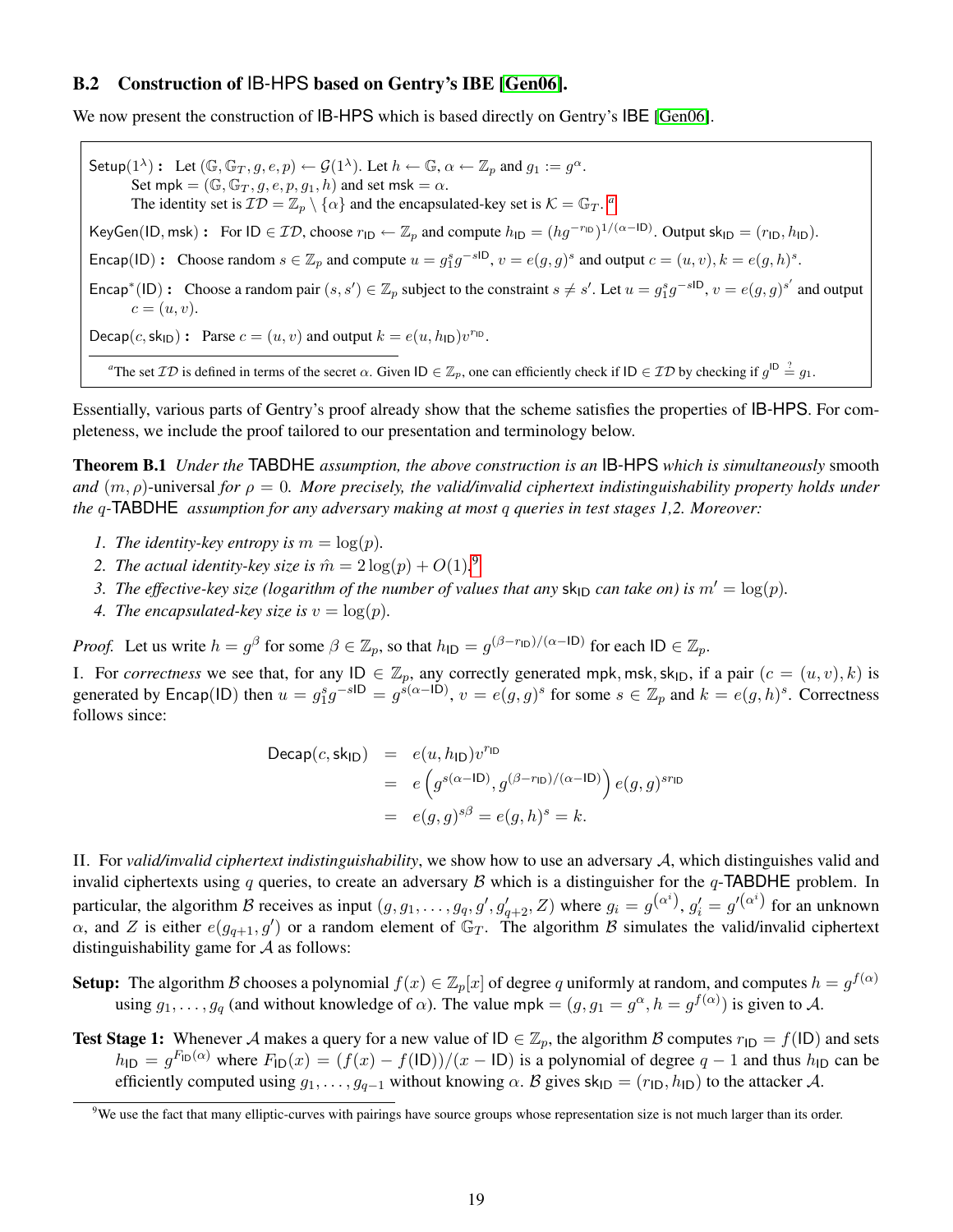**Challenge Stage:** The attacker A chooses an identity ID<sup>\*</sup>. Let  $sk_{ID^*} = (r_{ID^*}, h_{ID^*})$  be computed as in the Test Stage. Let  $H_{\text{ID}}(x) = (x^{q+2} - \text{ID}^{q+2})/(x - \text{ID})$  be the polynomial of degree  $q+1$ , in which the  $x^{q+1}$  term has coefficient 1. Let  $H_{\text{ID}}^-(x) = H_{\text{ID}}(x) - x^{q+1}$  be the polynomial of degree q. Then B sets:

$$
u = \frac{g_{q+2}'}{g''((\text{ID}^*)^{q+2})} = g'^{(\alpha^{q+2} - (\text{ID}^*)^{q+2})}, v = Z \cdot \left(g', g^{H_{\text{ID}^*}^{-}(\alpha)}\right)
$$

where  $g^{H^{-}_{\text{ID}*}}(\alpha)$  is computed using  $g_1, \ldots, g_q$ , and gives  $c = (u, v)$  to A.

**Test Stage 2:** The algorithm  $\beta$  responds to ID queries the same way as in Test Stage 1.

**Output:** If the adversary A outputs  $b' = 0$  (indicating a valid ciphertext), the algorithm B outputs 0 (indicating that  $Z = e(g_{q+1}, g')$  and if A outputs 1 then B also outputs 1.

We show that the view of  $A$  is statistically close to a run of the valid/invalid ciphertext indistinguishability game. Firstly, since f is random degree q polynomial, and is evaluated at at most  $q + 1$  values (the ID queries of A and at α) all of the outputs are mutually independent and uniform over  $\mathbb{Z}_p$ . In particular, letting  $\beta = f(\alpha)$ , this means that mpk =  $(g, g_1 = g^\alpha, h = g^\beta)$  and the identity secret keys sk<sub>ID</sub> =  $(r_{\text{ID}}, h_{\text{ID}} = g^{(\beta - r_{\text{ID}})/(\alpha - \text{ID})})$  seen during the Test Stages are (mutually) chosen from the same distribution as in the valid/invalid ciphertext indistinguishability game.

Now let us look at the challenge key-ciphertext. We write  $g' = g^{\gamma}$  for a random (unknown)  $\gamma$ . When  $Z = e(g_{q+1}, g')$ then the challenge ciphertext is  $u = g^{s(\alpha - \bar{\mathsf{ID}}^*)}$  for  $s = \gamma H_{\mathsf{ID}^*}(\alpha)$ , which is uniformly random for a random  $\gamma$ . Also,

$$
v = e(g', g)^{H_{\text{ID}^*}(\alpha)} = e(g', g)^{s/\gamma} = e(g, g)^s.
$$

Therefore this (perfectly) corresponds to the distribution seen by A when the challenger chooses  $b = 0$  (i.e. a valid key-ciphertext). On the other hand, when Z is uniformly random, then  $v = e(g, g)^{s'}$  for a random s', independent of s so that  $(u, v)$  are uniform over  $\mathbb{G} \times \mathbb{G}_T$ . This is  $1/p$  statistically close to the distribution of invalid ciphertexts output by Encap<sup>\*</sup>(ID<sup>\*</sup>) and thus the case where the challenger chooses  $b = 1$  (i.e. an invalid key-ciphertext). Therefore the advantage of  $\beta$  in the q-TABDHE game is negligibly close to the advantage of  $\lambda$  in the valid/invalid indistinguishability game.

III. To show *smoothness* and  $\rho$ -*universality*, fix any mpk, msk, ID. Let c be some output of Encap<sup>\*</sup>(ID), so that  $c =$  $(u, v)$  for  $u = g^{s(\alpha - \mathsf{ID})}$  and  $v = e(g, g)^{s'}$  where  $s \neq s'$ . Then, for any secret key sk<sub>ID</sub> =  $(r_{\mathsf{ID}}, h_{\mathsf{ID}} = g^{(\beta - r_{\mathsf{ID}})/(\alpha - \mathsf{ID})})$ we get:

$$
\begin{array}{rcl}\n\text{Decap}(c, \text{sk}_{\text{ID}}) & = & e(u, h_{\text{ID}})v^{r_{\text{ID}}} \\
& = & e\left(g^{s(\alpha - \text{ID})}, g^{(\beta - r_{\text{ID}})/(\alpha - \text{ID})}\right)v^{r_{\text{ID}}} \\
& = & e(g, g)^{s(\beta - r_{\text{ID}})}e(g, g)^{s'r_{\text{ID}}} \\
& = & e(g, g)^{s\beta + (s'-s)r_{\text{ID}}}\n\end{array}
$$

Therefore:

- 1. For any fixed c output by Encap<sup>\*</sup>(ID), the distribution of Decap(c, sk<sub>ID</sub>) (over a uniform sk<sub>ID</sub> ← KeyGen(ID, msk)) is uniform over  $K = \mathbb{G}_T$ . This implies *smoothness*.
- 2. If  $\mathsf{Decap}(c,\mathsf{sk}_{\mathsf{ID}})=\mathsf{Decap}(c,\mathsf{sk}_{\mathsf{ID}}')$  and  $\mathsf{sk}_{\mathsf{ID}},\mathsf{sk}_{\mathsf{ID}}'$  are outputs of  $\mathsf{KeyGen}(\mathsf{ID},\mathsf{msk})$  then  $\mathsf{sk}_{\mathsf{ID}}=\mathsf{sk}_{\mathsf{ID}}'$ . This implies 0*-universality*.

 $\Box$ 

# <span id="page-19-0"></span>C A Construction of IB-HPS Based on Quadratic-Residuosity

### C.1 Review of Terminology, the QR Assumption, Background

For a positive integer N, let  $\mathcal{J}(N)$  denote the set  $\mathcal{J}(N) \stackrel{\text{def}}{=} \{x \in \mathbb{Z}_N : (\frac{x}{N})^N\}$  $\left(\frac{x}{N}\right) = 1$ } where  $\left(\frac{x}{N}\right)$  $\frac{x}{N}$ ) denotes the Jacobi symbol of x in  $\mathbb{Z}_N$ . Let  $\mathrm{QR}(N) \subseteq \mathcal{J}(N)$  denote the set of quadratic residues modulo N.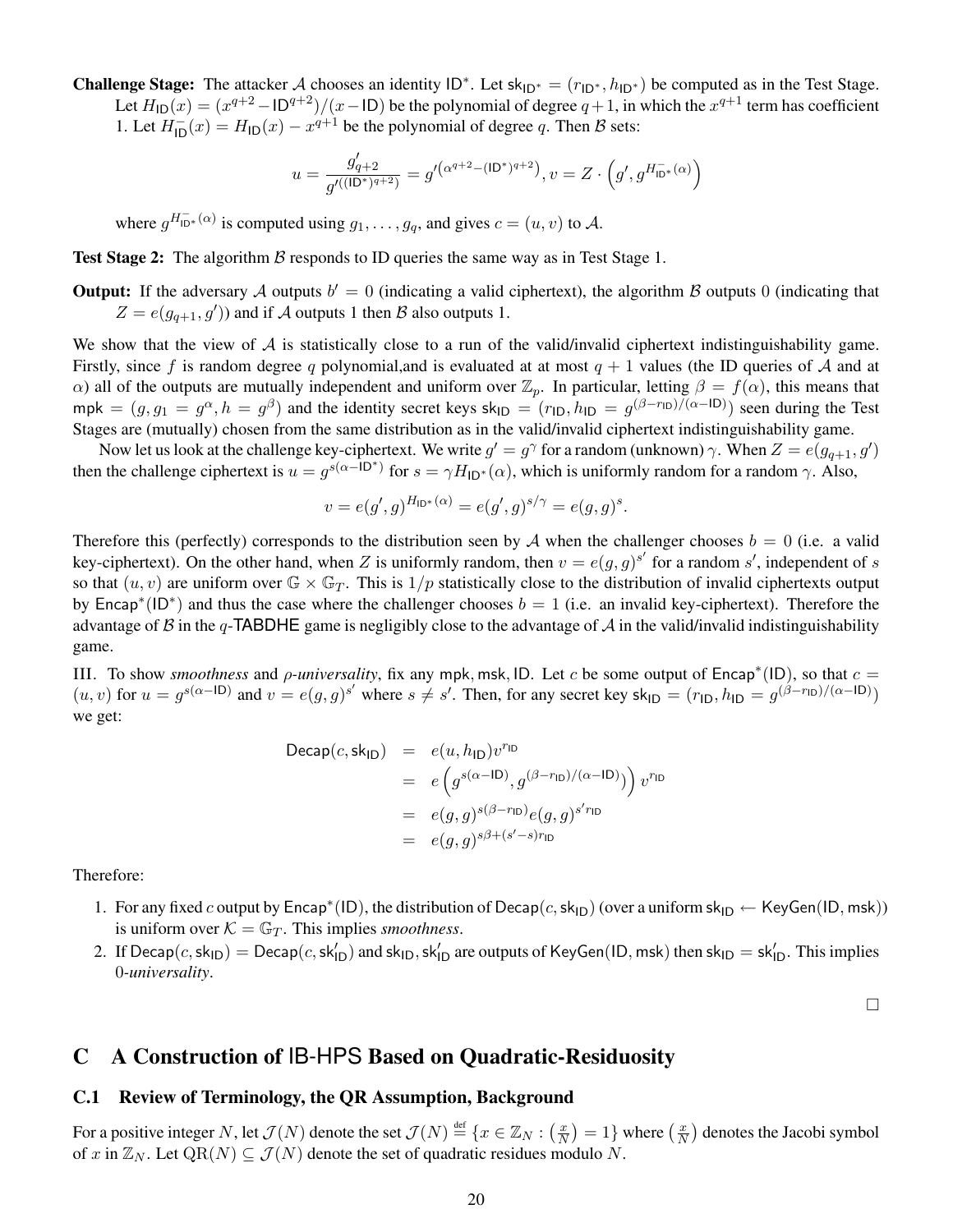Let PrimeGen(1<sup> $\lambda$ </sup>) be an algorithm which, given security parameter  $\lambda$ , outputs two primes  $(p, q)$  of length which is exponential in  $\lambda$ . We define the distributions:

 $\text{DQR}_\lambda$ : Choose  $(p, q) \leftarrow \text{PrimeGen}(1^\lambda), N = pq, S \leftarrow \text{QR}(N)$ . Output  $(N, S)$ .  $\text{DNQR}_\lambda$ : Choose  $(p, q) \leftarrow \text{PrimeGen}(1^\lambda), N = pq, S \leftarrow \mathcal{J}(N) \setminus \text{QR}(N)$ . Output  $(N, S)$ .

<span id="page-20-1"></span>The quadratic residuosity assumptions states that no PPT adversary can distinguish the distributions  $\rm{DQR}_\lambda$  and  $\rm{DNQR}_\lambda$ .

Definition C.1 (QR Assumption) *The quadratic residuosity assumptions states that for any PPT algorithm* A*,*

<span id="page-20-3"></span><span id="page-20-2"></span>
$$
|\mathrm{Pr}\left[\mathcal{A}\left(\mathrm{DQR}_{\lambda}\right)=1\right]-\mathrm{Pr}\left[\mathcal{A}\left(\mathrm{D NQR}_{\lambda}\right)=1\right]| \le \mathrm{negl}(\lambda).
$$

Recall the following elementary property of the Jacobi symbol.

**Lemma C.1** *For any*  $x, y \in \mathbb{Z}_N$ ,  $\left(\frac{x}{N}\right)$  $\left(\frac{x}{N}\right)\left(\frac{y}{N}\right)=\left(\frac{xy}{N}\right)$  $\frac{xy}{N}$ ). Therefore, if  $xy \in \mathcal{J}(N)$ . Then  $\left(\frac{x}{N}\right)$  $\left(\frac{x}{N}\right) = \left(\frac{y}{N}\right)$  $\frac{y}{N}$ .

We will also rely on the following two lemmas shown in [\[BGH07\]](#page-15-11).

**Lemma C.2** ([\[BGH07\]](#page-15-11)) Let N be a product of two primes, let  $X \in QR(N)$ , and  $S \in \mathcal{J}(N)$ . Let  $x_1, x_2 \in \mathbb{Z}_n$  be any *two square roots of* X*. Let* f *be a polynomial such that* f(x)f(−x)S *is a quadratic residue for all four square roots* x *of* X*. Then:*

- When  $S \notin \mathrm{QR}(N)$ , the Jacobi symbols of  $x_1, x_2$  are different  $\left(\frac{f(x_1)}{N}\right)$  $\left(\frac{x_1}{N}\right) \neq \left(\frac{f(x_2)}{N}\right)$  $\left(\frac{x_2}{N}\right)$  *iff*  $x_1 \neq -x_2$ .
- When  $S \in \text{QR}(N)$ , the Jacobi symbols of  $x_1, x_2$  are always the same  $\left(\frac{f(x_1)}{N}\right)$  $\left(\frac{x_1}{N}\right) = \left(\frac{f(x_2)}{N}\right)$  $\frac{(x_2)}{N}$ .

<span id="page-20-0"></span>**Lemma C.3** ([\[BGH07\]](#page-15-11)) *There exists an* efficient and deterministic *algorithm* Q which takes as input  $(N, u, R, S)$ , where  $N \in \mathbb{Z}^+$ ,  $u, R, S \in \mathbb{Z}_N$ , and outputs polynomials  $f, \overline{f}, g, \tau \in \mathbb{Z}_N[x]$  satisfying the following conditions:

- *1.* If  $R, S \in QR(N)$ , then  $f(r)g(s) \in QR(N)$  for all square roots r of R and s of S.
- 2. If  $uR, S \in QR(N)$ , then  $\overline{f}(\overline{r})g(s)\tau(s) \in QR(N)$  for all square roots  $\overline{r}$  of  $uR$  and  $s$  of  $S$ .
- *3. If*  $R ∈ QR(N)$ *, then*  $f(r)f(-r)S ∈ QR(N)$  *for all square roots*  $r$  *of*  $R$ *.*
- *4.* If  $uR \in QR(N)$ , then  $\overline{f}(\overline{r})\overline{f}(-\overline{r})S \in QR(N)$  for all square roots  $\overline{r}$  of  $uR$ .
- *5. If*  $S \in QR(N)$ *, then*  $\tau(s)\tau(-s)u \in QR(N)$  *for all square roots s of* S.
- *6. For any fixed values of* N, u, S, the polynomial  $\tau$  output by  $\mathcal{Q}(N, u, R, S)$  is the same for all choices of R.

Lastly, we review the *interactive QR (IQR)* assumption of [\[BGH07\]](#page-15-11). Let PrimeGen be as before, and let  $H_N: \{0,1\}^* \to$  $\mathcal{J}(N)$ . We define two IQR oracles  $\mathcal{O}_\lambda^{\text{QR}}$  $\chi^{\text{QR}}$  and  $\mathcal{O}_{\lambda}^{\text{NQR}}$  which work as follows:

- The oracle selects  $(p, q) \leftarrow$  PrimeGen $(1^{\lambda})$  and outputs  $N = pq$ .
- The oracle selects  $u \leftarrow \mathcal{J}(N) \setminus \text{QR}(N)$  and outputs u.
- The oracle  $\mathcal{O}_{\lambda}^{\mathrm{QR}}$  $_{\lambda}^{\text{QR}}$  selects  $S \leftarrow \text{QR}(N)$  while  $\mathcal{O}_{\lambda}^{\text{NQR}}$  $\mathcal{S}_{\lambda}$ <sup>NQR</sup> selects  $S \leftarrow \mathcal{J}(N)/\text{QR}(N)$ . The oracle outputs S.
- On each input  $x \in \{0,1\}^*$ , the oracle computes  $R = H_N(x)$  and outputs a random square-root of either R or  $uR$ , depending on which one is a residue.

**Definition C.2 (IQR Assumption of [\[BGH07\]](#page-15-11))** *The IQR assumption for a pair* (PrimeGen,  $H_N$ ) *states that no PPT* adversary A can distinguish oracle access to  $\mathcal{O}^{\mathrm{QR}}_\lambda$  $_{\lambda}^{\mathrm{QR}}$  from that to  $\mathcal{O}_{\lambda}^{\mathrm{NQR}}$  $\lambda^{\text{NQR}}$ . *That is,* 

$$
\left|\Pr\left[\mathcal{A}^{\mathcal{O}^{\rm QR}_\lambda}(1^\lambda)=1\right]-\Pr\left[\mathcal{A}^{\mathcal{O}^{\rm NQR}_\lambda}(1^\lambda)=1\right]\right|\le {\rm negl}(\lambda).
$$

It is easy to see (as was shown in [\[BGH07\]](#page-15-11)) that the IQR assumption follows from the standard QR assumption when the hash-function  $H_N$  is modeled as a Random Oracle.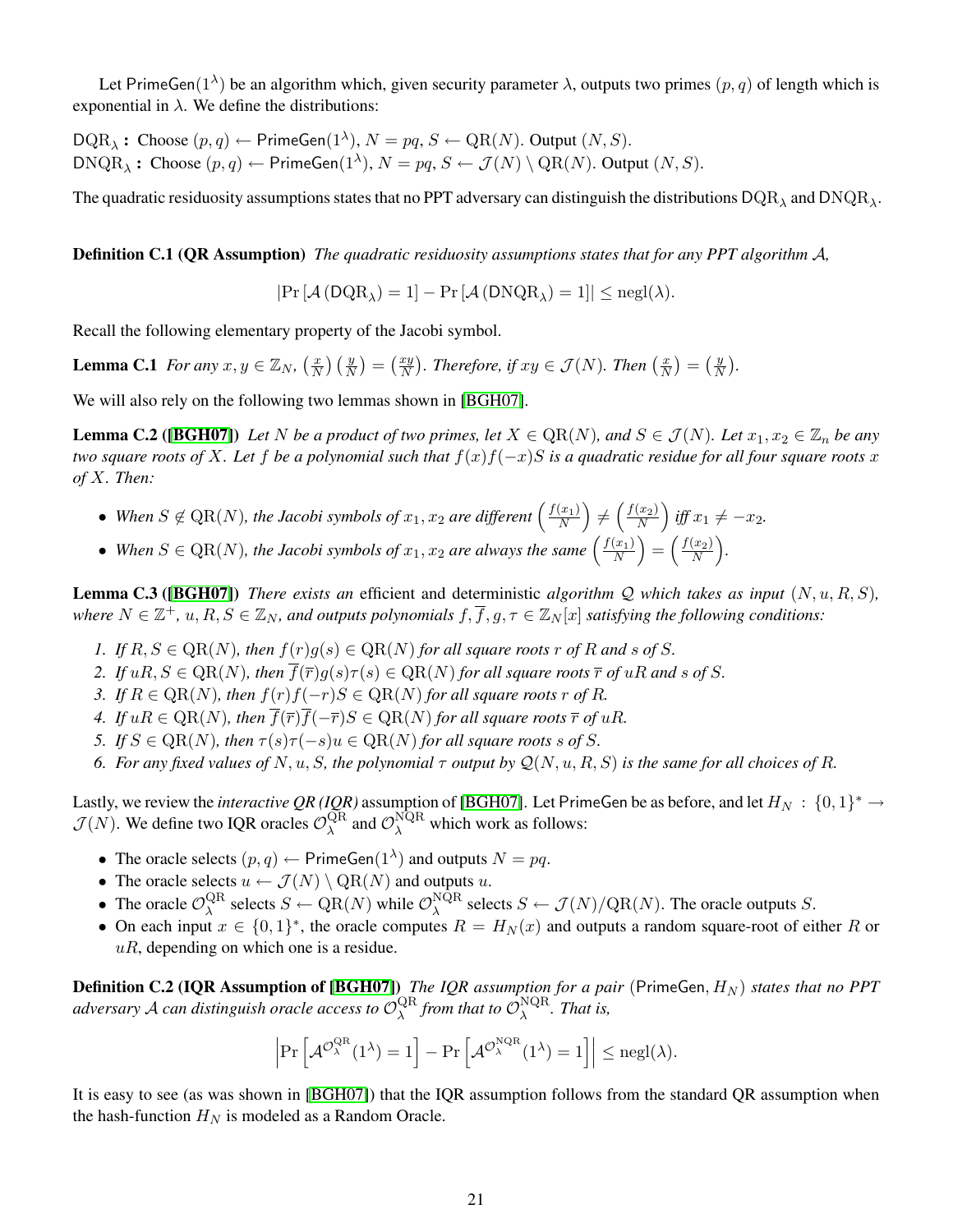## C.2 Construction of IB-HPS Based on the IBE of Boneh Gentry and Hamburg [\[BGH07\]](#page-15-11)

We now present the construction of IB-HPS which is based on an IBE scheme of Boneh Gentry and Hamburg [\[Gen06\]](#page-15-10), with some small modifications. In the description,  $Q$  is the algorithm defined by [Lemma C.3](#page-20-0) and PrimeGen is the prime-generation of [Definition C.1.](#page-20-1)

Setup $(1^{\lambda})$ : Choose  $(p, q) \leftarrow$  PrimeGen $(1^{\lambda})$  and set  $N = pq$ . Sample  $u \leftarrow \mathcal{J}(N) \setminus QR(N)$ . Let  $H : \{0, 1\}^* \rightarrow \mathcal{J}(N)$ . Output mpk =  $(N, u, H)$  and msk =  $(p, q)$ . The identity set is  $\mathcal{ID} = \{0, 1\}^*$ . The encapsulate-key set is  $\mathcal{K} = \{\pm 1\}$ . KeyGen(ID, msk): Let  $R = H(\mathsf{ID})$ . Let  $a \in \{0,1\}$  be the unique choice for which  $u^a R \in QR(N)$ . Let  $\{r_1, r_2, r_3, r_4\}$ be a labeling of the four square-roots of  $u^a R$  so that  $r_1 < r_2 < r_3 < r_4$  (in  $\mathbb{Z}$ ) and  $r_1 = -r_4$ ,  $r_2 = -r_3$ . Choose  $r \leftarrow \{r_1, r_2\}$ , output sk<sub>ID</sub> = *r*. Encap(ID): Choose  $s \leftarrow \mathbb{Z}_N$  and set  $S = s^2$ . Run  $\mathcal{Q}(N, u, 1, S)$  to obtain  $\tau$  and compute  $b = \left(\frac{\tau(s)}{N}\right)$  $\left(\frac{s}{N}\right)$ . Set  $c = (S, b)$ . Let  $R = H(\mathsf{ID})$ . Run  $\mathcal{Q}(N, u, R, s)$  to obtain a polynomial g, set  $k = \left(\frac{g(s)}{N}\right)$  $\frac{N(s)}{N}$ . Output  $(c, k)$ . Encap<sup>\*</sup>(ID): Choose  $S \leftarrow \mathcal{J}(N) \setminus \text{QR}(N), b \leftarrow \{\pm 1\}$ . Outputs  $c = (S, b)$ . Decap $(c, sk_{\text{ID}}):$  Let  $r = sk_{\text{ID}}, R = H(\text{ID})$ . Parse  $c = (S, b)$ . If  $r^2 = R$ , output  $k = \left(\frac{f(r)}{N}\right)$  $\left(\frac{f(r)}{N}\right)$  else output  $k = b \left(\frac{\overline{f}(r)}{N}\right)$  $\frac{r(r)}{N}$ , where  $f, \overline{f}$  are the polynomials output by  $Q(N, u, R, S)$ .

Theorem C.1 *Under the IQR assumption on the pair* (PrimeGen, H)*, the above construction is* (m, ρ)*-Universal and smooth* IB-HPS with  $\rho = 0$ . In particular, this is also the case under the OR assumption, when the function H is *modeled as a Random Oracle. Moreover:*

- *1. The identity-key entropy is*  $m = 1$ .
- 2. The actual identity-key size is  $\hat{m} = \log(N)$ .
- *3. The effective-key size (logarithm of the number of values that any*  $\mathsf{sk}_{\mathsf{ID}}$  *can take on)* is  $m' = 1$ .
- 4. The encapsulated-key size is  $v = 1$ .

*Proof.* We show correctness, valid/invalid ciphertext indistinguishability and universality separately.

I. CORRECTNESS Let  $S \in QR(N)$  and s be an arbitrary square-root of S. Let  $R \in \mathcal{J}(N)$ . Let  $g, f, \overline{f}, \tau$  be outputs of  $\mathcal{Q}(N, u, R, S)$ , which results in the same  $\tau$  as that output by  $\mathcal{Q}(N, u, 1, S)$  by property 6 of  $\mathcal{Q}$ . To show correctness, it suffices to show that:

- If  $R \in \mathbb{Q}(\mathbb{R}^N)$  then  $k = \left(\frac{g(s)}{N}\right)$  $\left(\frac{f(s)}{N}\right) = \left(\frac{f(r)}{N}\right)$  $\sqrt{\frac{r(r)}{N}}$  for any square-root r of R.
- If  $R \notin \text{QR}(N)$  then  $k = \left(\frac{g(s)}{N}\right)$  $\left(\frac{r(s)}{N}\right) = \left(\frac{\tau(s)}{N}\right)$  $\left(\frac{f(s)}{N}\right)\left(\frac{\overline{f}(\overline{r})}{N}\right)$  where  $\overline{r}$  is any square-root of  $uR$ .

For the first bullet, we get  $f(r)g(s) \in QR(N)$  by property 1 of the algorithm Q [\(Lemma C.3\)](#page-20-0) and so correctness follows by [Lemma C.1.](#page-20-2) For the second bullet, we get  $f(\overline{r})g(s)\tau(s) \in QR(N)$  by property 2 of the algorithm Q. Correctness then follows by [Lemma C.1.](#page-20-2)

II. VALID/INVALID CIPHERTEXT INDISTINGUISHABILITY Assume that there is a PPT adversary A that distinguishes valid and invalid ciphertexts with non-negligible probability. We use  $A$  to construct an adversary  $B$  for the IQR assumption. Essentially, B gets oracle access to some oracle  $\mathcal{O}$  which is either  $\mathcal{O}_\lambda^{\text{QR}}$  $^{\rm QR}_{\lambda}$  or  $\mathcal{O}^{\rm NQR}_\lambda$  $\lambda^{\text{NQR}}$ . As a first step, B receives  $(N, u, S)$  from its oracle. Then B simulates the valid/invalid ciphertext indistinguishability game for A as follows:

**Key Setup:** Give mpk =  $(N, u, H)$  to the adversary A.

**Test Stage 1:** For each query to  $ID \in \{0, 1\}^*$ , the adversary B submits ID to its oracle O and receives an output r. It then outputs either r or  $-r$  depending on the which one is smaller in  $\mathbb{Z}$ .

**Challenge Stage:** No matter what the challenge ID is, choose  $b \leftarrow {\pm 1}$  and give  $(S, b)$  to A. Test Stage 2: Same as Test Stage 1.

At the end B outputs whatever A does. It is easy to see the the key setup, and the test stages 1,2, are simulated correctly. For the challenge phase: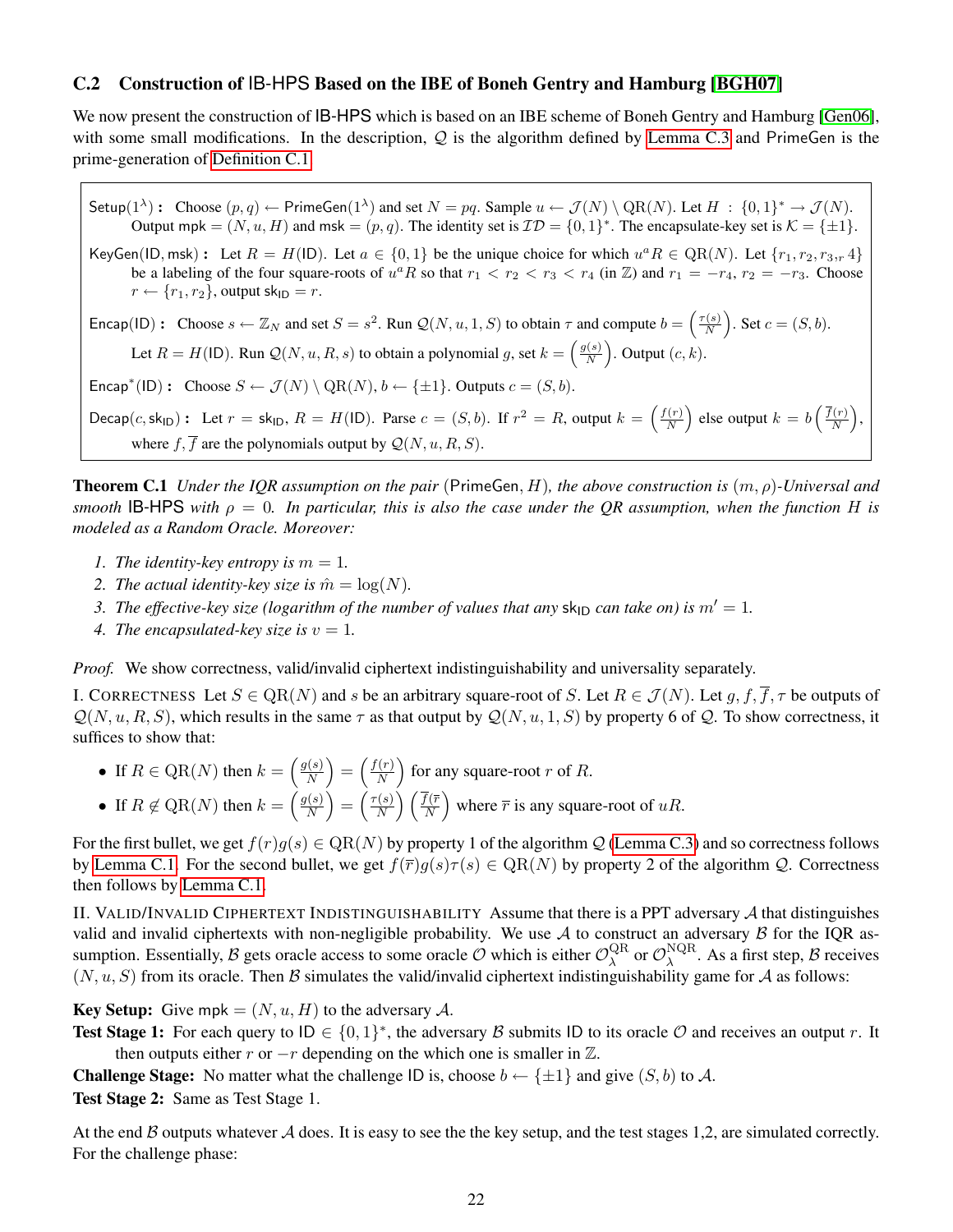- If the oracle  $\mathcal{O}$  is  $\mathcal{O}_{\lambda}^{\text{NQR}}$ NQR then the ciphertext  $c = (S, b)$  is uniform over  $(\mathcal{J}(N) \setminus \text{QR}(N), \{\pm 1\})$ , which is the same as when the challenger samples  $c \leftarrow$  Encap<sup>\*</sup>(ID).
- If the oracle  $\mathcal{O}$  is  $\mathcal{O}_{\lambda}^{\text{QR}}$  $\mathcal{L}_{\lambda}^{\text{QK}}$  then the ciphertext  $c = (S, b)$  is uniform over  $(QR(N), \{\pm 1\})$ . We claim this is the same as when the challenger samples  $c \leftarrow \mathsf{Encap}(\mathsf{ID})$ , where  $S \leftarrow \mathrm{QR}(N)$  and  $b = \left(\frac{\tau(s)}{N}\right)^{1-s}$  $\left(\frac{f(s)}{N}\right)$  for a random square-root s of S. This follows by property 5 of  $Q$  in conjunction with [Lemma C.2](#page-20-3) which tells us that, for a fixed  $S$ ,  $b$  is uniformly random over  $\{\pm 1\}$  over a random square-root s of S.

Therefore the distinguishing advantage of  $A$  in the valid/invalid ciphertext indistinguishability game is the same as the advantage of  $\beta$  in the IQR game, which proved the theorem.

III. UNIVERSALITY For any fixed mpk =  $(N, u, H)$ , msk =  $(p, q)$ , ID there is a fixed  $R = H(1D)$  and there are only two possibilities for  $sk_{ID} = r \in \{r_1, r_2\}$ . For any  $c = (S, b)$  output by Encap<sup>\*</sup>(ID) we claim that, if  $k_1 =$ Decap $(c, r_1), k_2 = \text{Decap}(c, r_2)$  then  $k_1 \neq k_2$ . We do this in two cases:

- **Case**  $R \in \text{QR}(N)$ : Then  $k_1 = \left(\frac{f(r_1)}{N}\right)$  $\left(\frac{\left(r_{1}\right)}{N}\right),\, k_{2}=\left(\frac{f\left(r_{2}\right)}{N}\right)$  $\left(\frac{(r_2)}{N}\right)$  where f is output by  $\mathcal{Q}(N, u, R, S)$ . By property 3 of  $\mathcal{Q}$ , we have  $f(r)f(-r)S \in QR(N)$  for all square roots r of R. By [Lemma C.2,](#page-20-3) since  $S \notin QR(N)$ , and  $r_1 \neq -r_2$ , we see that  $k_1 \neq k_2$ .
- **Case**  $uR \in QR(N)$ : Then  $k_1 = b \left( \frac{\overline{f}(r_1)}{N} \right)$  $\left(\frac{(r_1)}{N}\right),\, k_2=b\left(\frac{\overline{f}(r_2)}{N}\right)$  $\left(\frac{(r_2)}{N}\right)$  where  $\overline{f}$  is output by  $\mathcal{Q}(N, u, R, S)$ . By property 4 of  $\mathcal{Q},$ we have  $\overline{f(\overline{r})f(-\overline{r})}S \in QR(N)$  for all square roots  $\overline{r}$  of uR. By [Lemma C.2,](#page-20-3) since  $S \notin QR(N)$ , and  $r_1 \neq -r_2$ , we see that  $\left(\frac{\overline{f}(r_1)}{N}\right)$  $\left(\frac{(r_1)}{N}\right) \neq \left(\frac{\overline{f}(r_2)}{N}\right)$  $\binom{(r_2)}{N}$  and so  $k_1 \neq k_2$ .

Therefore, we get 0-*universality* and, since r chosen uniformly from {r1, r2}, we also get *smoothness*. Lastly, we see that the min-entropy of r is exactly 1 bit.

# <span id="page-22-0"></span>D A Construction of IB-HPS Based on Lattices

As this section will use lattice and LWE based tools we keep to the standards common in these areas. In particular we use n to denote the security parameter. We will also use the following (slight abuse of) notation. For set  $S$  we write  $x \leftarrow S$  to denote sampling variable x uniformly from S. Finally for random variable y and we write  $y \sim D$  to denote that  $y$  is distributed according to  $D$ .

### D.1 Learning with Errors

Following [\[GPV08\]](#page-15-12) we briefly review some important definitions and facts concerning *learning with errors* (LWE). For fixed integers n and  $q = q(n)$ , vector  $\mathbf{s} \in \mathbb{Z}_q^n$  and error distribution  $\chi = \chi(n)$  over  $\mathbb{Z}_q$  define the LWE oracle  $A_{\mathbf{s},\chi}$  as follows. At each invocation  $A_{s,x}$  samples  $\mathbf{a} \leftarrow \mathbb{Z}_q^n$  and error term  $x \leftarrow \chi$  and outputs  $(\mathbf{a}, \mathbf{a}^T\mathbf{s} + x)$ . For  $\mathbf{s} \leftarrow \mathbb{Z}_q^n$  the decision variant (DLWE<sub>q,n, $\chi$ </sub>) is the problem of distinguishing between oracle access to  $A_{s,\chi}$  and access to an oracle which simply samples  $U_{\mathbb{Z}_q^n\times\mathbb{Z}_q}$ . The LWE<sub>q,n, $\chi$ </sub> on the other hand is defined as the problem of finding s when given oracle access to  $A_{q,\chi}$ .

Gaussian Error Distribution. To base our construction on a concrete DLWE assumption we must specify a particular error distribution. We write  $\Psi_\alpha$  to denote the Gaussian (normal) distribution with mean 0 and variance  $\alpha^2$ . The error distribution we are interested in (which we denote with  $\overline{\Psi}_{\alpha}$ ) is called the *one-dimensional discrete Gaussian over*  $Z_q$ for some positive integer q. It can be sampled by selecting  $x \leftarrow \Psi_\alpha$  and outputting  $\left[q \cdot x\right]$  mod q. We will also need the standard tail inequality for the continuous Gaussian. That is if  $x \sim \Psi_{\alpha}$  and  $t > 1$  then

<span id="page-22-1"></span>
$$
\Pr[|x| > t\alpha] \le \frac{1}{t} e^{\frac{-t^2}{2}} \tag{4}
$$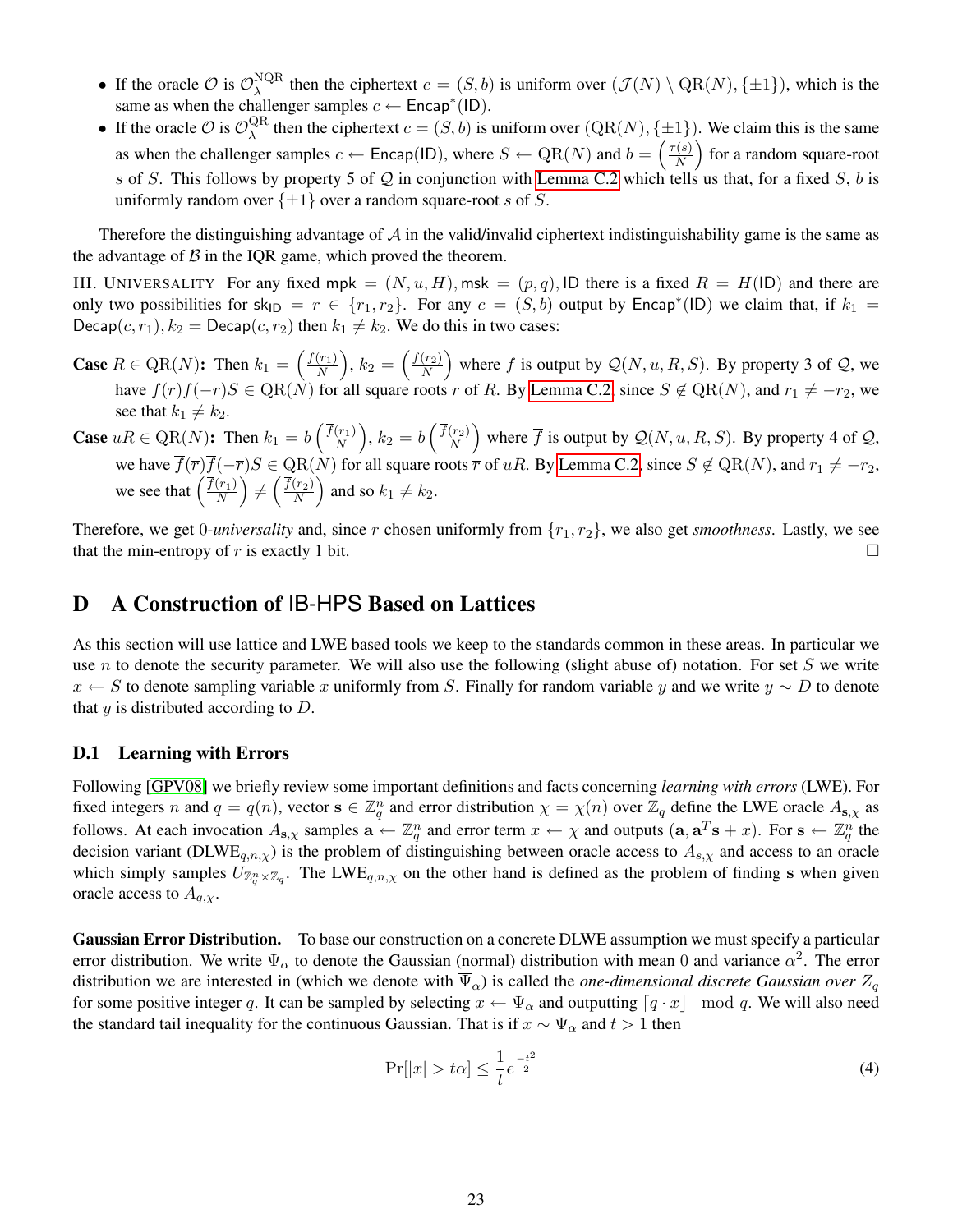Reductions to Lattice Problems. The security of our scheme is based on the hardness of average-case DLWE. Ideally we would like use the results of [\[Reg05,](#page-16-13) [Pei09\]](#page-16-14) to further reduce to some worst case lattice problem such as the GapSVP or one of it's variants. While the reduction from average-case DLWE to worst-case apply directly, the reduction from worst-case DLWE to worst-case LWE runs in time polynomial in length of the prime factors of  $q$  (ref. [\[Pei09\]](#page-16-14), Lemma 3.3). Yet for our construction we will require  $q = 2^{\omega(\log n)}$  to be prime. Thus we must make an exponential hardness assumption for the worst-case LWE problem which in turn implies a similar assumption for GapSVP. Note that for  $q \geq 2^{n/2}$  such a hardness assumption then suffices for a classic reduction to the standard GapSVP problem while for smaller q [\[Pei09\]](#page-16-14) shows a classic probabilistic poly-time reduction to the  $\zeta$ -to- $\gamma$ -GapSVP variant.

#### D.2 Preimage Sampleable Functions

We will use the preimage sampleable functions of [\[GPV08\]](#page-15-12). That is the set of functions  $f_A$ , indexed by matrix  $A \in$  $\mathbb{Z}_q^{n \times m}$ , which map vector  $\mathbf{x} \in \mathbb{Z}_q^m$  to  $f_{\mathbf{A}}(\mathbf{x}) = \mathbf{A}\mathbf{x} \in \mathbb{Z}_q^n$ . Further the trapdoor sampling algorithms of [\[Ajt99,](#page-14-7) [AP09\]](#page-14-8) efficiently generate an (almost) uniform  $A \in \mathbb{Z}_q^{n \times m}$  together with a trapdoor T which is used to invert  $f_A$ .

Of particular interest to us is the preimage distribution  $e \sim D_{m,r}$  (over  $\mathbb{Z}^m$ ) which the authors of [\[GPV08\]](#page-15-12) describe in detail. For the purpose of our construction we will require a special case of a Lemma 4.4 of [\[MR04b\]](#page-16-18) which bounds the length of  $\mathbf{e} \leftarrow D_{m,r}$  for large enough r together with Lemma 5.3 of [\[GPV08\]](#page-15-12) which describes a concrete bound on  $r$  for our choice of lattices (i.e. ones defined as the null space of left multiplication by a matrix  $\bf{A}$  as defined above).

**Lemma D.1** *Let*  $m \ge 2n \log q$ ,  $r > \omega$ √  $\overline{\log m}$ ) and  $\varepsilon > 0$ . Then we have:

<span id="page-23-0"></span>
$$
\Pr_{\mathbf{e}\sim D_{m,r}}\left[\|\mathbf{e}\| > r\sqrt{m}\right] \le \frac{1+\varepsilon}{1-\varepsilon} \cdot 2^{-m}
$$

We will also need their efficient probabilistic algorithm SampleISIS which uses trapdoor T to sample from the preimage of  $f_{\bf A}^{-1}({\bf e})$  such that for random variables  ${\bf e}\sim D_{m,r}$  and  ${\bf y}\sim U_{\mathbb{Z}_q^n}$ 

<span id="page-23-1"></span>
$$
\mathbf{SD}\left[(\mathbf{e}, f_{\mathbf{A}}(\mathbf{e}))\right], \left(\mathsf{SampleISIS}\left(\mathbf{y}\right), \mathbf{y}\right)\right] \leq \mathit{negl}(n).
$$

Finally we will need a lower bound on the min-entropy the output of SampleISIS. For general lattices, Lemma 2.11 of [\[PR06\]](#page-16-19) provides such a bound but we will use the refined version of [\[Vai09\]](#page-16-20). For our case it is summarized in the following lemma:

**Lemma D.2** For constant  $c > 0$ , fixed  $A$  and  $T$  as generated by Setup and fixed  $u \in \mathbb{Z}_q^n$  let  $e \leftarrow$  SampleISIS( $u$ ). The  $\mathbf{H}_{\infty}(\mathbf{e}) \geq m(\log(r) - \log(m^c)).$ 

#### D.3 The Construction

We now describe a Universal Identity-Based Hash Proof System based on the DLWE which is a slight variant of the IBE scheme in [\[GPV08\]](#page-15-12) which is in turn based on a variant of the encryption scheme of [\[Reg05\]](#page-16-13).

Let m and n be positive integers, q be a prime. Further let  $\chi$  be an LWE error distribution. Finally let  $H: \{0,1\}^* \longrightarrow \mathbb{Z}_q^n$  be a hash function mapping identities to integer vectors. Setup(): Run the trapdoor sampling algorithm of [\[Ajt99,](#page-14-7) [AP09\]](#page-14-8) to generate  $A \in \mathbb{Z}_q^{n \times m}$  together with a trapdoor T. If the columns of **A** do not generate  $\mathbb{Z}_q^n$  repeat. Otherwise set mpk = **A** and msk = **T**. KeyGen(ID, msk): Set  $\mathbf{u} = H(\mathsf{ID})$ . Use msk = T to run SampleISIS sampling  $\mathbf{e} \in f_{\mathbf{A}}^{-1}(\mathbf{u})$ . Output sk<sub>ID</sub> = e. Encap(ID): Set  $\mathbf{u} = H(\mathsf{ID})$ . Sample  $\mathbf{s} \leftarrow \mathbb{Z}_q^n$ , error vector  $\mathbf{x} \leftarrow \chi^m$  and integer  $v \leftarrow \mathbb{Z}_q$ . Compute  $\mathbf{p} = \mathbf{A}^T \mathbf{s} + \mathbf{x} \in \mathbb{Z}_q^m$ . If  $|v - \mathbf{u}^T \mathbf{s}| \leq \frac{q-1}{4}$  then set  $k = 1$  else set  $k = 0$ . Output ciphertext  $c = (\mathbf{p}, v)$  and key k. Encap<sup>\*</sup>(ID): Sample  $\mathbf{p} \leftarrow \mathbb{Z}_q^m$  and  $v \leftarrow \mathbb{Z}_q$ . Output ciphertext  $c = (\mathbf{p}, v)$ . Decap $(c, sk_{ID})$ : Parse  $c = (\mathbf{p}, v)$  and set  $\mathbf{e} = sk_{ID}$ . If  $|v - \mathbf{e}^T \mathbf{p}| \leq \frac{q-1}{4}$  then output  $k = 1$ . Otherwise output  $k = 0$ .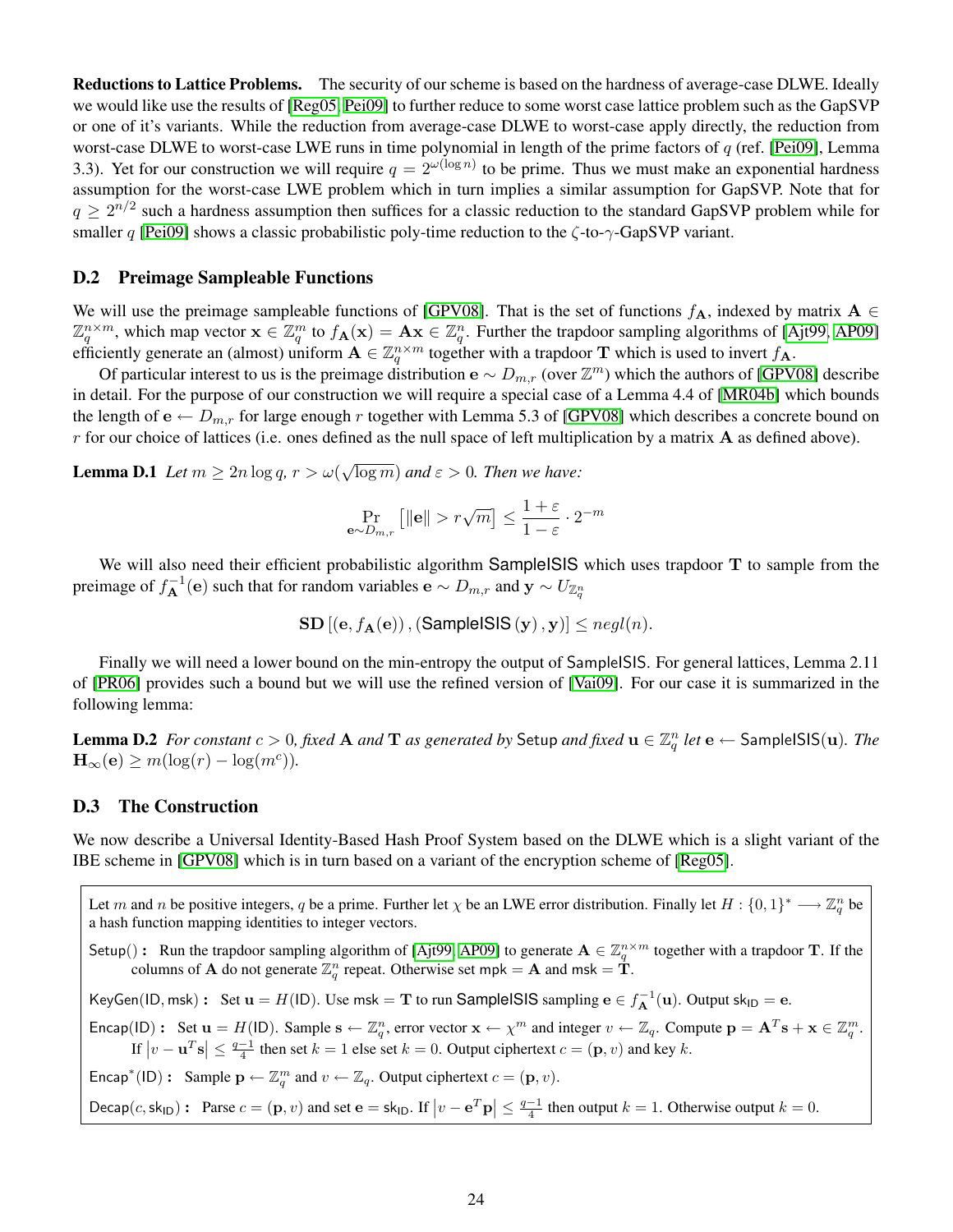The construction is parametrized by an  $\varepsilon \in (0,1)$ . The reason being that later we will use the IB-HPS to create a leakage resilient IBE which supports leakage of up to a  $1 - \varepsilon$  fraction of the secret key. Thus most of the settings of our parameters will depend on this  $\varepsilon$ .

The remainder of this section focuses on proving the following theorem.

<span id="page-24-1"></span>**Theorem D.1** Let  $\varepsilon \in (0,1)$  be a constant and n be the security parameter. Let prime  $q = 2^{\omega(\log n)}$ ,  $m \ge 2n \log q$  and *let*  $r \geq m^{\frac{1}{\varepsilon}}$ *. Let*  $\alpha \leq \frac{1}{\sqrt{2}}$  $\frac{1}{r\sqrt{2mn}}$ . Then, under the  $DLWE_{q,\overline{\Psi}_{\alpha}}$  assumption, the following holds in the Random Oracle model *for the above construction:*

*1. It is an*  $(m^*, \rho)$ -Universal IB-HPS for  $m^* = \frac{1-\varepsilon^2}{\varepsilon} m \log(m)$  and for  $\rho = \frac{1}{2} + \frac{1}{2q}$  $\frac{1}{2q^2}$ .

- 2. The actual key size (number of bits needed to represent  $\mathsf{sk}_{\mathsf{ID}}$ ) is  $\hat{m} = \frac{1+\varepsilon}{\varepsilon} m \log(m)$ .
- *3.* As a consequence  $\frac{m^*}{\hat{m}} \geq 1 \varepsilon$ .

*Proof.* The non-trivial part of the theorem is the first statement. It's proof has been broken up into three lemmata; one for each of the three following three properties of a Universal IB-HPS: correctness, indistinguishability and universality.

#### Lemma D.3 (Correctness) *For the choice of parameters above, the construction is* correct*.*

*Proof.* The crux of showing correctness is captured by the following claim. Intuitively it tells us that the distance between  $\mathbf{u}^T$ s which is used to compute the value of k during encapsulation is very close to the value of  $\mathbf{e}^T\mathbf{p}$  which is used to guess  $k$  during decapsulation. Indeed, using this claim we can then argue that the error this discrepancy introduces is small enough to only have a negligible probability of causing decapsulation to fail at guessing  $k$  correctly.

<span id="page-24-0"></span>Claim D.1 *For honestly generated parameters, secret key and encapsulation in the above scheme there exists a poly* $n$ *omial*  $p$  such that  $\left| e^T\mathbf{p} - \mathbf{u}^T\mathbf{s} \right| \geq p(n)$  with at most negligible probability.

*Proof.* Essentially we follow the proof of Lemma 8.2 in [\[GPV08\]](#page-15-12) however for a different choice of parameters which results in a distance negligible in *n*. We first note that  $e^T p - u^T s = e^T (A^T s + x) - u^T s = e^T x$ . Thus we are interested in bounding the length of  $e^T$ **x**.

By definition  $\chi = \overline{\Psi}_{\alpha}$  and so  $x_i = [q \cdot y_i] \mod q$  where  $y_i \leftarrow \Psi_{\alpha}$  independently of all  $y_j$  for  $j \neq i$ . Thus  $||\mathbf{x} - \mathbf{y}|| \leq \sqrt{m/2}$  and we get

$$
|\mathbf{e}^T \mathbf{x}| = |\langle \mathbf{e}, \mathbf{x} \rangle|
$$
  
\n
$$
= |\langle \mathbf{e}, \mathbf{y} + (\mathbf{x} - \mathbf{y}) \rangle|
$$
  
\n
$$
\leq |\langle \mathbf{e}, \mathbf{y} \rangle| + |\langle \mathbf{e}, \mathbf{x} - \mathbf{y} \rangle|
$$
  
\n
$$
\leq |\langle \mathbf{e}, \mathbf{y} \rangle| + \sqrt{m/2} \cdot r\sqrt{m}
$$
  
\n
$$
= |\langle \mathbf{e}, \mathbf{y} \rangle| + (rm)/2
$$

where the 4-th line follows from Cauchy-Schwarz inequality.

It remains to estimate the size  $e^T y$ . The components of y are independently normally distributed therefor  $(y^T e) \sim$  $\Psi_{\text{||e||}\alpha}$ . By [Lemma D.1](#page-23-0) we have  $\text{||e||}\alpha \leq r\sqrt{m}\cdot \alpha \leq \frac{1}{\sqrt{2}}$  $\frac{1}{2n}$  with overwhelming probability over the choice of e and for our constraint on  $\alpha$ . Then the standard tail inequality (equation [4\)](#page-22-1) with  $t = \sqrt{2n}$  implies that  $Pr[\left|\left| \mathbf{e}^T \mathbf{y} \right|\right| > 1] \leq negl(n)$ .  $\Box$ 

For correctness it remains to show that with at most negligible probability Decap will output a bad guess for  $k$ . This happens if and only if exactly one of the values  $e^T p$  and  $u^T s$  is further then  $\frac{q-1}{4}$  from v. Let  $d = |e^T p - u^T s|$ , then for fixed e, p, u and s there are 2d values of v such that Decap produces a bad guess for k. By [Claim D.1](#page-24-0) we have that d is a polynomial in n and so since  $q = 2^{\omega(\log n)}$  the probability  $2d/q$  that an independent  $v \leftarrow \mathbb{Z}_q$  takes on one of those values in a negligible function in n.

Lemma D.4 (Indistinguishability) *For our choice of parameters, the construction satisfies* valid/invalid ciphertext indistinguishability*.*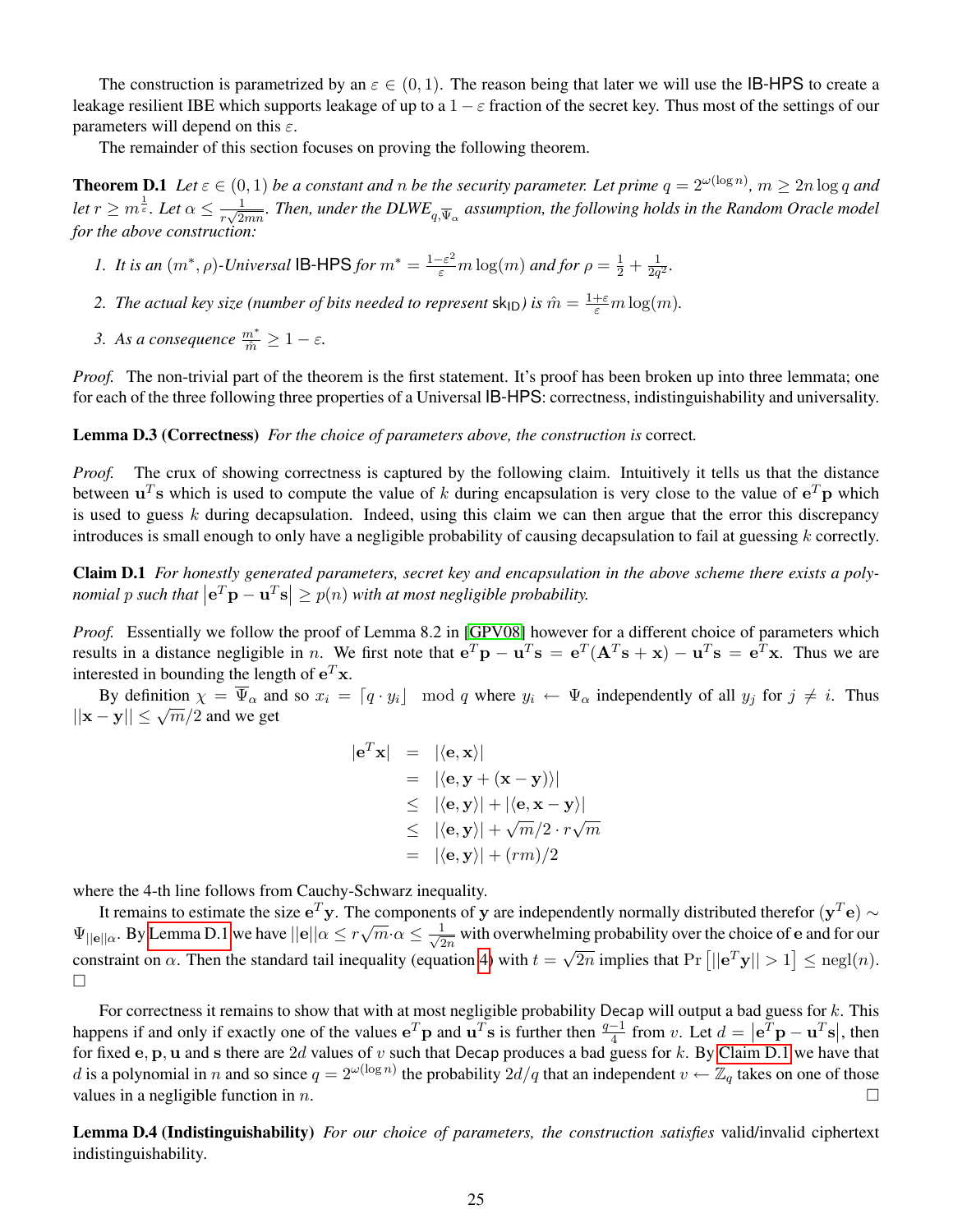*Proof.* We need to show that for fixed e the ciphertexts output by Encap and Encap<sup>\*</sup> have indistinguishable distributions. We do this by reducing to the  $DLWE_{q,n,\chi}$  assumption. That is we give a black-box construction of an efficient DLWE adversary  $\beta$  from any distinguishability adversary  $\lambda$  such that  $\beta$ 's advantage in the DLWE game is negligibly close to A's advantage at distinguishing outputs of Encap from those of Encap<sup>∗</sup> .

DLWE attacker  $\beta$  is given access to  $\mathcal A$  (which expects to play the indistinguishability attack game) and to an oracle O which returns elements  $(a, b) \in \mathbb{Z}_q^m \times Z_q$ . B's goal is to decide whether O is an LWE oracle or not. We now describe B's behavior during each of the steps of the indistinguishability attack game.

- **Setup:** B makes m queries to O receiving  $\{(\mathbf{a}_i, b_i)\}_{i \in [m]}$ . It sets the *i*-th column of matrix  $\mathbf{A} \in \mathbb{Z}_q^{n \times m}$  to  $\mathbf{a}_i$  and gives mpk =  $\bf{A}$  to  $\bf{A}$ .
- **Test Stage 1:** B initializes an empty table of triples of the form  $(\mathsf{ID}, \mathbf{u}, \mathbf{e}) \in \{0, 1\}^* \times \mathbb{Z}_q^n \times \mathbb{Z}_q^m$ . For each extraction query ID made by A, B first checks whether a triple of the form  $(ID, \cdot, \cdot)$  is already in the table. If so then it returns sk<sub>ID</sub> = u for the corresponding value of u in the triple. If not then B selects a fresh e  $\leftarrow D_{\mathbb{Z}^m,r}$ , stores  $(ID, Ae, e)$  and returns sk<sub>ID</sub> = e to B.
- **Random Oracle Calls:** Upon receiving call  $H(\mathsf{ID})$ ,  $\mathcal B$  checks if it has already stored a triple for  $\mathsf{ID}$ . If so it returns the corresponding u. Otherwise it samples a fresh  $e \leftarrow D_{\mathbb{Z}^m,r}$ , stores (ID,  $Ae, e$ ) and returns  $Ae$  as a response to A.

**Challenge Stage:** B returns the string  $c = b_1b_2 \cdots b_m$  as a challenge ciphertext.

Test Stage 2: B answers key extraction and random oracle queries as in Test Stage 1.

**Output:**  $\beta$  receives  $b'$  from  $\mathcal A$  and forwards it the the DLWE challenger.

It remains to argue the correctness of  $\beta$ . First we point out that the view of  $\mathcal A$  is identical to that of the real indistinguishability attack game. This follows from the fact that the distribution of  $A$  in the real game is statistically close to uniform while both types of oracles  $\mathcal O$  output truly uniform **A**. Further the joint distributions of  $(H, \mathsf{ID}, \mathbf{e})$  are indistinguishable by the correctness of the SampleISIS algorithm<sup>[10](#page-25-0)</sup>.

Next we analyze the distribution of challenge ciphertext c in the game run by B. When  $\mathcal{O} = A_{q,\chi}$  then c is distributed exactly like the output of Encap(ID<sup>\*</sup>). On the other hand, when  $\mathcal O$  samples  $U_{\mathbb{Z}_q^n\times\mathbb{Z}_q}$ , then c is distributed exactly like the output of Encap<sup>\*</sup>(ID<sup>\*</sup>). Therefor the game run by B essentially imitates the game A expects to play and the bit b' output by B depends on which type of oracle A has access to.

**Lemma D.5 (Universality)** For the choice of parameters above the construction is  $(m^*, \rho)$ -universal for  $m^* = \frac{1-\varepsilon^2}{\varepsilon} m \log(m)$  and  $\rho = \frac{1}{2} + \frac{1}{2q}$  $\frac{1}{2q^2}$ .

*Proof.* To show  $(m^*, \rho)$ -universality we need two properties. First, for fixed **A**,  $H^{11}$  $H^{11}$  $H^{11}$  and  $\mathbf{u} = H(\mathsf{ID})$  we need to show that the min-entropy of e as output by KeyGen(ID, A) is at least  $m^* \ge \frac{1-\varepsilon^2}{\varepsilon} m \log(m)$ . Set  $c = \varepsilon$  and  $r \ge m^{\frac{1}{\varepsilon}}$  then the result follows directly from [Lemma D.2.](#page-23-1)

To show the second property fix ID and  $e \neq e'$  with  $H(ID) = Ae = Ae'$ . We wish to compute

$$
\rho = \Pr_{c \gets \mathsf{Encap}^*(\mathsf{ID})} \left[ \mathsf{Decap}(c, \mathbf{e}) = \mathsf{Decap}(c, \mathbf{e}') \right]
$$

This is done in two steps. Recall that  $c = (\mathbf{p}, v)$ . For random variable  $\mathbf{p}$  define variable  $D = [\mathbf{e}^T \mathbf{p} - \mathbf{e}^T \mathbf{p}]$ . First we show that  $D \sim U_{\mathbb{Z}_q}$ . Then we use that fact to explicitly calculate the collision probability  $\rho$  of Decap.

Let  $i \in [m]$  be the index of a component where e and e' differ. Fix all  $p_j$  with  $j \neq i$  and let

$$
a = \left| \sum_{j \neq i} (e_j - e'_j) p_j \right|
$$

<span id="page-25-0"></span><sup>&</sup>lt;sup>10</sup>In particular the upper-bound on ||T|| from [\[AP09\]](#page-14-8) implies that our choice of r is enough to satisfy the conditions of SampleISIS.

<span id="page-25-1"></span><sup>&</sup>lt;sup>11</sup>Note that for the proof of Universality we do not need to model  $H$  as a Random Oracle.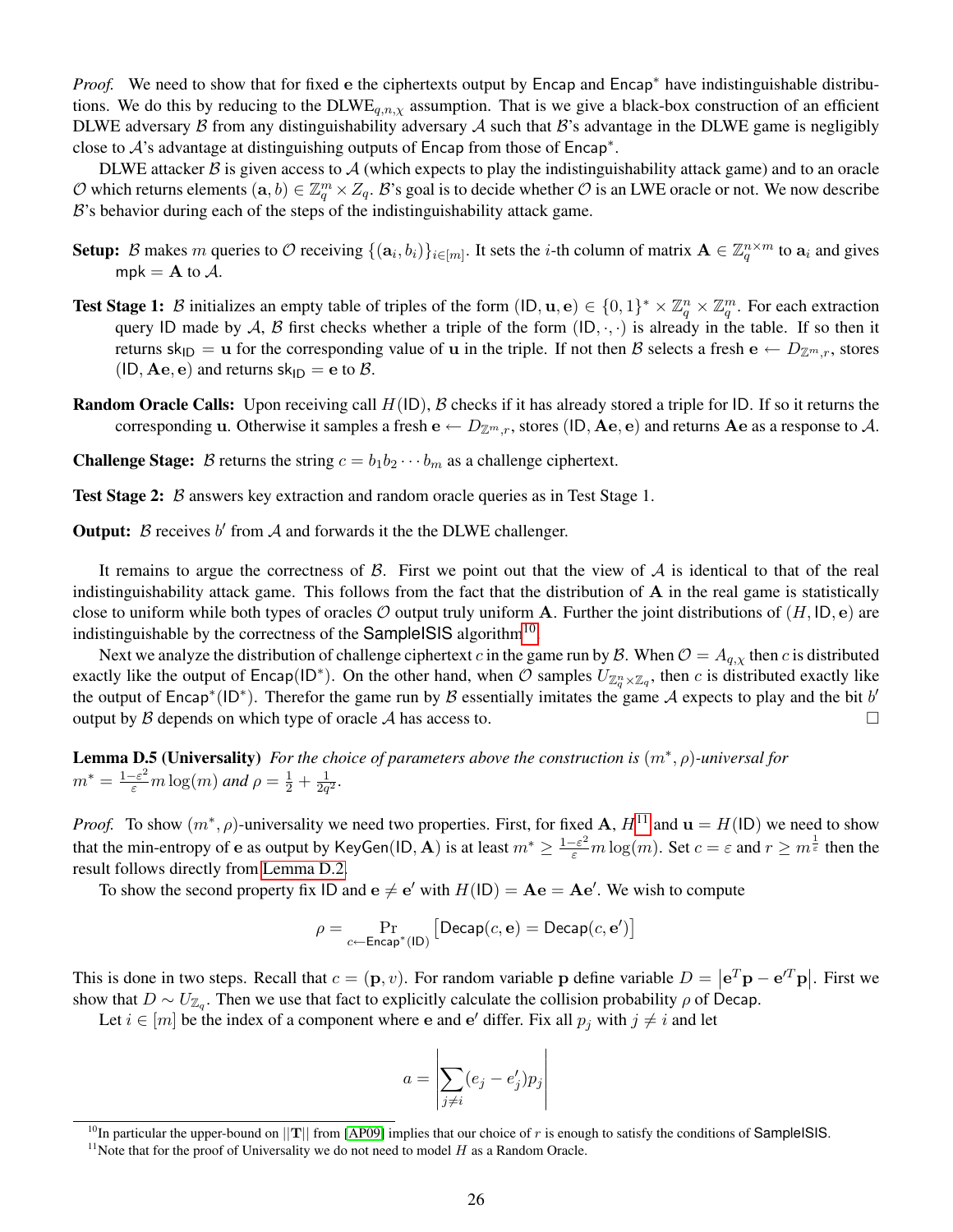Now as q is prime addition (of a) in  $\mathbb{Z}_q$  is a bijection and multiplication by the non-zero value  $(e_i - e'_i)$  is also a bijection in  $\mathbb{Z}_q$ . Thus there is a bijection between values taken by  $p_i \sim U_{\mathbb{Z}_q}$  and D implying  $D \sim U_{\mathbb{Z}_q}$ .

We are now ready to calculate the value of  $\rho$ . A collision occurs if and only if exactly one of the two quantities  $e^T$ **p** and  $e^t$ <sup>T</sup>**p** is more then  $\frac{q-1}{4}$  from v. Let  $\rho_d$  be the collision probability for a given distance  $D = d$ , then for  $d \in [(q-1)/2]$  we have  $\rho_d = 1 - (2d)/q$  because  $v \leftarrow \mathbb{Z}_q$  is independent of e, e' and p. Then we can have:

$$
\rho = \sum_{d=0}^{q-1} \rho_d \cdot \Pr[D=d] = \frac{1}{q} + 2 \sum_{d=1}^{(q-1)/2} \rho_d \cdot \Pr[D=d] = \frac{1}{q} + \frac{2}{q} \sum_{d=1}^{(q-1)/2} \rho_d
$$

$$
= \frac{1}{q} + \frac{2}{q} \sum_{d=1}^{(q-1)/2} 1 - \frac{2d}{q} = \frac{1}{q} + \frac{2}{q} \left( \frac{q-1}{2} - \frac{2}{q} \sum_{d=1}^{(q-1)/2} d \right)
$$

$$
= \frac{1}{2} + \frac{1}{2q^2}
$$

Taken together the previous three lemmata conclude the proof of the first statement of [Theorem D.1.](#page-24-1)

The second statement follows directly form [Lemma D.1.](#page-23-0) If the norm of e is bounded by  $r\sqrt{m}$  (with overwhelming probability) then so too of course, are it's components. Thus  $\log(r) + \log(m)$  bits suffice to represent each component of which there are m. In particular for  $r \geq m^{\frac{1}{\varepsilon}}$  no more then  $\hat{m} = \frac{1+\varepsilon}{\varepsilon} m \log(m)$  bits are needed.

Finally the third statement of the theorem follows from the calculation:

$$
\frac{m^*}{\hat{m}} = \frac{\frac{1-\varepsilon^2}{\varepsilon} m \log(m)}{\frac{1+\varepsilon}{\varepsilon} m \log(m)} = \frac{(1-\varepsilon)(1+\varepsilon)}{1+\varepsilon} = 1-\varepsilon
$$

 $\Box$ 

 $\Box$ 

## <span id="page-26-0"></span>E Approximate Hashing and Approximate Leftover-Hash Lemma

#### E.1 Background.

First, we review several standard notions which we will need in the remainder of the section.

**Definition E.1** The q-ary Shannon entropy function is defined as  $H_q(x) \stackrel{\text{def}}{=} x \log_q(q-1) - x \log_q(x) - (1-x) \log_q(1-x)$ .

<span id="page-26-2"></span>**Lemma E.1 (Volume of Hamming Ball)** *Let*  $x \in \Sigma^n$  *be an arbitrary value, where*  $\Sigma$  *is some alphabet of size*  $|\Sigma| = q$ *,* and let  $\delta$  be an arbitrary value in the range  $1/n < \delta \leq 1-1/q$ . Define  $V_q(n,\delta,x) \stackrel{\text{\tiny def}}{=} |\{x' \in \Sigma^n : d_H(x,x') \leq \delta n\}|$ *to be the volume of the hamming ball of radius*  $\delta n$  *centered at x. Then there is a function*  $V_q(n, \delta)$  *such that*  $V_q(n, \delta)$  =  $V_q(n, \delta, x)$  for all  $x \in \Sigma^n$ , and  $V_q(n, \delta) \leq q^{H_q(\delta)n}$ .

<span id="page-26-3"></span>See e.g. [\[Sho05\]](#page-16-21) for the following Lemma.

Lemma E.2 (Collision Probability and Statistical Distance) *Suppose* X *is a random variable that takes values from a set*  $\Pi$  *of size*  $|\Pi| = p$ . We define the collision probability  $\beta \stackrel{\text{def}}{=} \Pr[x = x']$  where  $x, x'$  are independently sampled *according to* X. Then  $\mathbf{SD}(X, U_{\Pi}) \leq \frac{1}{2}$  $\frac{1}{2}\sqrt{p\beta-1}$ .

<span id="page-26-1"></span>**Definition E.2 (Hitter)** Let Hit :  $\{0,1\}^w \to [n]^t$  be a function and interpret the output Hit(e) as a sample of t *elements in* [n]. We say that  $Hit(e)$  hits  $S \subseteq [n]$  *if it includes at least one member of* S. A function Hit *is a*  $(\delta, \psi)$ -hitter *if for every subset*  $S \subseteq [n]$  *of size*  $|S| \geq \delta n$ ,  $\Pr_{e \leftarrow U_w}[\text{Hit}(e) \text{ hits } S] \geq (1 - \psi)$ .

A simple hitter construction involves choosing t uniformly random and independent elements of  $[n]$ . This results in a  $(\delta, \psi)$ -hitter with  $\psi = (\delta)^t$  for any  $0 < \delta < 1$ . Alternatively, for any  $0 < \delta < 1, 0 < \psi$  we get a  $(\delta, \psi)$ -hitter with *sample complexity*  $t = \mathcal{O}(\log(1/\psi)/\delta)$  and *randomness complexity*  $w = t \log(n)$ . Interestingly, the randomness complexity can be reduced significantly by using a more clever construction. Indeed, the survey of Goldreich [\[Gol97\]](#page-15-20) shows how to achieve the following parameters using a construction based on expander graphs.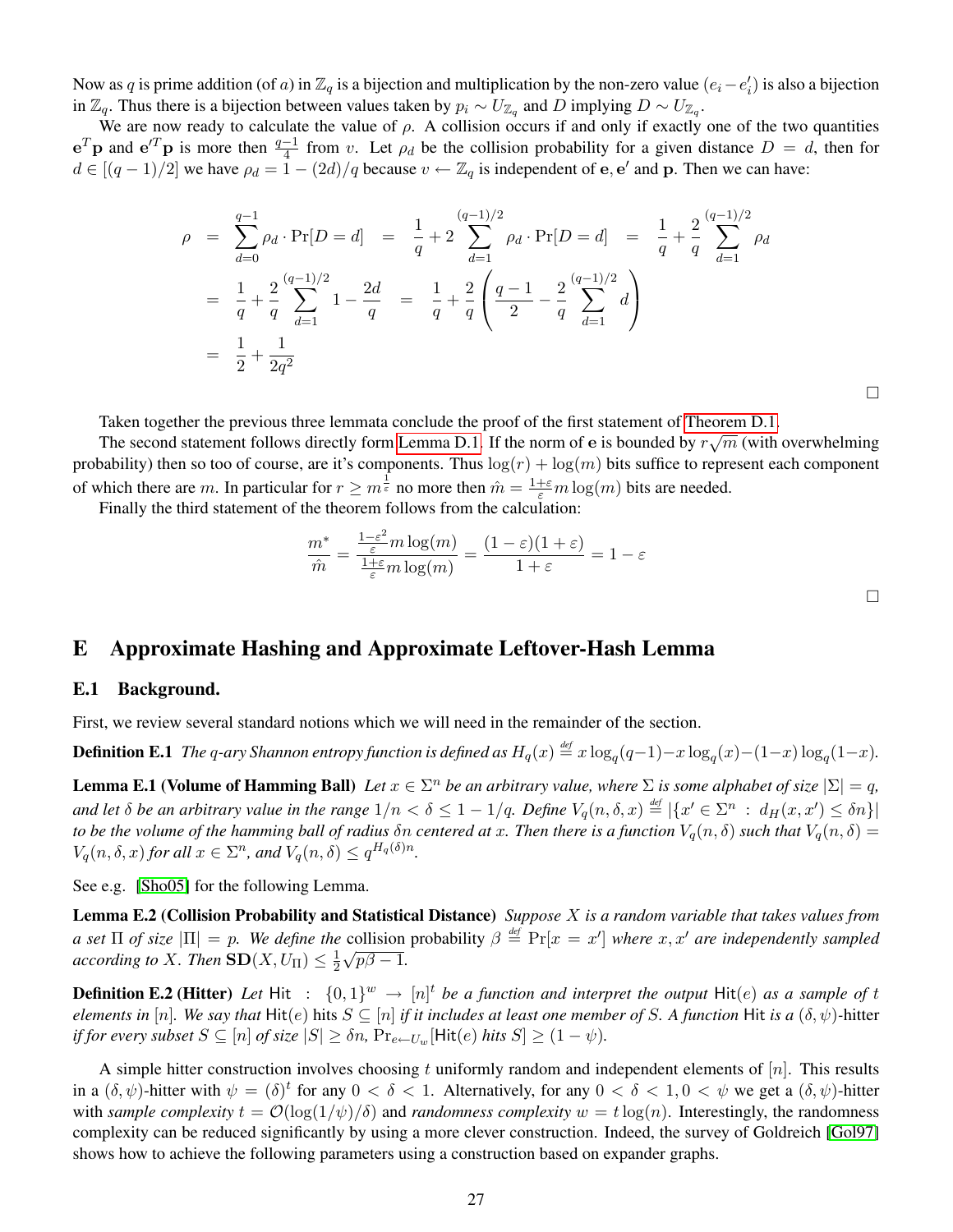**Theorem E.1** ([\[Gol97\]](#page-15-20)) There exists an efficient ensemble of hitters Hit  $\; : \; \{0,1\}^w \to [n]^t$  such that, for any integer n and any  $\delta$ ,  $\psi$  with  $0 < \delta < 1$ ,  $0 < \psi$ , we get sample complexity  $t = \mathcal{O}(\log(1/\psi)/\delta)$  and randomness complexity  $w = \log(n) + 3\log(1/\psi)$ .

### E.2 Definition and Results.

We define a new notion of universal hashing, which relaxes ρ-universality, by *only* insisting that values which are far from each other (over the Hamming metric) are unlikely to collide.

**Definition E.3 (Approximately Universal Hashing)** *A function-family* H, consisting of functions  $h : \Sigma^n \to \Pi$ , is *called*  $(\delta, \tau)$ -approximately *universal if for all*  $x, x' \in \Sigma^n$  *with*  $d_H(x, x') \geq \delta^n$  *we have*  $Pr_{h \leftarrow H}[h(x) = h(x')] \leq \tau$ .

<span id="page-27-1"></span>Now we are ready to prove a generalized version of the leftover-hash lemma for approximate universal hashing.

**Theorem E.2 (Approximate Leftover-Hash Lemma)** *Assume that a family*  $\mathcal F$  *of functions*  $f : \Sigma^n \to \Pi$  *is*  $(\delta, \tau)$ *approximately universal. Define*  $q \stackrel{\text{def}}{=} |\Sigma|$ ,  $v \stackrel{\text{def}}{=} \log(|\Pi|)$ *. Let*  $\delta$  *be in the range*  $1/n \leq \delta \leq (1 - \frac{1}{a})$ q )*. Let* X, Z *be arbitrary random variables where*  $X$  *is distributed over*  $\Sigma^n$  *and*  $m \stackrel{\text{def}}{=} \widetilde{\bf H}_\infty(X|Z)$ *. Let*  $F$  *be uniform over*  ${\cal F}$ *. Then* 

<span id="page-27-0"></span>
$$
\mathbf{SD}((F, Z, F(X)), (F, Z, U_{\Pi})) \le \frac{1}{2} \sqrt{2^{H_q(\delta) n \log(q) + v - m} + \tau 2^v - 1}
$$

*where* H<sup>q</sup> *is* q*-ary Shannon entropy function. In particular, the statistical distance above is at most* ε *as long as:*

$$
m \ge H_q(\delta) n \log(q) + v + 2 \log(1/\varepsilon) - 1
$$
 and  $\tau \le \frac{1}{2^v} (1 + \varepsilon^2)$ .

*Proof.* For each value z in the support of Z, define the random variable  $X_z = (X | Z = z)$ . We start by computing the collision probability  $\beta \stackrel{\text{def}}{=} \Pr[(f, f(x)) = (f', f'(x'))]$  where f, f' are independently sampled from F and x, x' are independently sampled according to  $X_z$ . Then

<span id="page-27-2"></span>
$$
\beta = \Pr[(f, f(x)) = (f', f'(x'))] = \Pr[f = f'] \Pr[f(x) = f(x')]
$$
\n
$$
\leq \frac{1}{|\mathcal{H}|} \left( \Pr[d_H(x, x') < \delta n] + \tau \right)
$$
\n
$$
\leq \frac{1}{|\mathcal{H}|} \left( \frac{V_q(n, \delta)}{2^{H_\infty(X_z)}} + \tau \right) \leq \frac{1}{|\mathcal{H}|} \left( \frac{q^{H_q(\delta)n}}{2^{H_\infty(X_z)}} + \tau \right)
$$
\n
$$
\leq \frac{1}{|\mathcal{H}| 2^v} \left( 2^{H_q(\delta)n \log(q) + v - H_\infty(X_z)} + \tau 2^v \right)
$$
\n(5)

where [\(5\)](#page-27-2) follows by [Lemma E.1.](#page-26-2) We now apply [Lemma E.2](#page-26-3) to the random variable  $(F, F(X_z))$ , which gives us:

$$
\mathbf{SD}(\left(F, F(X_z)\right), \left(F, U_{\Pi}\right)) \leq \frac{1}{2} \sqrt{2^{H_q(\delta)n \log(q) + v - \mathbf{H}_{\infty}(X_z)} + \tau 2^v - 1}
$$

Now, by averaging over  $z \leftarrow Z$ , we get:

$$
\begin{array}{rcl}\n\text{SD}(\ (F, Z, F(X)) \ , \ (F, Z, U_{\Pi}) \ ) & = & \mathbb{E}_{z} \left[ \ \text{SD}(\ (F, F(X_{z})) \ , \ (F, U_{\Pi}) \ ) \right] \\
& \leq & \mathbb{E}_{z} \left[ \frac{1}{2} \sqrt{2^{H_{q}(\delta) n \log(q) + v - H_{\infty}(X_{z})} + \tau 2^{v} - 1} \right] \\
& \leq & \frac{1}{2} \sqrt{\mathbb{E}_{z} \left[ 2^{H_{q}(\delta) n \log(q) + v - H_{\infty}(X_{z})} \right] + \tau 2^{v} - 1} \\
& = & \frac{1}{2} \sqrt{2^{H_{q}(\delta) n \log(q) + v - \tilde{H}_{\infty}(X|Z)} + \tau 2^{v} - 1} \\
& = & \frac{1}{2} \sqrt{2^{H_{q}(\delta) n \log(q) + v - m} + \tau 2^{v} - 1}\n\end{array}
$$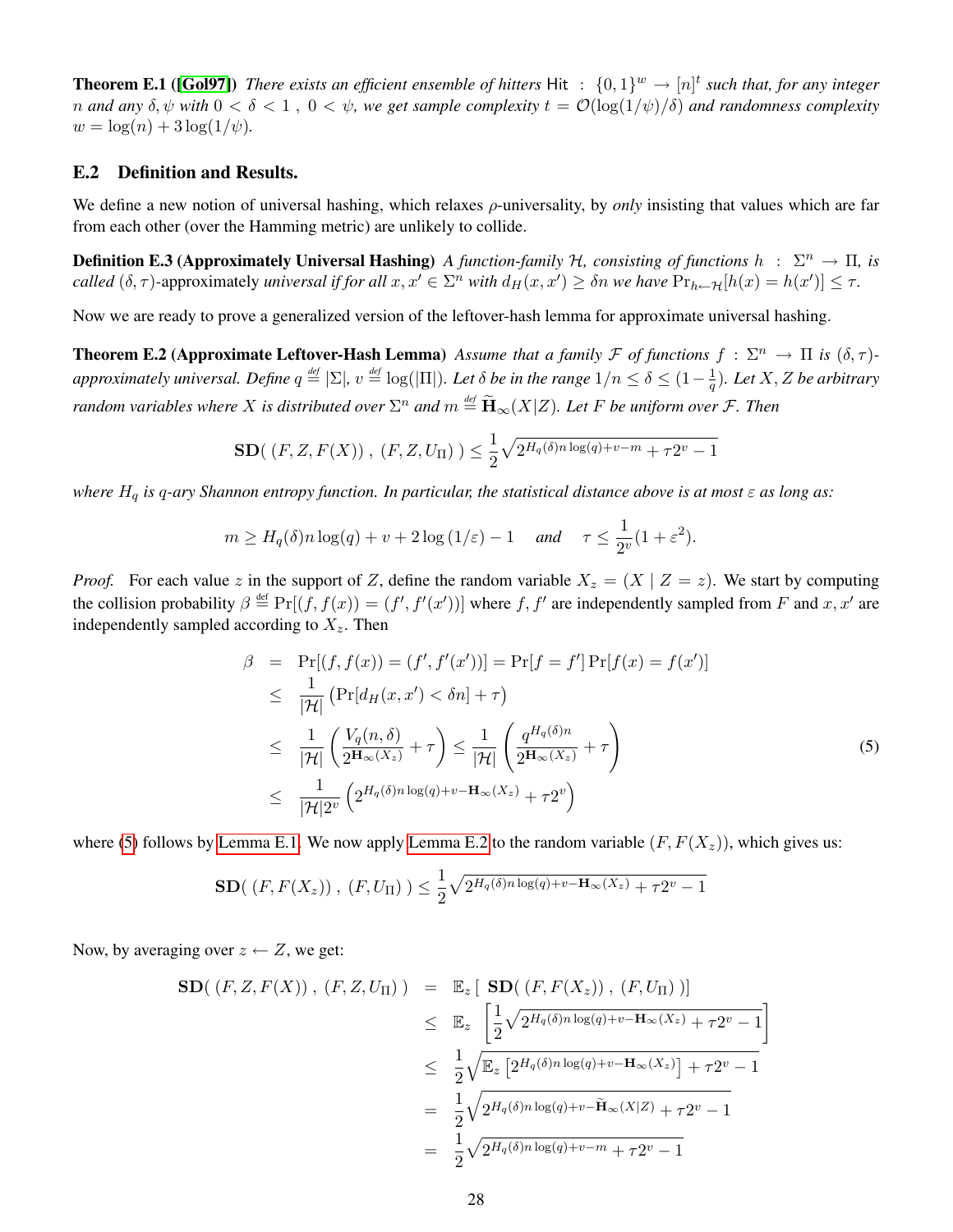which proves the first part of theorem. For the second part of the theorem,  $SD((F, Z, F(X))$ ,  $(F, Z, U_{\Pi})) \leq \varepsilon$  if

$$
\varepsilon \geq \frac{1}{2} \sqrt{2 \max \left( 2^{H_q(\delta) n \log(q) + v - m} , \tau 2^v - 1 \right)}
$$

which is satisfied by the conditions of the second part of the theorem.  $\Box$ 

#### <span id="page-28-0"></span>E.3 Analysis of a Concrete Approximately Universal Function.

We now explore a concrete example of an *approximately universal hash function* with locality, which will be used in our construction PKE in the BRM. Let  $\Sigma$ ,  $\Psi$  be some alphabets, and let  $\mathcal F$  be a family of  $\rho$ -universal hash functions  $f: \Sigma \to \Psi$ . For integers  $n, t, v > 0$  we define the family  $\mathcal{H}_{(n,t,v)}$  of hash function  $h: \Sigma^n \to \{0,1\}^v$  as follows:

- Each h in  $\mathcal{H}_{(n,t,v)}$  is uniquely described by:
	- 1. A vector  $\overline{r} = (r_1, \ldots, r_t)$  of (not necessarily distinct) indices  $r_i \in [n]$ .
	- 2. A vector  $\overline{f}$  of functions  $(f_1, \ldots, f_t)$  where  $f_i \in \mathcal{F}$ .
	- 3. A function  $g \in \mathcal{G}$ , where  $\mathcal{G}$  is some  $(1/2^v)$ -universal-hash function family of functions  $g : \Psi^t \to \{0,1\}^v$ .

In particular, a random h from H consists of a uniformly random choice of  $(\overline{r},\overline{f},g) \in_R ([n]^t,\mathcal{F}^t,\mathcal{G})$ .

• For  $x \in \Sigma^n$ , we define  $h(x) = g((f_1(x[r_1]), \ldots, f_t(x[r_t]))$ .

The family  $\mathcal{H}_{(n,t,v)}$  will be useful as it will form the backbone of our construction of PKE in the BRM. Note that, although the above definition of  $H$  might appear overly complicated and unnatural, it arises from our need to work with an existing IB-HPS (which, in turn, is delicately designed based on some underlying computational assumptions) and thus we do not, in general, have the freedom to choose all the components of H. In particular, the alphabets  $\Sigma, \Psi$ and the function family  $\mathcal F$  will be a part of the underlying IB-HPS and thus not in our control, while we will have the freedom to choose  $n, t, v$ .

**Lemma E.3** Let  $\Sigma$ ,  $\Psi$  *be alphabets, and let*  $\mathcal F$  *be a family of*  $\rho$ *-universal hash functions*  $f : \Sigma \to \Psi$ *. For integers*  $n, t, v > 0$  *let*  $\mathcal{H}_{(n,t,v)}$  *be the family of functions*  $h : \Sigma^n \to \{0,1\}^v$  *as defined above. Then the family*  $\mathcal{H}$  *is*  $(\delta, \tau)$ *approximately universal for any*  $\delta > 0$  *with*  $\tau \leq (1 - \delta(1 - \rho))^t + 1/2^v$ .

*Proof.* For any  $x, x' \in \Sigma^n$  where  $d_H(x, x') \ge \delta n$ , we have

$$
\Pr_{h \leftarrow \mathcal{H}}[h(x) = h(x')] \leq \Pr_{h \leftarrow \mathcal{H}}[(f_1(x[r_1]), \dots, f_t(x[r_t]) = (f_1(x'[r_1]), \dots, f_t(x'[r_t])] + 1/2^v) \leq \sum_{i=0}^t (\Pr[d_H((x[r_1], \dots, x[r_t]), (x'[r_1], \dots, x'[r't])) = i]\rho^i) + 1/2^v \leq \sum_{i=0}^t \left[ \binom{t}{i} \delta^i (1-\delta)^{t-i} \rho^i \right] + 1/2^v \leq (1-\delta(1-\rho))^t + 1/2^v
$$

 $\Box$ 

**Corollary E.1** Let  $\Sigma$ ,  $\Psi$  be alphabets where  $|\Sigma| = q$  and  $\mathcal F$  be a *ρ*-universal family of hash functions. Let  $\lambda$ ,  $n, t, v > 0$ *be integers, and*  $1/n < \delta < 1/2$ . Let H *be uniform over*  $\mathcal{H}_{(n,t,v)}$  *and* X, Z *be arbitrary correlated random variables* where X is distributed over  $\Sigma^n$ . Then  $SD( (X, H, Z, H(X))$  ,  $(X, H, Z, U_v)$   $) \leq 2^{-\lambda}$  as long as:

$$
t \ge (v + 2\lambda)/(\delta(1 - \rho))
$$
,  $\mathbf{H}_{\infty}(X|Z) \ge H_q(\delta)n \log(q) + v + 2\lambda - 1$ .

*In particular, for any constants*  $\varepsilon > 0$  *and*  $\rho < 1$ *, there exists some constant*  $c \ge 0$ *, such that for any*  $q \ge 2$ *, v*  $\ge 1$ *,*  $t \ge c(v + \lambda)$ ,  $n \ge 0$  the family  $\mathcal{H}_{(n,t,v)}$  has the following property:

*If*  $\widetilde{\mathbf{H}}_{\infty}(X|Z) \geq \varepsilon n \log(q) + v + 2\lambda$  *then*  $\mathbf{SD}((X, H, Z, H(X)), (X, H, Z, U_v)) \leq 2^{-\lambda}$ 

where  $H$  is uniform over  $\mathcal{H}_{(n,t,v)}$ .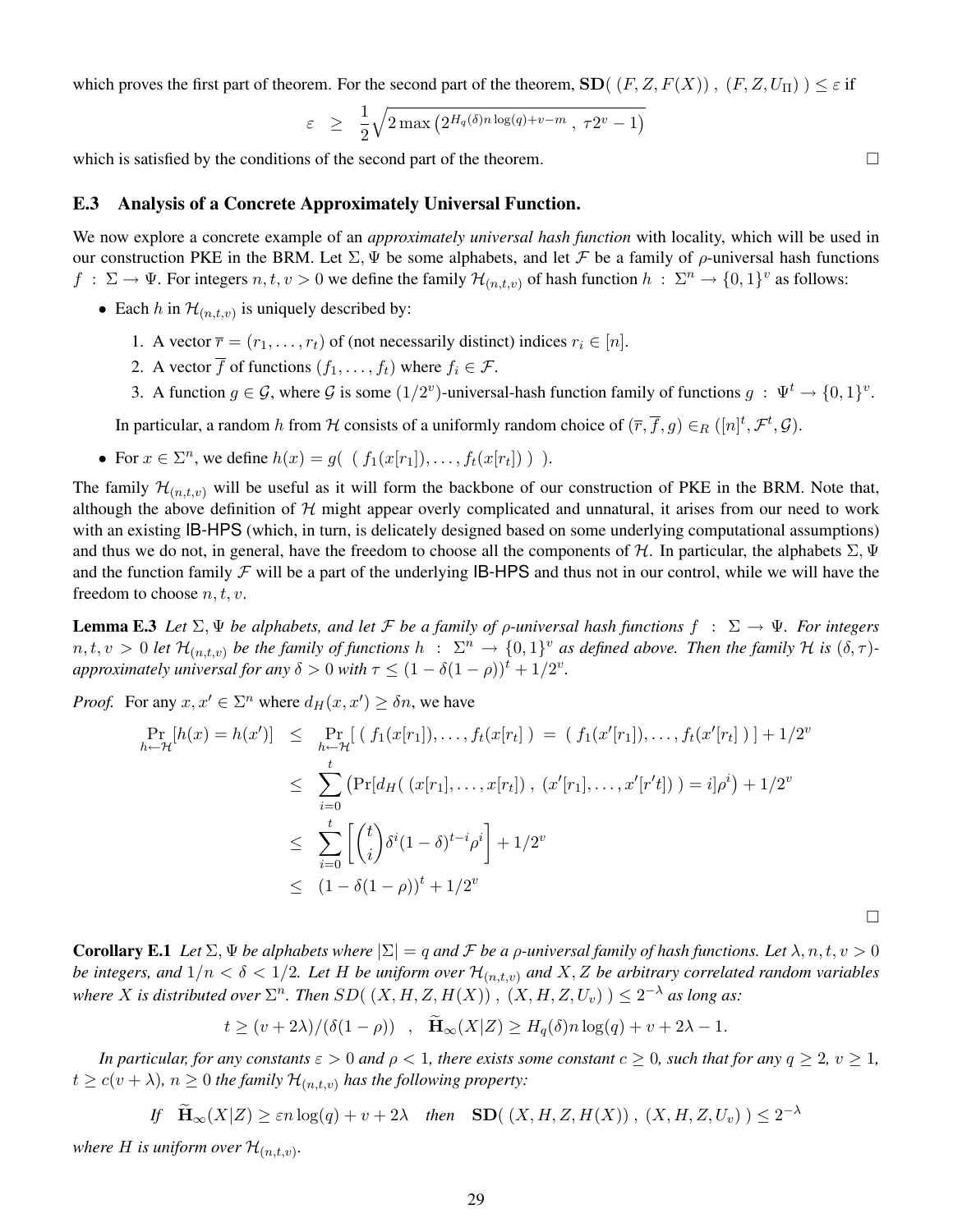### <span id="page-29-1"></span>E.4 An Alternative Approximately Universal Function (For Anonymous Encapsulation Scheme)

We also explore another example, which is used by our "short ciphertext" scheme based on "anonymous encapsulation". Let  $\Sigma$ ,  $\Psi$  be some alphabets, and let  $\mathcal F$  be a family of  $\rho$ -universal hash functions  $f : \Sigma \to \Psi$ . Let Hit  $: \{0,1\}^w \leftarrow [n]^t$ be a  $(\delta, \tau)$ -hitter and G be a family of  $\gamma$ -universal hash functions  $g : \Psi^t \to \{0,1\}^v$ . For integers  $n, v > 0$  we define the family  $\mathcal{H}_{(n,v)}^*$  of hash function  $h : \Sigma^n \to \{0,1\}^v$  as follows:

- Each h in  $\mathcal{H}_{(n,v)}^*$  is uniquely described by:
	- 1. A seed  $e \in \{0,1\}^w$  for the hitter.
	- 2. A function  $f \in \mathcal{F}$ .
	- 3. A function  $g \in \mathcal{G}$ .

In particular, a random h from  $\mathcal{H}_{(n,v)}^*$  consists of a uniformly random choice of  $(e, f, g) \in (\{0, 1\}^w, \mathcal{F}, \mathcal{G})$ .

• For  $x \in \Sigma^n$ , we define  $h(x) = g((f(x[r_1]), \ldots, f(x[r_t]))$  where  $(r_1, \ldots, r_t) = \text{Hit}(e)$ .

**Lemma E.4** *Let*  $\Sigma$ ,  $\Psi$  *be alphabets, and let*  $\mathcal F$  *be a family of*  $\rho$ *-universal hash functions*  $f : \Sigma \to \Psi$ *. Let* Hit *be a*  $(\delta, \psi)$ *hitter and*  $G$  *be a*  $\gamma$ -universal hash family. For integers  $n,v>0$  let  ${\cal H}_{(n,v)}^*$  be the family of functions  $h\,:\,\Sigma^n\to\{0,1\}^v$ *as defined above. Then the family*  $\mathcal{H}_{(n,v)}^*$  *is*  $(\delta, \tau)$ -approximately universal for any  $\delta > 0$  with  $\tau \leq \psi + \rho + \gamma$ .

*Proof.* For any  $x, x' \in \Sigma^n$  where  $d_H(x, x') \ge \delta n$ , we have

$$
\Pr_{h \leftarrow \mathcal{H}}[h(x) = h(x')] \leq \Pr_{h \leftarrow \mathcal{H}}[(f(x[r_1]), \dots, f(x[r_t]) = (f(x'[r_1]), \dots, f(x'[r_t])] + \gamma
$$
\n
$$
\leq \Pr_{h \leftarrow \mathcal{H}}[(x[r_1], \dots, x[r_t]) = (x'[r_1], \dots, x'[r_t])] + \rho + \gamma
$$
\n
$$
\leq \psi + \rho + \gamma
$$

where  $(r_1, \ldots, r_t) = \text{Hit}(e)$  and  $h = (e, q, f)$ .

**Corollary E.2** For any family F of 0-universal functions, any constant  $\varepsilon > 0$ , any  $q \ge 2$ , any polynomials  $v(\lambda)$ ,  $n(\lambda)$ , *there exists some some instantiation of the hitter* Hit *and the family* G *so that the following holds about the resulting* family  $\mathcal{H}^{*}_{(n,v)}$ *. For any*  $X, Z$ 

If 
$$
\widetilde{\mathbf{H}}_{\infty}(X|Z) \geq \varepsilon n \log(q) + v + \Omega(\lambda)
$$
 then  $\mathbf{SD}((X, H, Z, H(X)), (X, H, Z, U_v)) \leq 2^{-\Omega(\lambda)}$ 

where  $H$  is uniform over  $\mathcal{H}_{(n,v)}^*$ . Moreover, the description size of  $h\in\mathcal{H}_{n,v}^*$  is  $O(v+\lambda)+|f|$  where  $|f|$  is the description *size of*  $f \in \mathcal{F}$ . Lastly, the locality of  $h \in \mathcal{H}_{n,v}^*$  (the number of  $x_i$  accessed) is  $t = O(v + \lambda)$ .

## <span id="page-29-0"></span>F Chosen-Ciphertext Security

#### F.1 A Leakage-Resilient CCA-Secure IBE

Following the approach presented in Appendix [Appendix B,](#page-17-1) we show that the CCA-secure variant of Gentry's IBE scheme [\[Gen06\]](#page-15-10) can used for constructing an IBE scheme that is resilient to any leakage of length roughly  $\ell = s/6$  bits, where s is the length of the secret key of each identity. We begin by providing a formal definition of a leakage-resilient IBE, and then present our construction.

#### F.1.1 Definition

The following definition is a natural generalization of the definition presented in [Section 4.](#page-8-0) Given a security parameter  $\lambda$  and a leakage parameter  $\ell$ , we define the following game between an adversary  $\mathcal A$  and a challenger: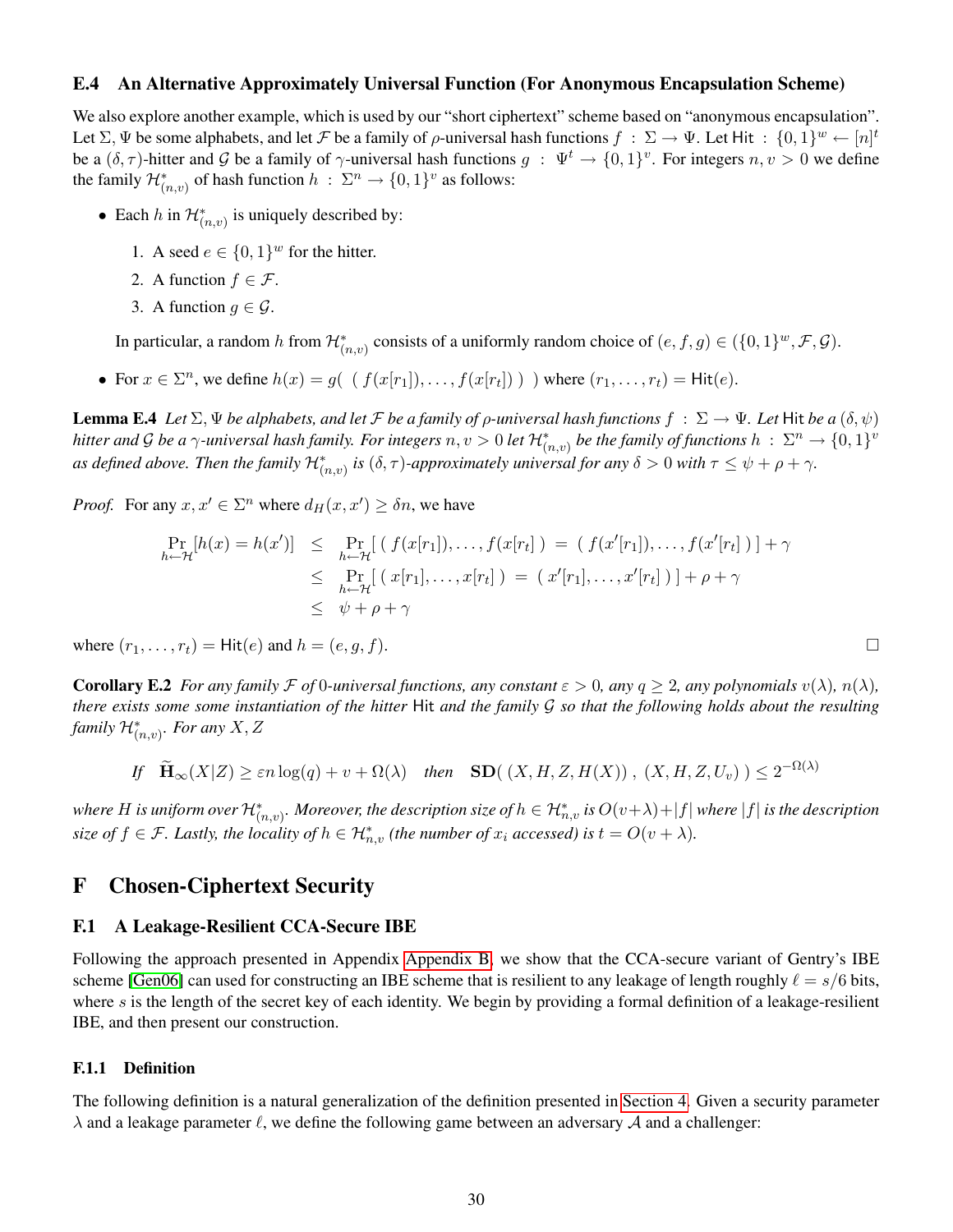IBE-SS-CCA $(\lambda, \ell)$ 

**Setup:** The challenger computes (mpk, msk)  $\leftarrow$  Setup( $1^{\lambda}$ ) and gives mpk to the adversary A.

**Test Stage 1:** The adversary  $\mathcal A$  can adaptively ask the challenger for the following queries:

Secret-Key Queries: On input  $ID \in TD$ , the challenger replies with sk<sub>ID</sub>.

**Leakage Queries:** On input  $ID \in TD$  and a PPT function  $f : \{0,1\}^* \to \{0,1\}$ , the challenger replies with  $f(\mathsf{sk}_{ID})$ . **Decryption Queries:** On input  $ID \in TD$  and a ciphertext c, the challenger replies with Decrypt $(c, sk_{ID})$ .

**Challenge Stage:** The adversary selects two messages  $m_0, m_1 \in M$  and a challenge identity  $ID^* \in TD$  which never appeared in a secret-key query and appeared in at most  $\ell$  leakage queries. The challenger chooses  $b \leftarrow \{0, 1\}$  uniformly at random, computes  $c^* \leftarrow$  Encrypt(ID<sup>\*</sup>, m<sub>b</sub>), and gives  $c^*$  to the adversary A.

Test Stage 2: The adversary can adaptively submit secret-key queries with any  $ID \neq ID^*$ , and decryption queries with any  $(\overline{ID}, c) \neq (\overline{ID}^*, c^*)$ .

**Output:** The adversary A outputs a bit  $b' \in \{0, 1\}$ . We say that the adversary *wins* the game if  $b' = b$ .

*Note:* In test stages 1 and 2 the challenger computes  $sk_{ID} \leftarrow KeyGen(ID, msk)$  the first time that ID is queried (in a secret-key, leakage, or decryption query) and responds to all future queries on the same ID with the same  $sk<sub>ID</sub>$ .

For any adversary A, its advantage in the above game with an identity-based encryption scheme IBE is defined as Adv<sub>IBE-SS</sub>-CCA ( $\lambda$ ,  $\ell$ )  $\stackrel{\text{def}}{=}$   $|\Pr[\mathcal{A} \text{ wins }] - \frac{1}{2}$  $\frac{1}{2}$ . We say that an identity-based encryption scheme IBE is  $\ell$ -leakage-resilient *under a chosen-ciphertext attack* if for any PPT adversary A it holds that Adv<sup>IBE-SS-CCA</sup>( $\lambda$ ,  $\ell$ ) is negligible in  $\lambda$ .

## F.1.2 The Construction

Let  $\mathbb G$  and  $\mathbb G_T$  be cyclic groups of prime order p, and let  $e:\mathbb G\times\mathbb G\to\mathbb G_T$  be a bilinear map. Let  $\mathsf{Ext}:\mathbb G_T\times\{0,1\}^d\to$  $\{0,1\}^m$  be an average-case  $(\log p-\ell, \varepsilon)$ -strong extractor for some negligible  $\varepsilon = \varepsilon(\lambda)$ , where  $\ell \leq \log p - \omega(\log \lambda) - m$ , and let  $\mathcal{H} = \{H : \mathbb{G} \times \mathbb{G}_T \times \{0,1\}^d \times \{0,1\}^m \to \mathbb{Z}_p\}$  be a collection of universal one-way hash functions. The following describes an identity-based encryption scheme IBE = (Setup, KeyGen, Encrypt, Decrypt):

**Setup:** Choose random generators  $g, h_1, h_2, h_3 \in \mathbb{G}$ , a random  $\alpha \in \mathbb{Z}_p$ , and a sample a function  $H \in \mathcal{H}$ . Let  $g_1 = g^{\alpha}$  and output

$$
\mathsf{mpk} = (g, g_1, h_1, h_2, h_3, H), \quad \mathsf{msk} = \alpha.
$$

**Key generation:** On input an identity  $ID \in \mathbb{Z}_p \setminus \{\alpha\}$  sample  $r_{ID,i} \in \mathbb{Z}_p$  uniformly at random for  $i \in \{1,2,3\}$ , and output the secret key sk<sub>ID</sub> =  $\{(r_{\mathsf{ID},i}, h_{\mathsf{ID},i})\}_{i=1}^3$  where

$$
h_{\mathsf{ID},i} = \left(h_ig^{-r_{\mathsf{ID},i}}\right)^{1/(\alpha-\mathsf{ID})}
$$

.

If  $ID = \alpha$  then the algorithm aborts without producing a secret key.

**Encryption:** On input a message  $m \in \{0,1\}^m$  and an identity  $ID \in \mathbb{Z}_p$ , choose  $r \in \mathbb{Z}_p$  and  $s \in \{0,1\}^d$  independently and uniformly at random, and output the ciphertext  $c = (u, v, s, w, y)$ , where:

 $u = g_1^r g^{-r \cdot \text{ID}}, \ v = e(g, g)^r, \ w = \text{Ext}(e(g, h_1)^r, s) \oplus \text{m}, \ y = e(g, h_2)^r e(g, h_3)^{r \beta}$ 

and  $\beta = H(u, v, s, w)$ .

**Decryption:** On input a ciphertext  $(u, v, s, w, y)$  and a secret key sk<sub>ID</sub>, if  $y = e(u, h_{\text{ID},2}h_{\text{ID},3}\beta)v^{r_{\text{ID},2}+r_{\text{ID},3}\beta}$  where  $\beta =$  $H(u, v, s, w)$ , then output  $w \oplus \text{Ext}(e(u, h_{\text{ID},1})v^{r_{\text{ID},1}}, s)$ , and otherwise output  $\perp$ .

**Theorem F.1** *Fix any polynomials*  $q_{\text{1D}}$ *,*  $q_L$ *,*  $q_C$ *, and let*  $q = q_{\text{1D}} + q_L + 3$ *. Assuming the hardness of the* q-TABDHE *problem,* Adv<sup>IBE-SS-CCA(λ, ℓ) is negligible for any PPT adversary A submitting at most  $q$ <sub>ID</sub> secret-key queries,  $q_L$ </sup> *leakage queries, and*  $q_C$  *decryption queries.* 

*Proof.* We show that any efficient adversary A for which Adv<sup>IBE-SS-CCA</sup> $(\lambda, \ell)$  is noticeable can be used to either solve the q-TABDHE problem with a noticeable advantage or the break the security of the collection  $H$  of universal one-way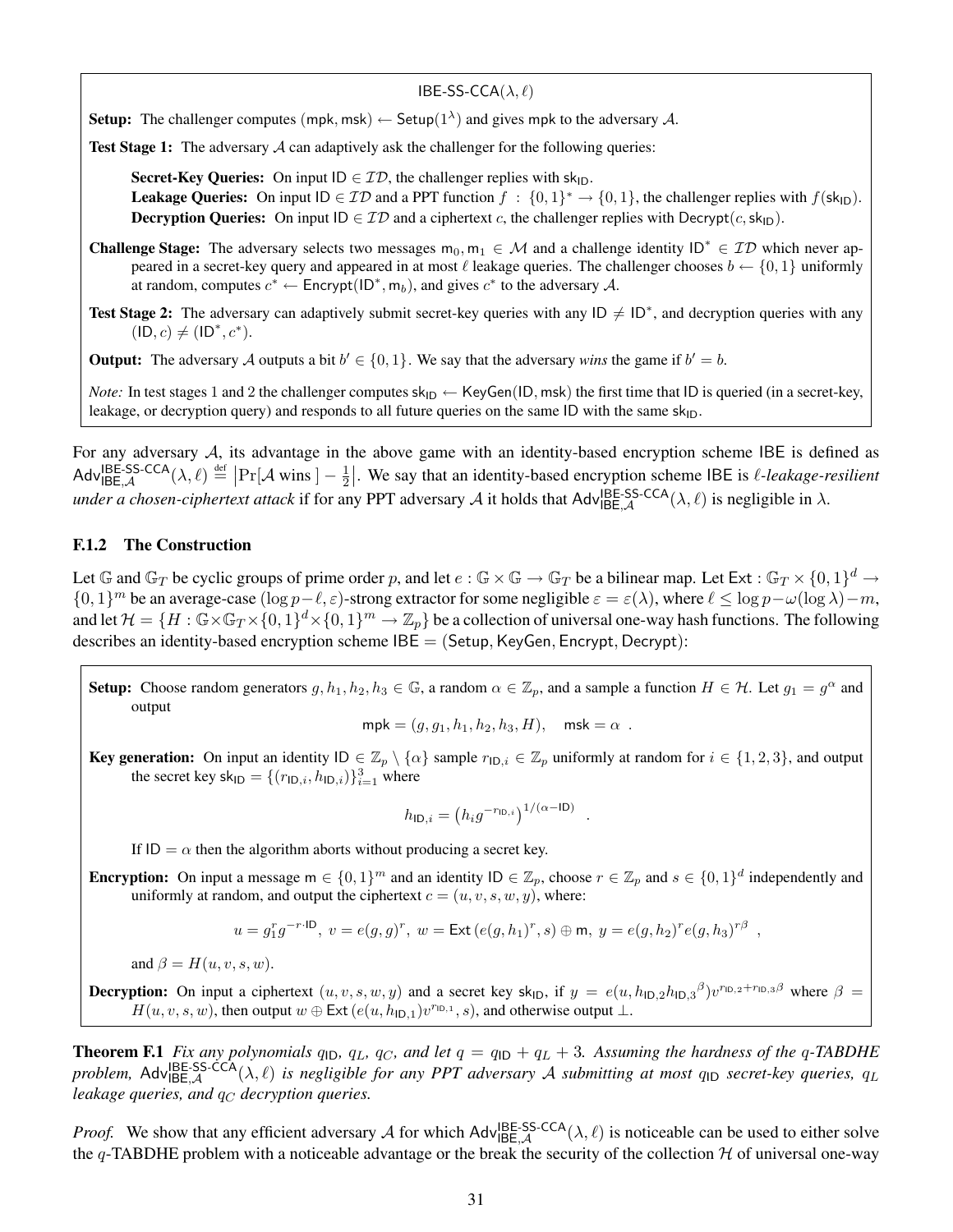hash functions. Let  $D$  be a distinguisher for the q-TABDHE problem that receives as input a challenge of the form  $(g', g'_{q+2}, g, g_1, \ldots, g_q, Z)$  (recall that  $g_i = g^{(\alpha^i)}, g'_{q+2} = g'^{(\alpha^{q+2})}$ , and that Z is either  $e(g_{q+1}, g')$  or a random element of  $\mathbb{G}_T$ ), and simulates the game IBE-SS-CCA( $\lambda$ ,  $\ell$ ) to the adversary A as follows:

- Setup: For  $i \in \{1,2,3\}$  the distinguisher D generates a random polynomial  $f_i(x) \in \mathbb{Z}_p[x]$  of degree q, and sets  $h_i = g^{f_i(\alpha)}$  (note that  $h_i$  is efficiently computable from  $g, g_1, \ldots, g_q$ ). In addition, D samples  $H \in \mathcal{H}$ , and outputs mpk =  $(q, q_1, h_1, h_2, h_3, H)$ .
- Secret-key queries: If A ever submits a secret-key query with  $ID = \alpha$  then D solves the q-TABDHE problem. Otherwise, whenever A submits a secret-key query with  $ID \neq \alpha$ , for every  $i \in \{1, 2, 3\}$  let  $F_{ID,i}(x)$  denote the  $(q-1)$ -degree polynomial  $(f_i(x) - f_i(ID))/(x - ID)$ , and D outputs  $sk_{ID} = \{(r_{ID,i}, h_{ID,i})\}_{i=1}^3$  where

$$
r_{ID,i} = f_i(ID), \quad h_{ID,i} = g^{F_{ID,i}(\alpha)}
$$

.

- Leakage queries: If A ever submits a leakage query with  $ID = \alpha$  then D solves the q-TABDHE problem. Otherwise, whenever A submits a leakage query with  $ID \neq \alpha$  then D computes sk<sub>ID</sub> as in the simulation of secret-key queries, and outputs the value of the given leakage function when applied to  $sk<sub>ID</sub>$ .
- Decryption queries: If A ever submits a decryption query (ID, c) with  $ID = \alpha$  then D solves the q-TABDHE problem. Otherwise, whenever A submits a decryption query with  $ID \neq \alpha$  then D computes sk<sub>ID</sub> as in the simulation of secret-key queries, and outputs the result of the decryption algorithm applied to  $\text{sk}_{\text{ID}}$  and c.
- Challenge stage: If A submits (ID,  $m_0$ ,  $m_1$ ) such that ID =  $\alpha$  then D solves the q-TABDHE problem. Otherwise, D chooses  $b \in \{0, 1\}$  uniformly at random, and computes sk<sub>ID</sub> as in the simulation of secret-key queries. Let  $\bar{f}(x) = x^{q+2}$ ,  $\bar{F}_{\text{ID}}(x) = (\bar{f}(x) - \bar{f}(\text{ID}))/(x - \text{ID})$ . Then, D chooses  $s \in \{0,1\}^d$  uniformly at random, and computes

$$
u = g'^{\bar{f}(\alpha) - \bar{f}(\text{ID})}
$$
  
\n
$$
v = Z \cdot e \left( g', \prod_{i=0}^{q} g^{\bar{F}_{\text{ID},i}\alpha^{i}} \right)
$$
  
\n
$$
w = M_{b} \oplus \text{Ext}\left(e(u, h_{\text{ID},1})v^{r_{\text{ID},1}}, s\right)
$$
  
\n
$$
y = e(u, h_{\text{ID},2}h_{\text{ID},3}\beta)v^{r_{\text{ID},2} + r_{\text{ID},3}\beta},
$$

where  $\bar{F}_{|D,i}$  is the coefficient of  $x^i$  in  $\bar{F}_{|D}(x)$ , and  $\beta = H(u, v, s, w)$ . Finally,  $D$  outputs the challenge ciphertext  $(u, v, s, w, y).$ 

• Output: If A outputs b' such that  $b' = b$  then D outputs 1, and otherwise D outputs 0.

In the remainder of the proof we say that a ciphertext  $(u, v, s, w, y)$  is *well-formed* for identity ID if it holds that  $y = e(u, h_{\text{ID},2}h_{\text{ID},3}\beta)v^{r_{\text{ID},2}+r_{\text{ID},3}\beta}$ , where  $\beta = H(u, v, s, w)$ . Note that by the definition of the decryption algorithm, it accepts a ciphertext if and only if it is a well-formed ciphertext. In addition, we say that a ciphertext  $(u, v, s, w, y)$  is *valid* for identity ID if it holds that  $v = e(u, g)^{1/(\alpha - ID)}$ , and otherwise we say that it is *invalid*.

Without loss of generality we assume that if the adversary submits more than  $\ell$  leakage queries with the same identity, then in query  $\ell + 1$  he is given the secret key of this identity. That is, we replace query  $\ell + 1$  with a secret-key query. This assumption is valid since such an identity cannot be chosen as the challenge identity, and therefore the adversary can might as well ask for the corresponding secret key. In addition, we assume that the adversary never submits a decryption query with an identity to which he already knows the secret key. This assumption is valid since the challenger in the IBE-SS-CCA( $\lambda$ ,  $\ell$ ) game simply invokes the decryption algorithm, and this can be simulated internally by the adversary.

<span id="page-31-0"></span>The proof consists of two main arguments. First, we prove that if  $Z = e(g_{q+1}, g')$  then  $\mathcal{A}$ 's view in the simulated attack (i.e., in the interaction with D) is statistically-close to A's view in the actual attack (i.e., in the IBE-SS-CCA( $\lambda, \ell$ ) game). Then, we prove that if Z is random then A has only a negligible advantage in outputting the bit b. These two arguments are proved in Lemmata [F.1](#page-31-0) and [F.2,](#page-33-0) respectively, and conclude the proof of the theorem.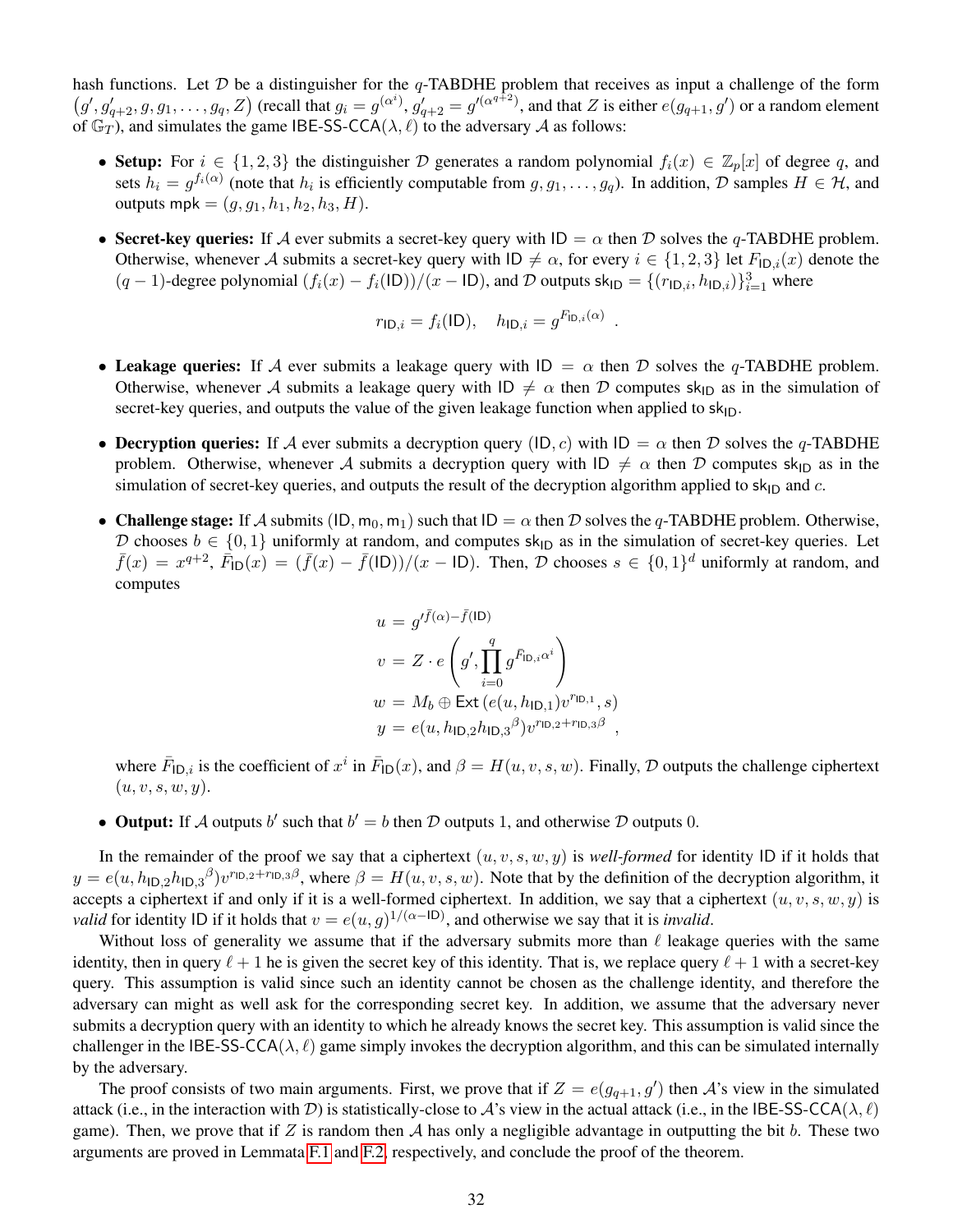**Lemma F.1** If  $Z = e(g_{q+1}, g')$  then A's view in the simulated attack is statistically-close to A's view in the actual *attack.*

*Proof.* Assuming that in both the simulated attack and the actual attack all decryption queries with invalid ciphertexts are rejected, the views of the adversary are identical in both cases. This follows from the fact that the adversary learns the value of  $f_1$ ,  $f_2$ , and  $f_3$  on at most  $q - 1 = q_{ID} + q_L + 1$  points (these include  $q_{ID}$  secret-key queries,  $q_L$  leakage queries, the point  $\alpha$ , and the challenge identity), and that decryption queries with valid ciphertext reveal no information on the secret key that is used to decrypt the ciphertext. Therefore, the fact that the polynomials  $f_1$ ,  $f_2$ , and  $f_3$  are of degree q implies that the above  $q - 1$  values are independent and uniformly distributed from the adversary's point of view (note that here it in fact suffices that these polynomials are of degree  $q - 2$ , but we will need them to be of degree q to argue that invalid ciphertexts are rejected). In the following claim we argue that in the simulation all invalid ciphertext are rejected with overwhelming probability. A similar and much simpler claim holds for the actual attack as well (see [\[Gen06\]](#page-15-10)).

<span id="page-32-3"></span>**Claim F.1** If  $Z = e(g_{q+1}, g')$  then the decryption algorithm rejects all invalid ciphertexts, except with a negligible *probability.*

*Proof.* We bound the probability that the adversary submits a decryption query with an invalid ciphertext and this query is accepted by the decryption algorithm (i.e., the ciphertext is well-formed). We analyze this probably by considering the joint distribution of the coefficients of the polynomials  $f_2$  and  $f_3$  from the adversary's point of view. Denote by  $(ID, (u, v, s, w, y))$  the first decryption query submitted by A with an invalid ciphertext. Denote by  $sk_{\text{ID}} = \{(r_{\text{ID},i}, h_{\text{ID},i})\}_{i=1}^3$  the secret key for ID as computed by D when answering this decryption query. In order for the ciphertext  $(u, v, s, w, y)$  to be accepted by the decryption algorithm it must hold that  $y = e(u, h_{\text{ID},2}h_{\text{ID},3}\beta)v^{r_{\text{ID},2}+r_{\text{ID},3}\beta}$ , where  $\beta = H(u, v, s, w)$ . By letting  $a_u = \log_q u$ ,  $a_v = \log_{e(g,g)} v$ , and  $a_y = \log_{e(g,g)} y$ , this condition can be written as

<span id="page-32-0"></span>
$$
a_y = a_u \left( \log_g h_{\text{ID},2} + \beta \log_g h_{\text{ID},3} \right) + a_v \left( r_{\text{ID},2} + \beta r_{\text{ID},3} \right) \tag{6}
$$

In addition, from the public parameters we obtain the following equations:

<span id="page-32-1"></span>
$$
\log_g h_1 = (\alpha - \text{ID}) \log_g h_{\text{ID},1} + r_{\text{ID},1} \tag{7}
$$

$$
\log_g h_2 = (\alpha - \mathsf{ID}) \log_g h_{\mathsf{ID},2} + r_{\mathsf{ID},2} \tag{8}
$$

$$
\log_g h_3 = (\alpha - \text{ID}) \log_g h_{\text{ID},3} + r_{\text{ID},3} \tag{9}
$$

Combining Equations [\(6\)](#page-32-0), [\(8\)](#page-32-1), and [\(9\)](#page-32-1), in order for the ciphertext to be accepted the adversary  $A$  has to compute  $y$  such that

<span id="page-32-2"></span>
$$
a_y = \frac{a_u}{\alpha - 1} \cdot \left( \log_g h_2 + \beta \log_g h_3 \right) + \left( a_v - \frac{a_u}{\alpha - 1} \right) \cdot \left( r_{1D,2} + \beta r_{1D,3} \right) \tag{10}
$$

Up to this point the view of the adversary contains the public parameters (which we already took into consideration in Equations [\(7\)](#page-32-1), [\(8\)](#page-32-1), and [\(9\)](#page-32-1)), the result of at most  $q_{\text{ID}}$  secret-key queries and  $q_L$  key-leakage queries, the result of decryption queries with valid ciphertexts (these do not reveal any more information on  $f_2$  and  $f_3$ ), and possibly also the challenge ciphertext. For the sake of this proof we can even assume that the adversary actually obtains all the secret keys for which it requested leakage information, the secret key of the challenge identity, and an additional  $\ell$  bits of leakage on the secret key of ID. Ignoring these  $\ell$  bits of leakage for now, this means that the adversary knows the values of  $f_2$  and  $f_3$  at the point  $\alpha$  (this is from  $h_2$  and  $h_3$ ), and at no more than  $q_{ID} + q_L + 1 = q - 2$  distinct identities that we denote by  $x_1, \ldots, x_{q-2}$ . Letting  $f_i(x) = \sum_{j=0}^q f_{i,j}x^j$  for  $i \in \{2,3\}$ , and  $x_{q-1} = \alpha$ , the knowledge of the adversary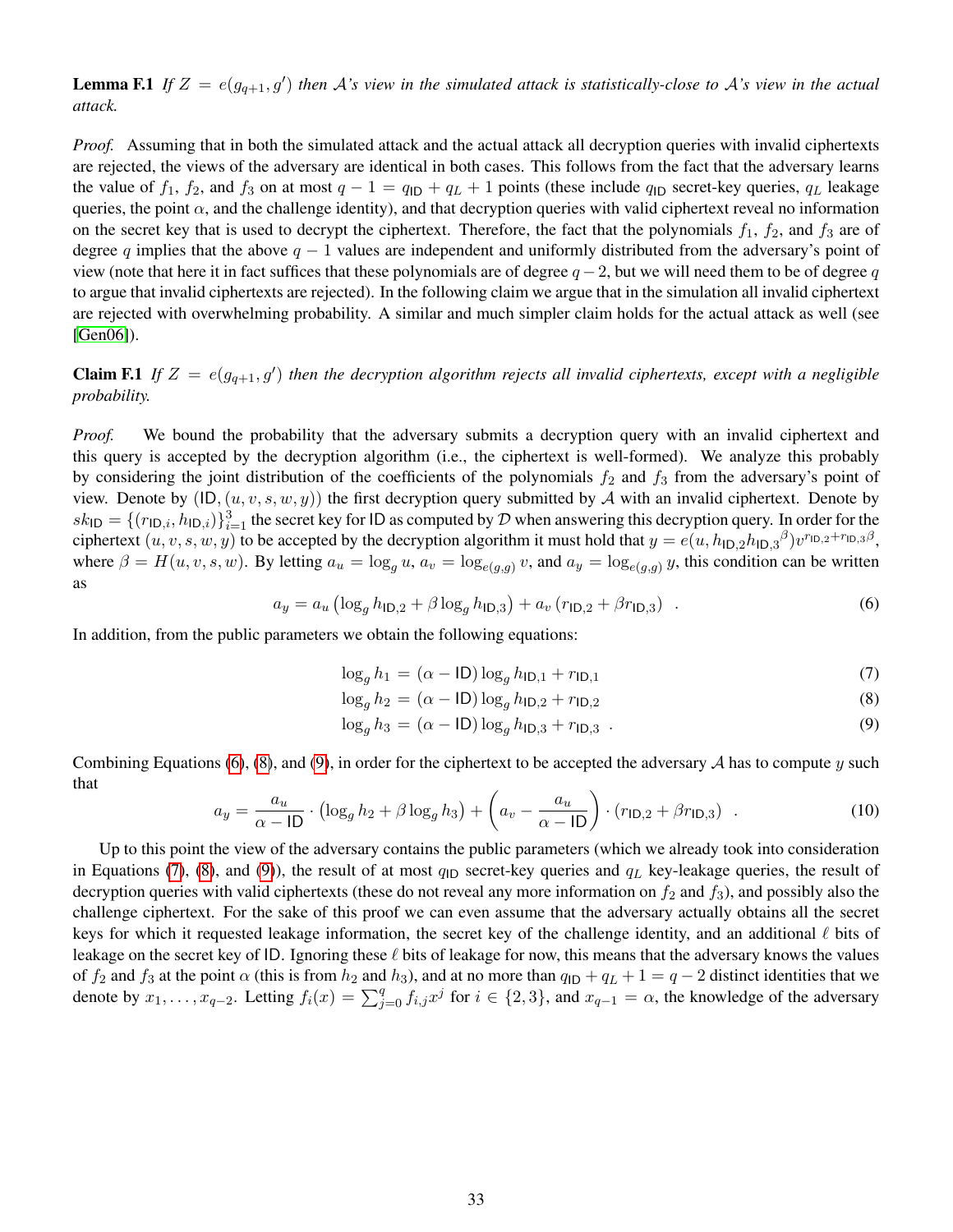can be represented by the following product:

$$
\begin{pmatrix}\n1 & \cdots & 1 & 0 & \cdots & 0 \\
x_1 & \cdots & x_{q-1} & 0 & \cdots & 0 \\
\vdots & \ddots & \vdots & \vdots & \ddots & \vdots \\
x_1^q & \cdots & x_{q-1}^q & 0 & \cdots & 0 \\
\vdots & \ddots & \vdots & \vdots & \ddots & 0 \\
0 & \cdots & 0 & 1 & \cdots & 1 \\
0 & \cdots & 0 & x_1 & \cdots & x_{q-1} \\
\vdots & \ddots & \vdots & \vdots & \ddots & \vdots \\
0 & \cdots & 0 & x_1^q & \cdots & x_{q-1}^q\n\end{pmatrix}
$$
\n(11)

Let f denote the vector on the left, and let V denote the matrix on the right. Note that V contains two  $(q + 1) \times (q - 1)$ Vandermonde matrices and its columns are linearly independent. Therefore, from  $A$ 's view, since V has four more rows than columns, the solution space for  $f$  is four-dimensional.

Let  $\gamma_{\text{ID}}$  denote the vector  $(1, \text{ID}, \dots, \text{ID}^q)$ , then Equation [\(10\)](#page-32-2) can be re-written as follows:

<span id="page-33-1"></span>
$$
a_y = \frac{a_u}{\alpha - 1} \cdot \left( \log_g h_2 + \beta \log_g h_3 \right) + \left( a_v - \frac{a_u}{\alpha - 1} \right) \cdot \left\langle f, \gamma_{1D} || \beta \gamma_{1D} \right\rangle , \qquad (12)
$$

where  $\langle \cdot, \cdot \rangle$  denotes inner-product in  $\mathbb{Z}_p$ , and  $\gamma_{\text{ID}}||\beta\gamma_{\text{ID}}$  is the vector of length  $2(q + 1)$  that consists of the concatenation of  $\gamma_{\text{ID}}$  and  $\beta\gamma_{\text{ID}}$ . Note that the vector  $\gamma_{\text{ID}}||\beta\gamma_{\text{ID}}$  is not contained in the linear span of the columns of the matrix V, and therefore even given all the above knowledge the value  $\langle f, \gamma_{\text{ID}} || \beta \gamma_{\text{ID}} \rangle$  is still uniformly distributed in  $\mathbb{Z}_p$ . In addition, the assumption that the ciphertext is invalid is equivalent to  $a_v - a_u/(\alpha - 1D) \neq 0$ , and therefore the value  $a_y$  is uniformly distributed as well. Now, assuming that the adversary obtains at most  $\ell$  bits of leakage, then from the adversary's view the value  $a_y$  has average min-entropy at least  $\log p - \ell$ , and this implies that the probability that this invalid ciphertext is accepted (i.e., the probability that the adversary computes y that passes the validity test) is at most  $2^{\ell}/p$ .

An almost identical argument holds for all the subsequent invalid decryption queries. The only difference is that each time the decryption oracle rejects an invalid ciphertext the adversary can rule out one more value of  $f$ . This shows that the decryption algorithm accepts the *i*-th invalid ciphertext with probability at most  $2^{\ell}/(p-i+1)$ . The claim now follows from the fact that the number  $q_C$  of decryption queries is polynomial, and from the restriction  $\ell \leq \log p - \omega(\log n).$ 

 $\Box$ 

#### <span id="page-33-0"></span>Lemma F.2 *If* Z *is random then* A *has only a negligible advantage in outputting the bit* b*.*

*Proof.* We denote by  $(u^*, v^*, s^*, w^*, y^*)$  and ID<sup>\*</sup> the challenge ciphertext and challenge identity, respectively, and denote by Collision the event in which for one of A's decryption queries  $(u, v, s, w, y)$  it holds that  $(u, v, s, w) \neq$  $(u^*, v^*, s^*, w^*)$  and  $H(u, v, s, w) = H(u^*, v^*, s^*, w^*)$ . We prove Lemma [F.2](#page-33-0) in a sequence of three claims. First, we prove that assuming that the event Collision does not occur, the decryption algorithm rejects all invalid ciphertexts except with a negligible probability. Then, we show that if the decryption algorithm rejects all invalid ciphertexts, then A has only a negligible advantage in outputting the bit  $b$  (we note that this is essentially the only part in the proof of this lemma that differs from [\[Gen06\]](#page-15-10), given our analysis from the proof of Lemma [F.1\)](#page-31-0). Finally, we prove that the event Collision occurs with only a negligible probability.

<span id="page-33-2"></span>Claim F.2 *If* Z *is random and the event* Collision *does not occur, then the decryption algorithm rejects all invalid ciphertexts except with a negligible probability.*

*Proof.* Suppose that A submits a decryption query (ID,  $(u, v, s, w, y)$ ) with an invalid ciphertext. Let  $\beta = H(u, v, s, w)$ and  $\beta^* = H(u^*, v^*, s^*, w^*)$ . For any such query that is submitted prior to the challenge phase the analysis of Claim [F.1](#page-32-3) still applies, since the view of the adversary up to this point is independent of whether Z is  $e(g_{q+1}, g')$  or random. For any such query that is submitted after the challenge phase it holds that  $(ID, (u, v, s, w, y)) \neq (ID^*, (u^*, v^*, s^*, w^*, y^*)),$ and therefore there are three cases to consider: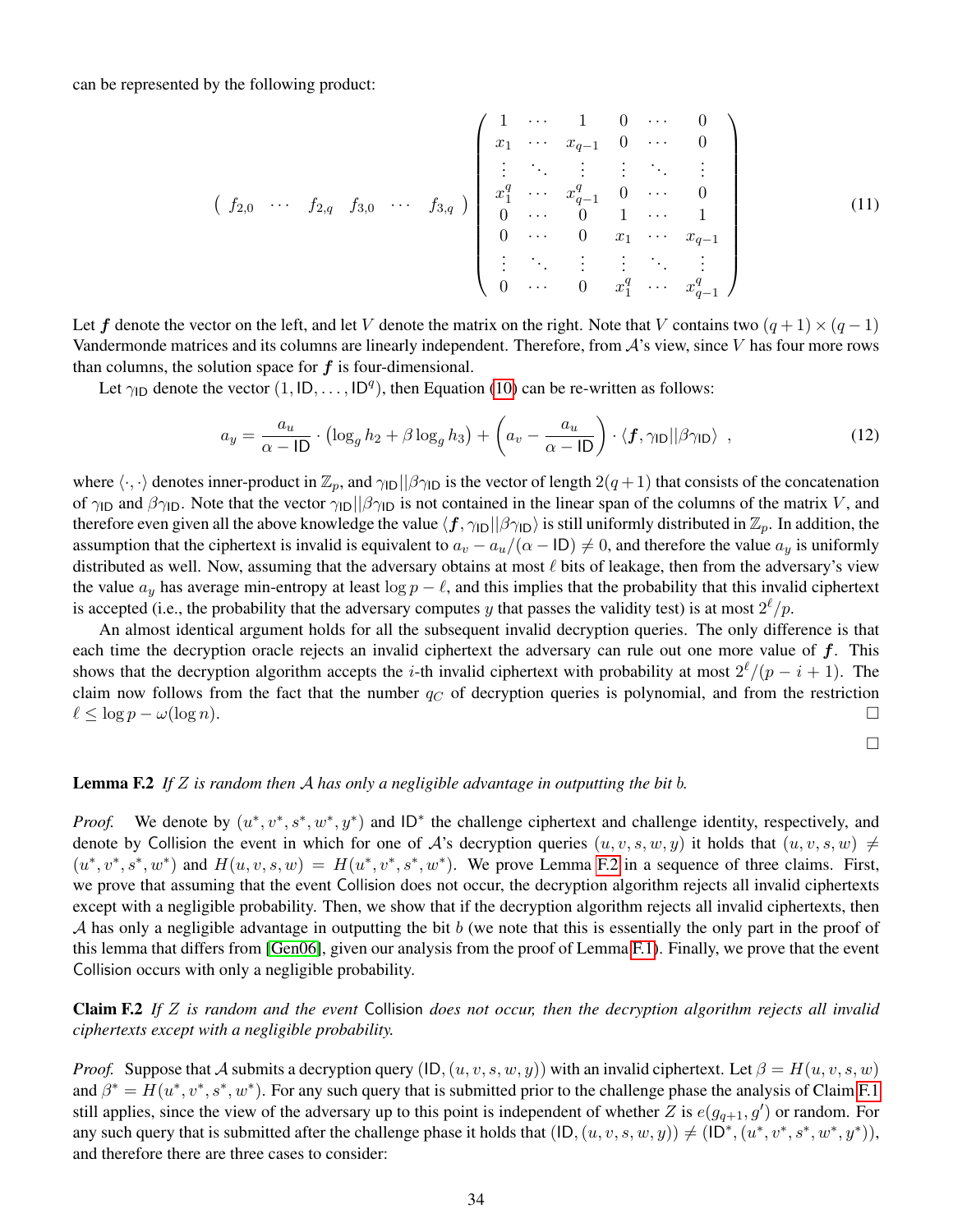**Case 1:**  $(u, v, s, w) = (u^*, v^*, s^*, w^*)$ . If  $ID = ID^*$  then  $y \neq y^*$  and therefore the ciphertext  $(u, v, s, w, y)$  is not well-formed for ID and will be rejected. If  $ID \neq ID^*$ , then the adversary has to compute the y that satisfies Equation [\(12\)](#page-33-1) in order for the ciphertext to be well-formed. However, we claim that the vector  $\gamma_{\text{ID}} || \beta \gamma_{\text{ID}}$  (from Equation [\(12\)](#page-33-1)) is linearly independent of the vector  $\gamma_{\text{ID}^*} ||\beta \gamma_{\text{ID}^*}$  (from the challenge ciphertext) and the columns of the matrix V, and therefore (as in the proof of Claim [F.1\)](#page-32-3) A cannot generate such a y except with probability  $2^{\ell}/(p-i+1)$ , where  $(u, v, s, w, y)$  is the *i*-th invalid ciphertext.

To see that these vectors are indeed linearly independent, denote by  $V_1, \ldots, V_{2q-2}$  the columns of the matrix V, and suppose that there exist integers  $a_1, \ldots, a_{2q}$ , not all zero, such that  $a_1V_1 + \cdots + a_{2q-2}V_{2q-2}$  +  $a_{2q-1}(\gamma_{\text{ID}}||\beta\gamma_{\text{ID}}) + a_{2q}(\gamma_{\text{ID}^*}||\beta\gamma_{\text{ID}^*})$  is the zero vector in  $\mathbb{Z}_p^{2(q+1)}$ . Then, either  $a_1,\ldots,a_{q-1},a_{2q-1},a_{2q}$  or  $(a_q, \ldots, a_{2q-2}, a_{2q-1}, a_{2q})$  is not all zeros. In the first case, note that the first  $q+1$  coordinates of the vectors  $V_1, \ldots, V_{q-1}$ , ID, ID<sup>\*</sup> form a invertible matrix, but the first  $q+1$  coordinates of  $a_1V_1 + \cdots + a_{q-1}V_{q-1}$  +  $a_{2q-1}(\gamma_{\text{ID}}||\beta\gamma_{\text{ID}}) + a_{2q}(\gamma_{\text{ID}^*}||\beta\gamma_{\text{ID}^*})$  is the zero vector in  $\mathbb{Z}_p^{q+1}$  and this is not possible. The second case is similarly analyzed.

- Case 2:  $(u, v, s, w) \neq (u^*, v^*, s^*, w^*)$  and  $\beta = \beta^*$ . This case is not possible since we assume that the event Collision does not occur.
- **Case 3:**  $(u, v, s, w) \neq (u^*, v^*, s^*, w^*)$  and  $\beta \neq \beta^*$ . In this case the adversary has to compute the y that satisfies Equation [\(12\)](#page-33-1) in order for the ciphertext to be well-formed. If  $ID \neq ID^*$  then the same analysis as in case 1 shows that the adversary has only a negligible probability in computing such y. If  $ID = ID^*$ , then the vectors  $V_1, \ldots, V_{2q-2}, (\gamma_{\text{ID}} || \beta \gamma_{\text{ID}}), (\gamma_{\text{ID}^*} || \beta^* \gamma_{\text{ID}^*})$  are linearly independent and the same analysis applies.

 $\Box$ 

<span id="page-34-0"></span>Claim F.3 *If* Z *is random and the decryption algorithm rejects all invalid ciphertexts, then* A *has only a negligible advantage in outputting the bit* b*.*

*Proof.* We prove the claim by analyzing the distribution of  $e(u^*, h_{\text{ID}^*,1})v^{*\text{r}_{\text{ID}^*,1}}$  from the adversary's point of view. Ignoring any leakage information from the secret key  $sk_{1D^*}$  of the challenge identity for now, we argue that  $r_{1D,1}$  is uniformly distributed and independent from the adversary's view: the adversary's view contains the values of  $f_1$  on at most  $q_{\text{ID}} + q_C$  identities, and therefore secret-key queries and leakage queries on any  $ID \neq ID^*$  do not restrict  $r_{\text{ID,1}}$ due to the degree of the polynomial  $f_1$ , decryptions of valid ciphertexts do not reveal any additional information, and all invalid ciphertexts are assumed to be rejected. The adversary may obtain at most  $\ell$  bits of leakage on  $sk_{\text{ID}^*}$ , and therefore from the adversary's point of view prior to the challenge phase (and, in particular, before the seed  $s^*$  is chosen) it holds that  $r_{ID^*,1}$  has average min-entropy at least  $log p - \ell$  (note that after the challenge phase the adversary obtains no information on  $r_{ID^*,1}$ ).

In addition, observe that

$$
e(u^*, h_{\mathsf{ID}^*, 1}) v^{*r_{\mathsf{ID}^*, 1}} = e(u^*, (h_1 g^{-r_{\mathsf{ID}^*, 1}})^{1/(\alpha - \mathsf{ID}^*)}) v^{*r_{\mathsf{ID}^*, 1}}
$$
  
= 
$$
e(u^*, h_1)^{\alpha - \mathsf{ID}^*} \left(\frac{v^*}{e(u^*, g)^{1/(\alpha - \mathsf{ID}^*)}}\right)^{r_{\mathsf{ID}^*, 1}},
$$

and since Z is completely random and independent of all other parameters then with probability  $1 - 1/p$  it holds that  $v^* \neq e(u^*, g)^{1/(\alpha - |D^*)}$ . Therefore, with probability  $1 - 1/p$  also the value  $e(u^*, h_{|D^*, 1})v^{*r_{|D^*, 1}}$  has average minentropy at least  $\log p - \ell$  conditioned on the adversary's view. Thus, the average-case strong extractor guarantees that the challenge message is masked statistically.  $\Box$ 

#### Claim F.4 *The event* Collision *occurs with only a negligible probability.*

*Proof.* Given an adversary A for which the event Collision occurs with a noticeable probability, we construct an algorithm  $A'$  that breaks the security of the collection  $H$  of universal one-way hash functions:

1. A' chooses  $u \in \mathbb{G}$ ,  $v \in \mathbb{G}_T$ ,  $s \in \{0,1\}^d$  and  $w \in \{0,1\}^m$  uniformly at random, and announces  $(u, v, s, w)$ .